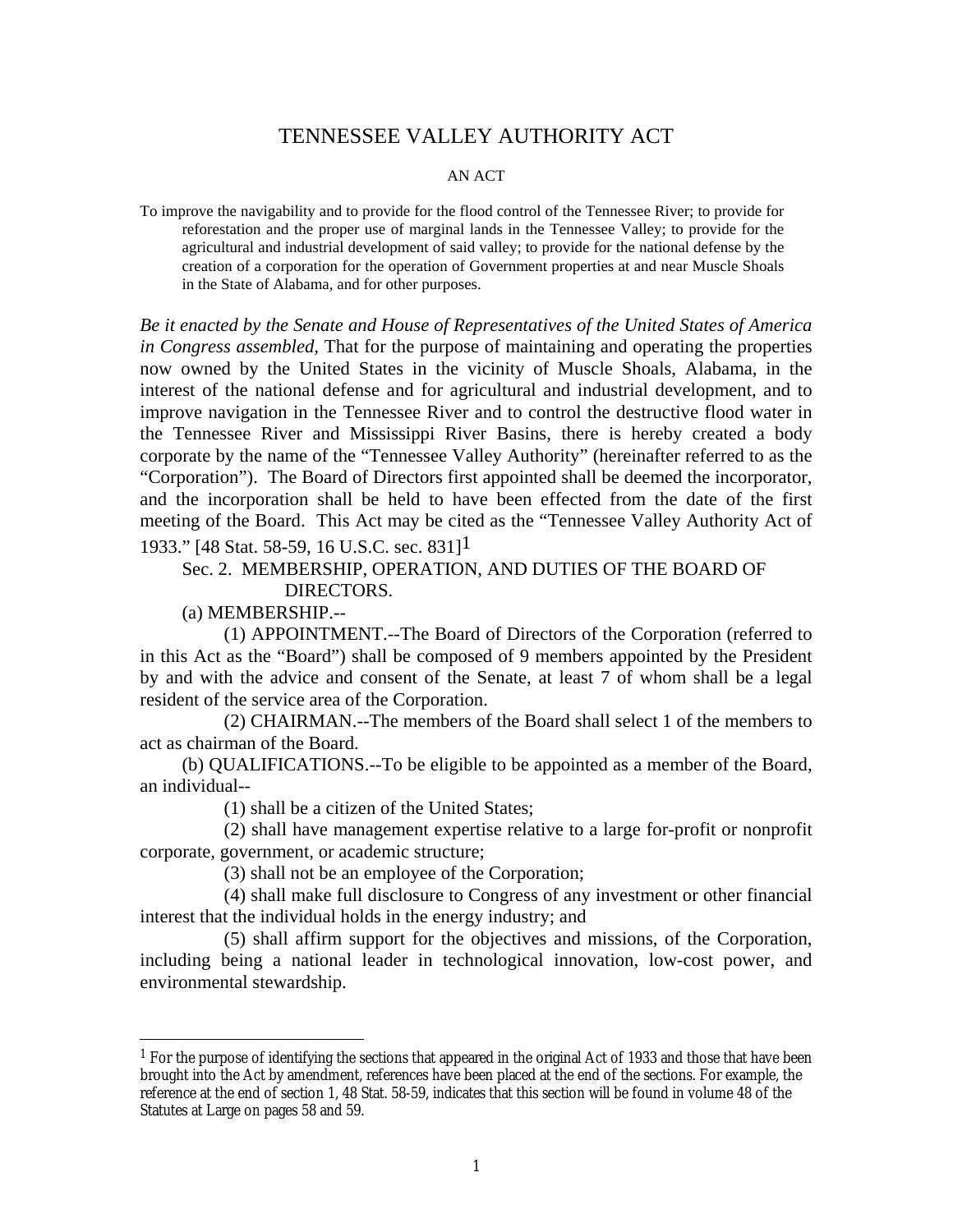(c) RECOMMENDATIONS.--In appointing members of the Board, the President shall--

(1) consider recommendations from such public officials as--

(A) the Governors of States in the service area;

(B) individual citizens;

 (C) business, industrial, labor, electric power distribution, environmental, civic, and service organizations; and

(D) the congressional delegations of the States in the service area; and

 (2) seek qualified members from among persons who reflect the diversity, including the geographical diversity, and needs of the service area of the Corporation.

(d) TERMS.--

 (1) IN GENERAL.--A member of the Board shall serve a term of 5 years. A member of the Board whose term has expired may continue to serve after the member's term has expired until the date on which a successor takes office, except that the member shall not serve beyond the end of the session of Congress in which the term of the member expires.

 (2) VACANCIES.--A member appointed to fill a vacancy on the Board occurring before the expiration of the term for which the predecessor of the member was appointed shall be appointed for the remainder of that term.

(e) QUORUM.--

 (1) IN GENERAL.--Five of the members of the Board shall constitute a quorum for the transaction of business.

 (2) VACANCIES.--A vacancy on the Board shall not impair the power of the Board to act.

(f) COMPENSATION.--

(1) IN GENERAL.--A member of the Board shall be entitled to receive--

(A) a stipend of--

(i) \$45,000 per year; or

 (ii)(I) in the case of the chairman of any committee of the Board created by the Board, \$46,000 per year; or

 (II) in the case of the chairman of the Board, \$50,000 per year; and (B) travel expenses, including per diem in lieu of subsistence, in the same manner as persons employed intermittently in Government service under section 5703 of title 5, United States Code.

 (2) ADJUSTMENTS IN STIPENDS.--The amount of the stipend under paragraph  $(1)(A)(i)$  shall be adjusted by the same percentage, at the same time and manner, and subject to the same limitations as are applicable to adjustments under section 5318 of title 5, United States Code.

 $(g)$  DUTIES.--

(1) IN GENERAL.--The Board shall--

 (A) establish the broad goals, objectives, and policies of the Corporation that are appropriate to carry out this Act;

 (B) develop long-range plans to guide the Corporation in achieving the goals, objectives, and policies of the Corporation and provide assistance to the chief executive officer to achieve those goals, objectives, and policies;

(C) ensure that those goals, objectives, and policies are achieved;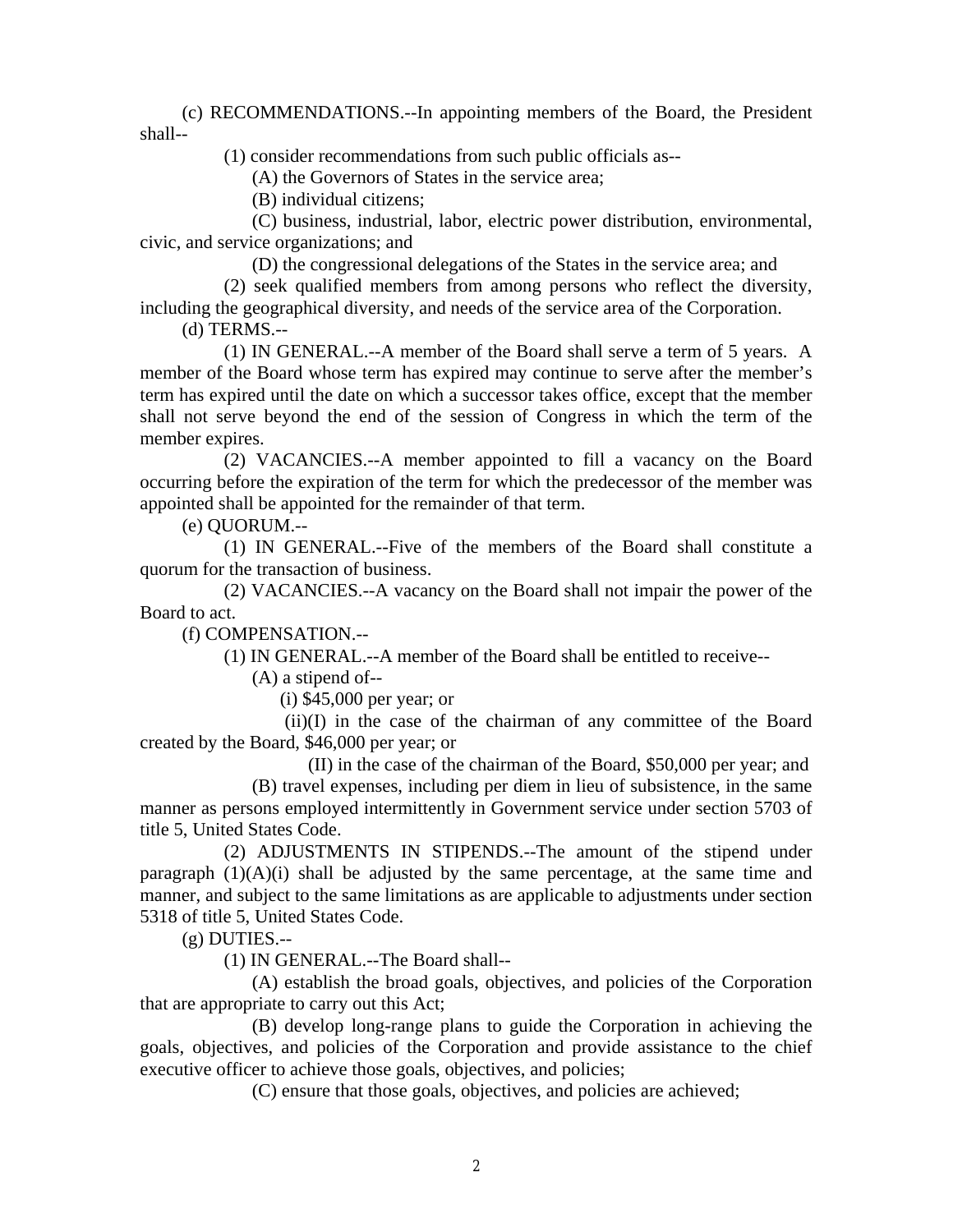(D) approve an annual budget for the Corporation;

 (E) adopt and submit to Congress a conflict-of-interest policy applicable to members of the Board and employees of the Corporation;

 (F) establish a compensation plan for employees of the Corporation in accordance with subsection (i);

 (G) approve all compensation (including salary or any other pay, bonuses, benefits, incentives, and any other form of remuneration) of all managers and technical personnel that report directly to the chief executive officer (including any adjustment to compensation);

 (H) ensure that all activities of the Corporation are carried out in compliance with applicable law;

 (I) create an audit committee, composed solely of Board members independent of the management of the Corporation, which shall--

 (i) in consultation with the inspector general of the Corporation, recommend to the Board an external auditor;

 (ii) receive and review reports from the external auditor of the Corporation and inspector general of the Corporation; and

 (iii) make such recommendations to the Board as the audit committee considers necessary;

 (J) create such other committees of Board members as the Board considers to be appropriate;

 (K) conduct such public hearings as it deems appropriate on issues that could have a substantial effect on--

(i) the electric ratepayers in the service area; or

 (ii) the economic, environmental, social, or physical well-being of the people of the service area;

(L) establish the electricity rates charged by the Corporation; and

(M) engage the services of an external auditor for the Corporation.

(2) MEETINGS.--The Board shall meet at least 4 times each year.

(h) CHIEF EXECUTIVE OFFICER.--

 (1) APPOINTMENT.--The Board shall appoint a person to serve as chief executive officer of the Corporation.

(2) QUALIFICATIONS.--

 (A) IN GENERAL.--To serve as chief executive officer of the Corporation, a person--

 (i) shall have senior executive-level management experience in large, complex organizations;

 (ii) shall not be a current member of the Board or have served as a member of the Board within 2 years before being appointed chief executive officer; and

 (III) shall comply with the conflict-of-interest policy adopted by the Board.

 (B) EXPERTISE.--In appointing a chief executive officer, the Board shall give particular consideration to appointing an individual with expertise in the electric industry and with strong financial skills.

 (3) TENURE.--The chief executive officer shall serve at the pleasure of the Board.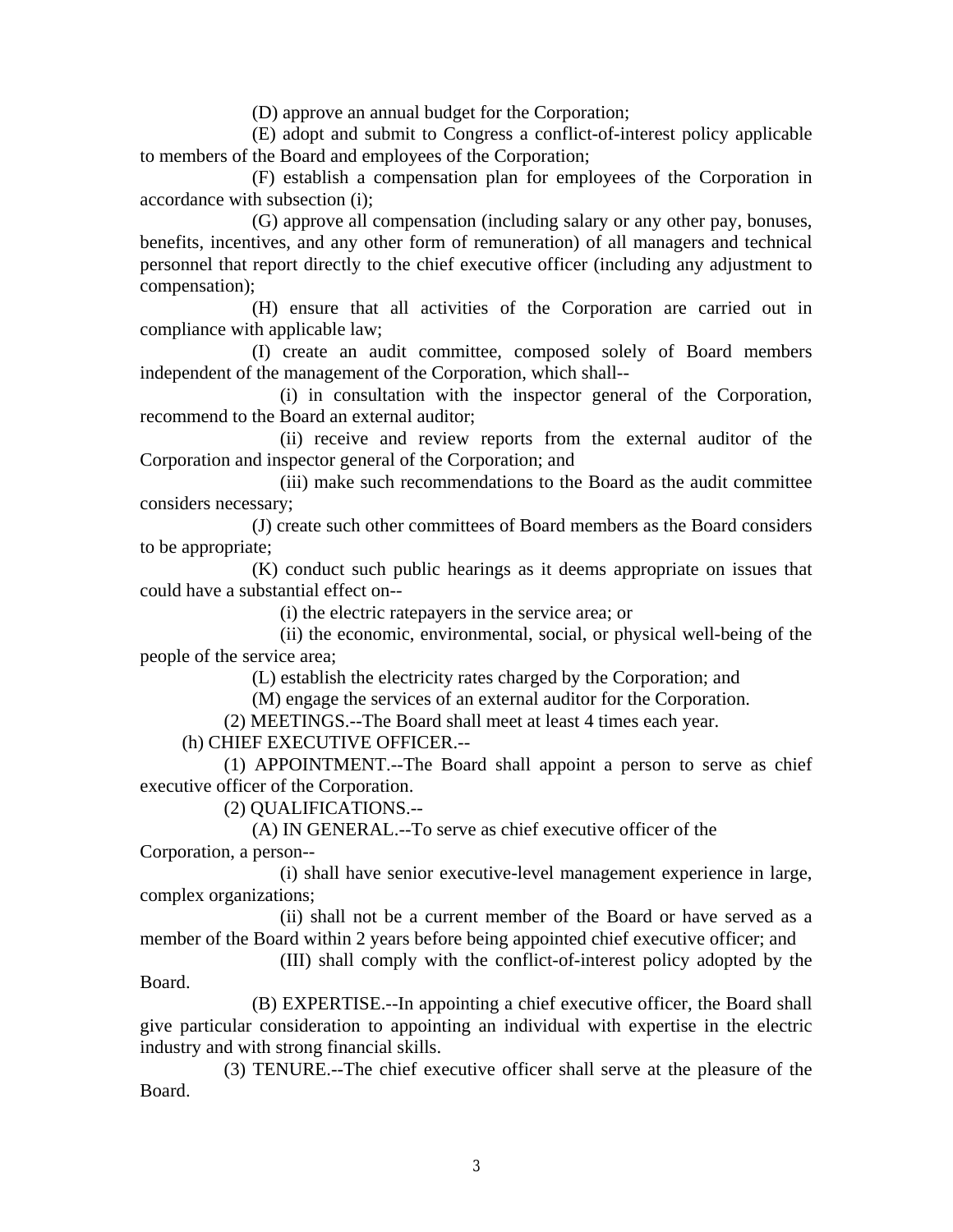#### (i) COMPENSATION PLAN.--

 (1) IN GENERAL.--The Board shall approve a compensation plan that specifies all compensation (including salary or any other pay, bonuses, benefits, incentives, and any other form of remuneration) for the chief executive officer and employees of the Corporation.

 (2) ANNUAL SURVEY.--The compensation plan shall be based on an annual survey of the prevailing compensation for similar positions in private industry, including engineering and electric utility companies, publicly owned electric utilities, and Federal, State, and local governments.

 (3) CONSIDERATIONS.--The compensation plan shall provide that education, experience, level of responsibility, geographic differences, and retention and recruitment needs will be taken into account in determining compensation of employees.

 (4) POSITIONS AT OR BELOW LEVEL IV.--The chief executive officer shall determine the salary and benefits of employees whose annual salary is not greater than the annual rate payable for positions at level IV of the Executive Schedule under section 5315 of title 5, United States Code.

 (5) POSITIONS ABOVE LEVEL IV.--On the recommendation of the chief executive officer, the Board shall approve the salaries of employees whose annual salaries would be in excess of the annual rate payable for positions at level IV of the Executive Schedule under section 5315 of title 5, United States Code. [48 Stat. 59, as amended by 119 Stat. 2963-2966, 16 U.S.C. sec. 831a]

Sec. 3.

 (a) APPOINTMENT BY THE CHIEF EXECUTIVE OFFICER.--The chief executive officer shall appoint, with the advice and consent of the Board, and without regard to the provisions of civil service laws applicable to officers and employees of the United States, such managers, assistant managers, officers, employees, attorneys, and agents, as are necessary for the transaction of the business of the Corporation.

 (b) WAGE RATES.--All contracts to which the Corporation is a party and which require the employment of laborers and mechanics in the construction, alteration, maintenance, or repair of buildings, dams, locks or other projects shall contain a provision that not less than the prevailing rate of wages for work of a similar nature prevailing in the vicinity shall be paid to such laborers or mechanics.

 In the event any dispute arises as to what are the prevailing rates of wages, the question shall be referred to the Secretary of Labor for determination, and his decision shall be final. In the determination of such prevailing rate or rates, due regard shall be given to those rates which have been secured through collective agreement by representatives of employers and employees.

Where such work as is described in the two preceding paragraphs is done directly by the Corporation the prevailing rate of wages shall be paid in the same manner as though such work had been let by contract.

 Insofar as applicable, the benefits of the Act entitled "An Act to provide compensation for employees of the United States suffering injuries while in the performance of their duties, and for other purposes," approved September 7, 1916 as amended, shall extend to persons given employment under the provisions of this Act. [48 Stat. 59-60, as amended by 86 Stat. 206 and 118 Stat.2966, 16 U.S.C. sec. 831b]

Sec. 4. Except as otherwise specifically provided in this Act, the Corporation—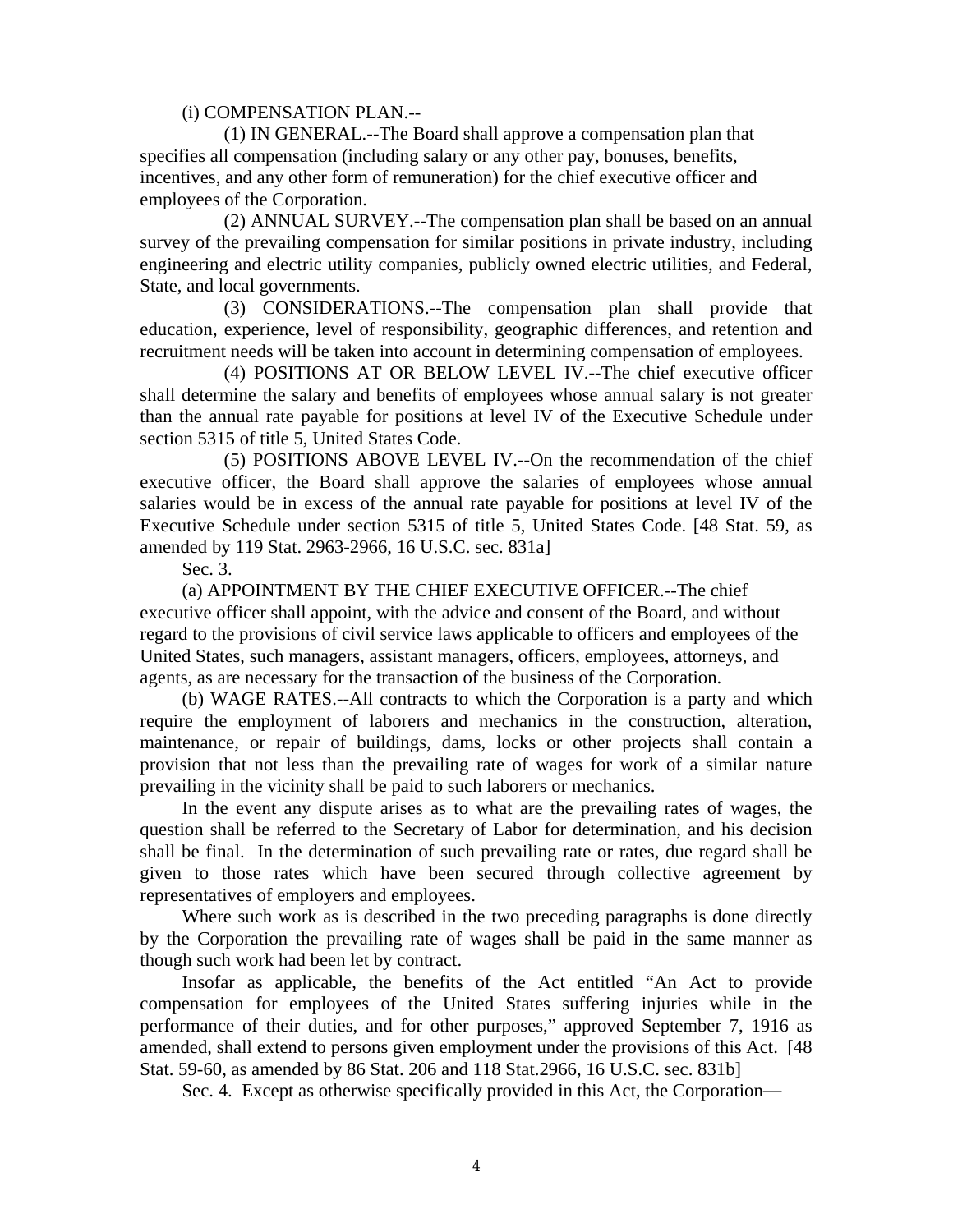(a) Shall have succession in its corporate name.

- (b) May sue and be sued in its corporate name.
- (c) May adopt and use a corporate seal, which shall be judicially noticed.
- (d) May make contracts, as herein authorized.
- (e) May adopt, amend, and repeal bylaws.

 (f) May purchase or lease and hold such real and personal property as it deems necessary or convenient in the transaction of its business, and may dispose of any such personal property held by it.

 The Board shall select a treasurer and as many assistant treasurers as it deems proper: *Provided*, That any member of said Board may be removed from office at any time by a concurrent resolution of the Senate and the House of Representatives.

 (g) Shall have such powers as may be necessary or appropriate for the exercise of the powers herein specifically conferred upon the Corporation.

 (h) Shall have power in the name of the United States of America to exercise the right of eminent domain, and in the purchase of any real estate or the acquisition of real estate by condemnation proceedings, the title to such real estate shall be taken in the name of the United States of America, and thereupon all such real estate shall be entrusted to the Corporation as the agent of the United States to accomplish the purposes of this Act.

 (i) Shall have power to acquire real estate for the construction of dams, reservoirs, transmission lines, power houses, and other structures, and navigation projects at any point along the Tennessee River, or any of its tributaries, and in the event that the owner or owners of such property shall fail and refuse to sell to the Corporation at a price deemed fair and reasonable by the Board, then the Corporation may proceed to exercise the right of eminent domain, and to condemn all property that it deems necessary for carrying out the purposes of this Act, and all such condemnation proceedings shall be had pursuant to the provisions and requirements hereinafter specified, with reference to any and all condemnation proceedings: *Provided*, That nothing contained herein or elsewhere in this Act shall be construed to deprive the Corporation of the rights conferred by the Act of February 26, 1931 (46 Stat. 1422, ch. 307, secs. 1 to 5, inclusive), as now compiled in section 258a to 258e, inclusive, of Title 40 of the United States Code.

 (j) Shall have power to construct such dams, and reservoirs, in the Tennessee River and its tributaries, as in conjunction with Wilson Dam, and Norris, Wheeler, and Pickwick Landing Dams, now under construction, will provide a nine-foot channel in the said river and maintain a water supply for the same, from Knoxville to its mouth, and will best serve to promote navigation on the Tennessee River and its tributaries and control destructive flood waters in the Tennessee and Mississippi River drainage basins; and shall have power to acquire or construct power houses, power structures, transmission lines, navigation projects, and incidental works in the Tennessee River and its tributaries, and to unite the various power installations into one or more systems by transmission lines. The directors of the Authority are hereby directed to report to Congress their recommendations not later than April 1, 1936, for the unified development of the Tennessee River system.

(k) Shall have power in the name of the United States—

 (*a*) to convey by deed, lease, or otherwise, any real property in the possession of or under the control of the Corporation to any person or persons, for the purpose of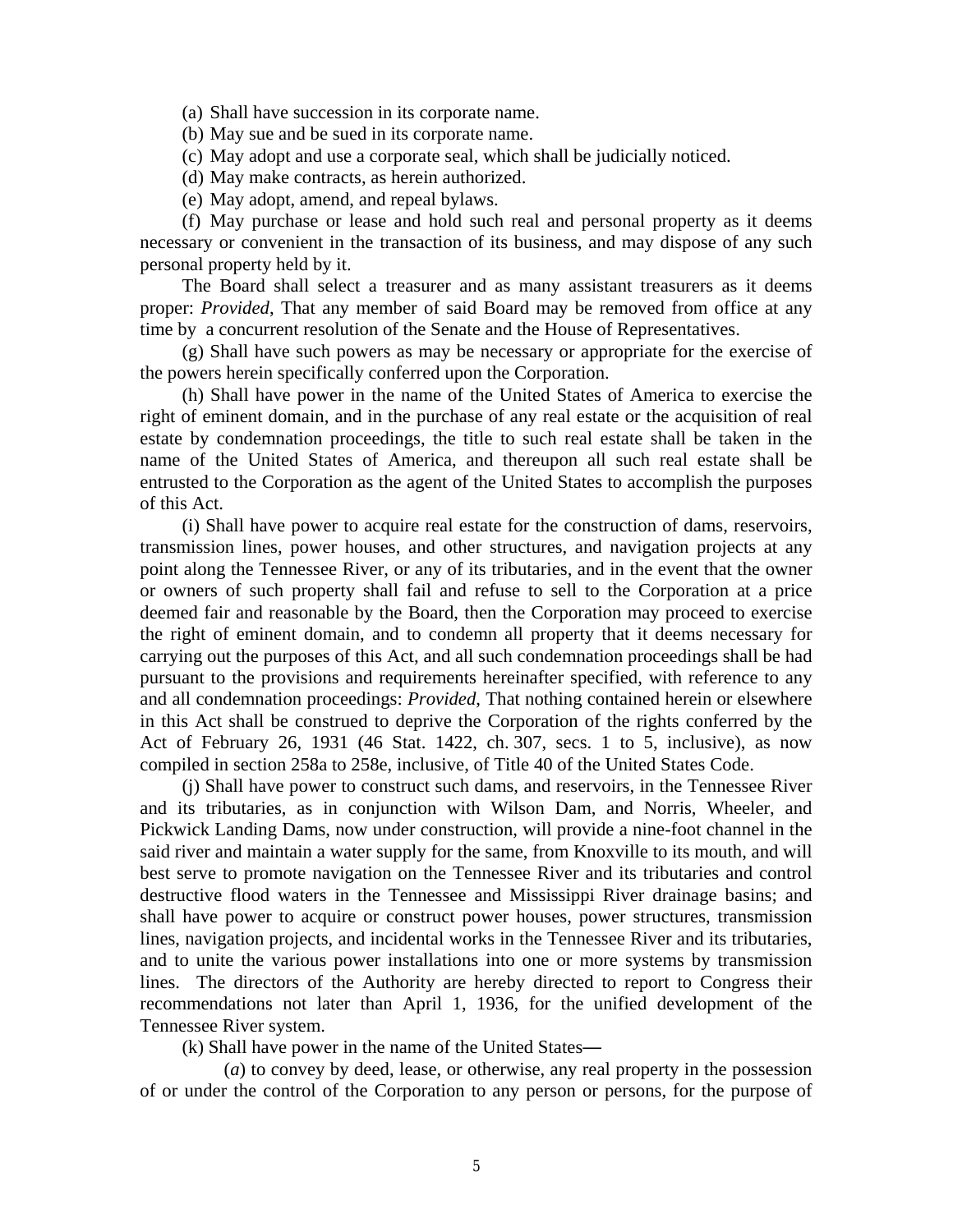recreation or use as a summer residence, or for the operation on such premises of pleasure resorts for boating, fishing, bathing, or any similar purpose;

 (*b*) to convey by deed, lease, or otherwise, the possession and control of any such real property to any corporation, partnership, person, or persons for the purpose of erecting thereon docks and buildings for shipping purposes or the manufacture or storage thereon of products for the purpose of trading or shipping in transportation: *Provided*, That no transfer authorized herein in (b) shall be made without the approval of Congress: *And provided further*, That said Corporation, without further action of Congress, shall have power to convey by deed, lease, or otherwise, to the Ingalls Shipbuilding Corporation, a tract or tracts of land at or near Decatur, Alabama; and to the Commercial Barge Lines, Inc., a tract or tracts of land at or near Guntersville, Alabama;

 (*c*) to transfer any part of the possession and control of the real estate now in possession of and under the control of said Corporation to any other department, agency, or instrumentality of the United States: *Provided*, however, That no land shall be conveyed, leased, or transferred, upon which there is located any permanent dam, hydroelectric power plant, or munitions plant heretofore or hereafter built by or for the United States or for the Authority, except that this prohibition shall not apply to the transfer of Nitrate Plant Numbered 1, at Muscle Shoals, Alabama, or to Waco Quarry: *And provided further*, That no transfer authorized herein in (a) or (c), except leases for terms of less than twenty years, shall be made without the approval of the President of the United States, if the property to be conveyed exceeds \$500 in value; and

 (*d*) to convey by warranty deed, or otherwise, lands, easements, and rights-ofway to States, counties, municipalities, school districts, railroad companies, telephone, telegraph, water, and power companies, where any such conveyance is necessary in order to replace any such lands, easements, or rights-of-way to be flooded or destroyed as the result of the construction of any dam or reservoir now under construction by the Corporation, or subsequently authorized by Congress, and easements and rights-of-way upon which are located transmission or distribution lines. The Corporation shall have power to convey or lease Nitrate Plant Numbered 1, at Muscle Shoals, Alabama, and Waco Quarry, with the approval of the War Department<sup>2</sup> and the President.

 (l) Shall have power to advise and cooperate in the readjustment of the population displaced by the construction of dams, the acquisition of reservoir areas, the protection of watersheds, the acquisition of rights-of-way, and other necessary acquisitions of land, in order to effectuate the purposes of the Act; and may cooperate with Federal, State, and local agencies to that end. [48 Stat. 60-61, as amended by 49 Stat. 1075, 1076, 1080, 55 Stat. 599, 86 Stat. 206, and 118 Stat.2966, 16 U.S.C. sec. 831c.]

Sec. 4A. LAW ENFORCEMENT. (a) DESIGNATION OF LAW ENFORCEMENT AGENTS.—The Board may designate employees of the Corporation to act as law enforcement agents in the area of jurisdiction described in subsection (c).

(b) DUTIES AND POWERS.—

 $\overline{a}$ 

 (1) DUTIES.—A law enforcement agent designated under subsection (a) shall maintain law and order and protect persons and property in the area of jurisdiction

 $2$  The Department of War was designated the Department of the Army and the title of Secretary of War was changed to Secretary of the Army by the Act of July 26, 1947, 61 Stat. 501.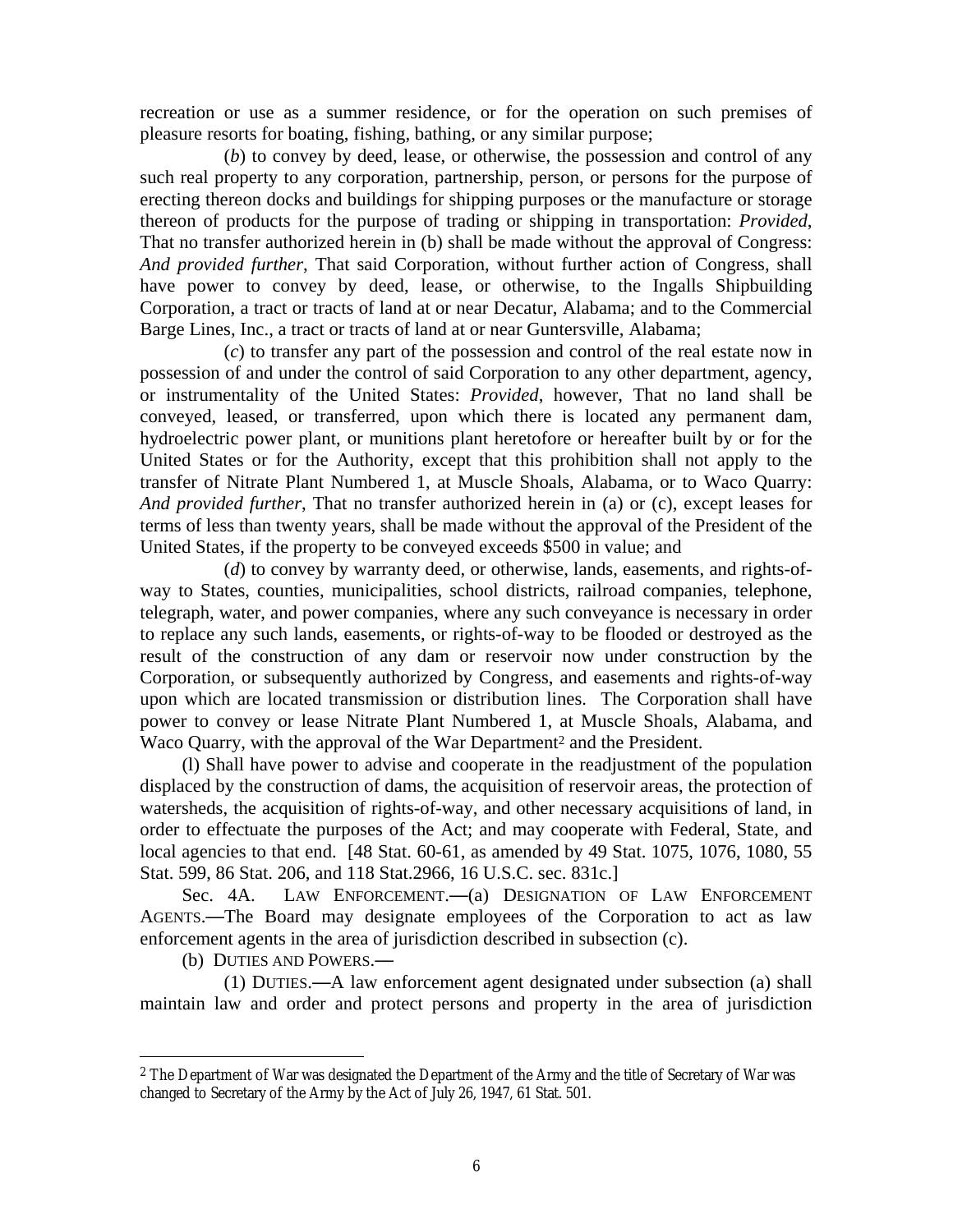described in subsection (c) and protect property and officials and employees of the Corporation outside that area.

 (2) POWERS.—In the performance of duties described in paragraph (1), a law enforcement agent designated under subsection (a) may—

 (A) make arrests without warrant for any offense against the United States committed in the agent's presence, or for any felony cognizable under the laws of the United States if the agent has probable cause to believe that the person to be arrested has committed or is committing such a felony;

 (B) execute any warrant or other process issued by a court or officer of competent jurisdiction for the enforcement of any Federal law or regulation issued pursuant to law in connection with the investigation of an offense described in subparagraph (A);

 (C) conduct an investigation of an offense described in subparagraph (A) in the absence of investigation of the offense by any Federal law enforcement agency having investigative jurisdiction over the offense or with the concurrence of that agency; and

 (D) carry firearms in carrying out any activity described in subparagraph (A), (B), or (C).

 (c) AREA OF JURISDICTION.—A law enforcement agent designated under subsection (a) shall be authorized to exercise the law enforcement duties and powers described in subsection (b)—

 (1) on any lands or facilities owned or leased by the Corporation or within such adjoining areas in the vicinities of such lands or facilities as may be determined by the Board under subsection (e); and

(2) on other lands or facilities—

 (A) when the person to be arrested is in the process of fleeing from such lands, facilities, or adjoining areas to avoid arrest;

 (B) in conjunction with the protection of property or officials or employees of the Corporation on or within lands or facilities other than those owned or leased by the Corporation; or

 (C) in cooperation with other Federal, State, or local law enforcement agencies.

 (d) FEDERAL INVESTIGATIVE JURISDICTION AND STATE CIVIL AND CRIMINAL JURISDICTION NOT PREEMPTED.—Nothing in this section shall be construed to—

 (1) limit or restrict the investigative jurisdiction of any Federal law enforcement agency; or

 (2) affect any right of a State or a political subdivision thereof to exercise civil and criminal jurisdiction on or within lands or facilities owned or leased by the Corporation.

(e) DETERMINATION OF ADJOINING AREAS.—

 (1) IN GENERAL.—The Board shall determine and may from time-to-time modify the adjoining areas for each facility or particular area of land, or for individual categories of such facilities or lands, for the purposes of subsection  $(c)(1)$ .

 (2) NOTICE.—A notice and description of each adjoining area determination or modification of a determination made under paragraph (1) shall be published in the Federal Register.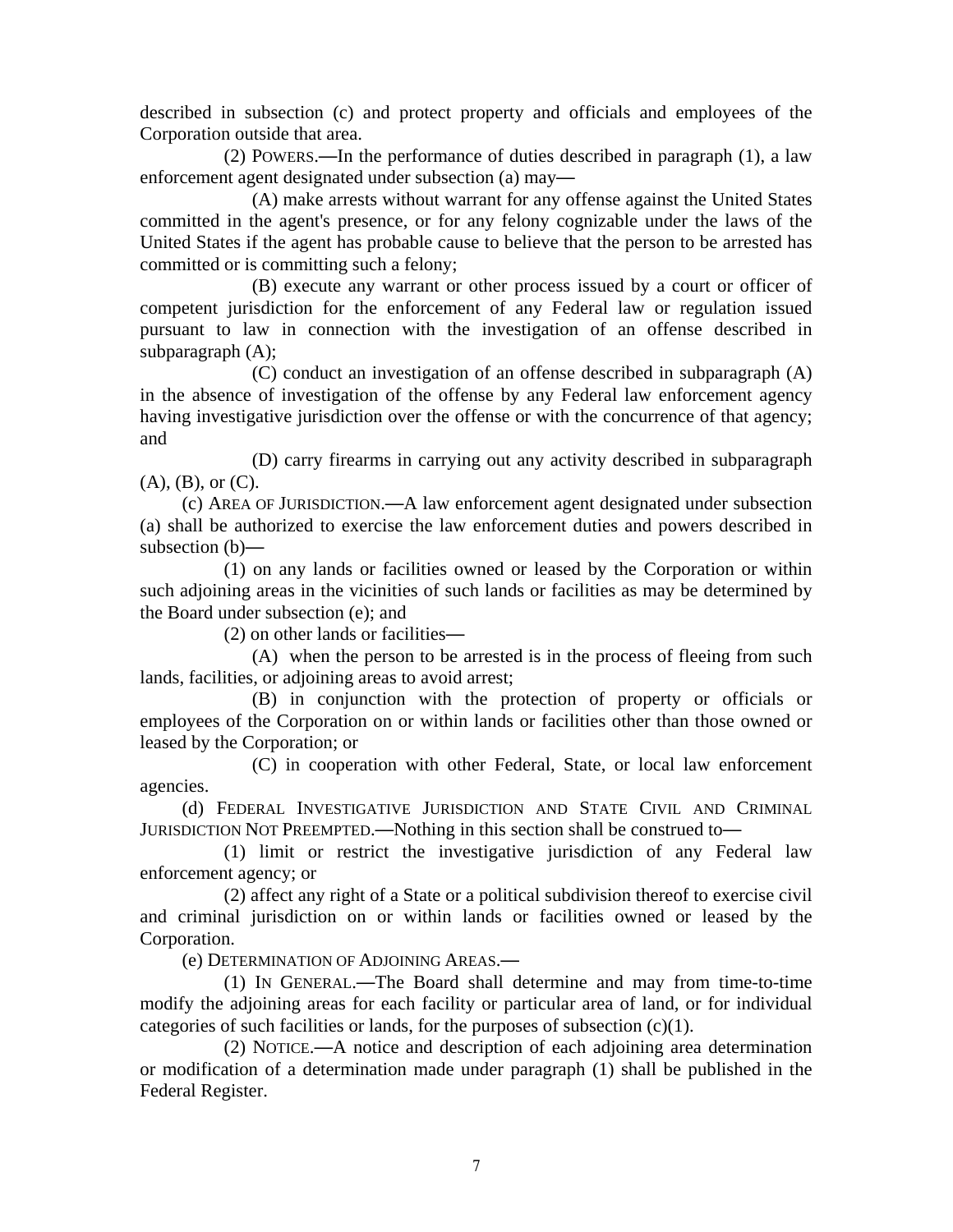(f) QUALIFICATIONS AND TRAINING.—The Board, in consultation with the Attorney General, shall adopt qualification and training standards for law enforcement agents designated under subsection (a).

 (g) RELATION TO OTHER LAW.—A law enforcement agent designated under subsection (a) shall not be considered to be a law enforcement officer of the United States for the purposes of any other law; and no law enforcement agent designated under subsection (a) or other employee of the Corporation shall receive an increase in compensation solely on account of this section.

 (h) RELATIONSHIP WITH ATTORNEY GENERAL.—The duties and powers of law enforcement agents designated under subsection (a) that are described in subsection (b) shall be exercised in accordance with guidelines approved by the Attorney General. [108 Stat. 2133-2135, as amended by 118 Stat. 2966, 16 U.S.C. sec. 831c-3]

Sec. 5. The Board is hereby authorized—

 (a) To contract with commercial producers for the production of such fertilizers or fertilizer materials as may be needed in the Government's program of development and introduction in excess of that produced by Government plants. Such contracts may provide either for outright purchase of materials by the Board or only for the payment of carrying charges on special materials manufactured at the Board's request for its program.

 (b) To arrange with farmers and farm organizations for large-scale practical use of the new forms of fertilizers under conditions permitting an accurate measure of the economic return they produce.

 (c) To cooperate with National, State, district, or county experimental stations or demonstration farms, with farmers, landowners, and associations of farmers or landowners, for the use of new forms of fertilizer or fertilizer practices during the initial or experimental period of their introduction, and for promoting the prevention of soil erosion by the use of fertilizers and otherwise.

 (d) The Board in order to improve and cheapen the production of fertilizer is authorized to manufacture and sell fixed nitrogen, fertilizer, and fertilizer ingredients at Muscle Shoals by the employment of existing facilities, by modernizing existing plants, or by any other process or processes that in its judgment shall appear wise and profitable for the fixation of atmospheric nitrogen or the cheapening of the production of fertilizer.

 (e) Under the authority of this Act the Board may make donations or sales of the product of the plant or plants operated by it to be fairly and equitably distributed through the agency of county demonstration agents, agricultural colleges, or otherwise as the Board may direct, for experimentation, education, and introduction of the use of such products in cooperation with practical farmers so as to obtain information as to the value, effect, and best methods of their use.

 (f) The Board is authorized to make alterations, modifications, or improvements in existing plants and facilities, and to construct new plants.

 (g) In the event it is not used for the fixation of nitrogen for agricultural purposes or leased, then the Board shall maintain in standby condition nitrate plant numbered 2, or its equivalent, for the fixation of atmospheric nitrogen, for the production of explosives in the event of war or a national emergency, until the Congress shall by joint resolution release the Board from this obligation, and if any part thereof be used by the Board for the manufacture of phosphoric acid or potash, the balance of nitrate plant numbered 2 shall be kept in standby condition.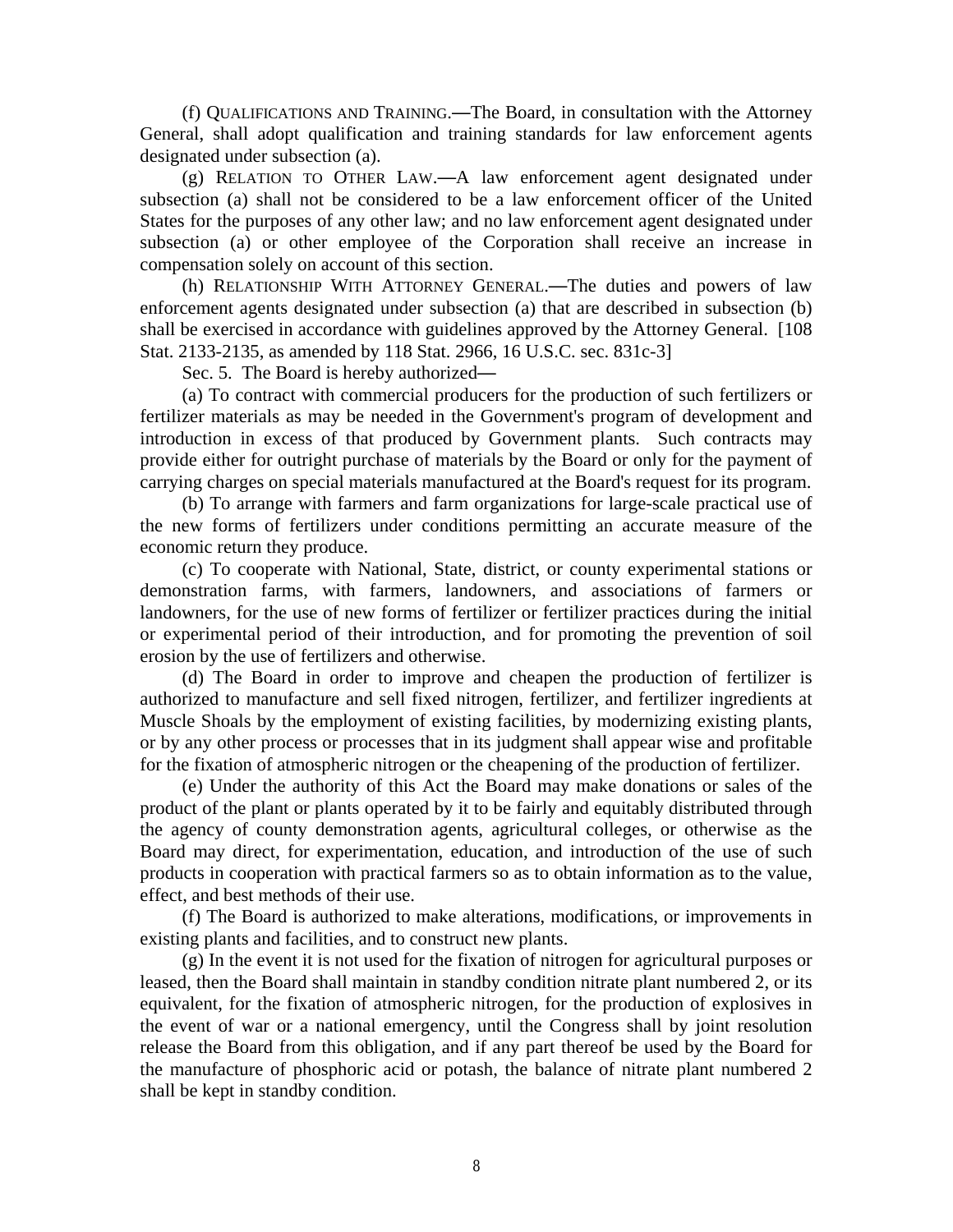(h) To establish, maintain, and operate laboratories and experimental plants, and to undertake experiments for the purpose of enabling the Corporation to furnish nitrogen products for military purposes, and nitrogen and other fertilizer products for agricultural purposes in the most economical manner and at the highest standard of efficiency.

 (i) To request the assistance and advice of any officer, agent, or employee of any executive department or of any independent office of the United States, to enable the Corporation the better to carry out its power successfully, and as far as practicable shall utilize the services of such officers, agents, and employees, and the President shall, if in his opinion, the public interest, service, or economy so require, direct that such assistance, advice, and service be rendered to the Corporation, and any individual that may be by the President directed to render such assistance, advice, and service shall be thereafter subject to the orders, rules, and regulations of the Board: *Provided*, That any invention or discovery made by virtue of and incidental to such service by an employee of the Government of the United States serving under this section, or by any employee of the Corporation, together with any patents which may be granted thereon, shall be the sole and exclusive property of the Corporation, which is hereby authorized to grant such licenses thereunder as shall be authorized by the Board: *Provided further*, That the Board may pay to such inventor such sum from the income from sale of license as it may deem proper.

 (j) Upon the requisition of the Secretary of War3 or the Secretary of the Navy to manufacture for and sell at cost to the United States explosives or their nitrogenous content.

 (k) Upon the requisition of the Secretary of War the Corporation shall allot and deliver without charge to the War Department so much power as shall be necessary in the judgment of said Department for use in operation of all locks, lifts, or other facilities in aid of navigation.

(l) To produce, distribute, and sell electric power, as herein particularly specified.

(m) Repealed.

 $\overline{a}$ 

 (n) The President is authorized, within twelve months after the passage of this Act, to lease to any responsible farm organization or to any corporation organized by it nitrate plant numbered 2 and Waco Quarry, together with the railroad connecting said quarry with nitrate plant numbered 2, for a term not exceeding fifty years at a rental of not less than \$1 per year, but such authority shall be subject to the express condition that the lessee shall use said property during the term of said lease exclusively for the manufacture of fertilizer and fertilizer ingredients to be used only in the manufacture of fertilizer by said lessee and sold for use as fertilizer. The said lessee shall covenant to keep said property in first-class condition, but the lessee shall be authorized to modernize said plant numbered 2 by the installation of such machinery as may be necessary, and is authorized to amortize the cost of said machinery and improvements over the term of said lease or any part thereof. Said lease shall also provide that the Board shall sell to the lessee power for the operation of said plant at the same schedule of prices that it charges all other customers for power of the same class and quantity. Said lease shall also provide that, if the said lessee does not desire to buy power of the publicly owned plant, it shall have the right to purchase its power for the operation of said plant of the Alabama

<sup>3</sup> Title changed to Secretary of the Army by 61 Stat. 501.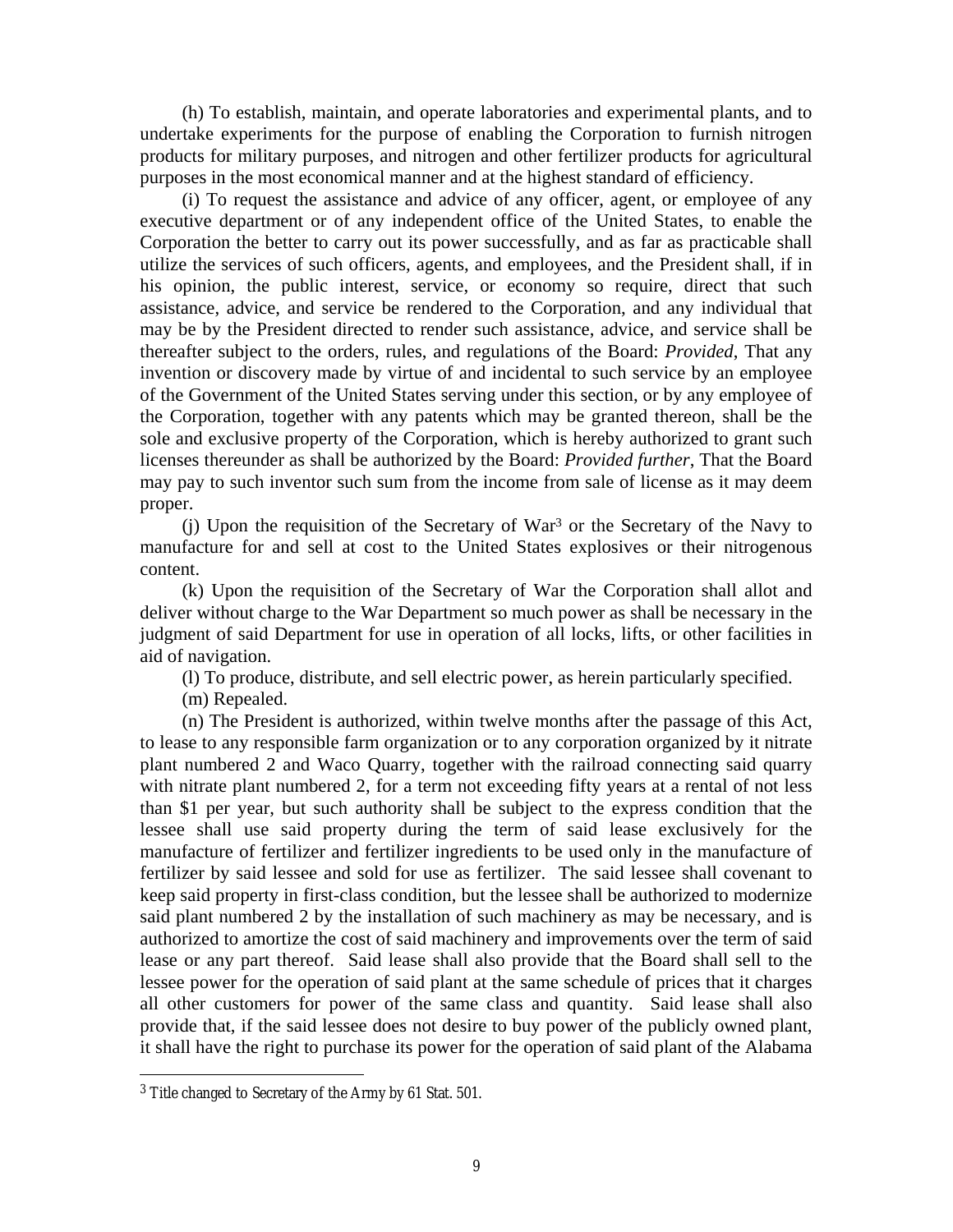Power Company or any other publicly or privately owned corporation engaged in the generation and sale of electric power, and in such case the lease shall provide further that the said lessee shall have a free right of way to build a transmission line over Government property to said plant paying the actual expenses and damages, if any, incurred by the Corporation on account of such line. Said lease shall also provide that the said lessee shall covenant that during the term of said lease the said lessee shall not enter into any illegal monopoly, combination, or trust with any privately owned corporation engaged in the manufacture, production, and sale of fertilizer with the object or effect of increasing the price of fertilizer to the farmer. [48 Stat. 61-63, as amended by 49 Stat. 1076, 66 Stat. 334, 73 Stat. 285, P.L. No. 94-412, sec. 501(d), and 118 Stat. 2966,16 U.S.C. sec. 831d] 4

 Sec. 6. In the appointment of officials and the selection of employees for said Corporation, and in the promotion of any such employees or officials, no political test or qualification shall be permitted or given consideration, but all such appointments and promotions shall be given and made on the basis of merit and efficiency. Any member of said Board who is found by the President of the United States to be guilty of a violation of this section shall be removed from office by the President of the United States, and any appointee of said Board who is found by the Board to be guilty of a violation of this section shall be removed from office by said Board. [48 Stat. 63, as amended by 118 Stat. 2966, 16 U.S.C. sec. 831e]

 Sec. 7. In order to enable the Corporation to exercise the powers and duties vested in it by this Act—

 (a) The exclusive use, possession, and control of the United States nitrate plants numbered 1 and 2, including steam plants, located, respectively, at Sheffield, Alabama, and Muscle Shoals, Alabama, together with all real estate and buildings connected therewith, all tools and machinery, equipment, accessories, and materials belonging thereto, and all laboratories and plants used as auxiliaries thereto; the fixed-nitrogen research laboratory, the Waco limestone quarry, in Alabama, and Dam Numbered 2, located at Muscle Shoals, its power house, and all hydroelectric and operating appurtenances (except the locks), and all machinery, lands, and buildings in connection therewith, and all appurtenances thereof, and all other property to be acquired by the Corporation in its own name or in the name of the United States of America, are hereby entrusted to the Corporation for the purposes of this Act.

 (b) The President of the United States is authorized to provide for the transfer to the Corporation of the use, possession, and control of such other real or personal property of the United States as he may from time to time deem necessary and proper for the purposes of the Corporation as herein stated. [48 Stat. 63, 16 U.S.C. sec. 831f]

 Sec. 8. (a) The Corporation shall maintain its principal office in the immediate vicinity of Muscle Shoals, Alabama. The Corporation shall be held to be an inhabitant and resident of the northern judicial district of Alabama within the meaning of the laws of the United States relating to the venue of civil suits.

 (b) The Corporation shall at all times maintain complete and accurate books of accounts.

 $\overline{a}$ 

<sup>4</sup> Subsection (n) of Section 5 is omitted from the United States Code as having been executed.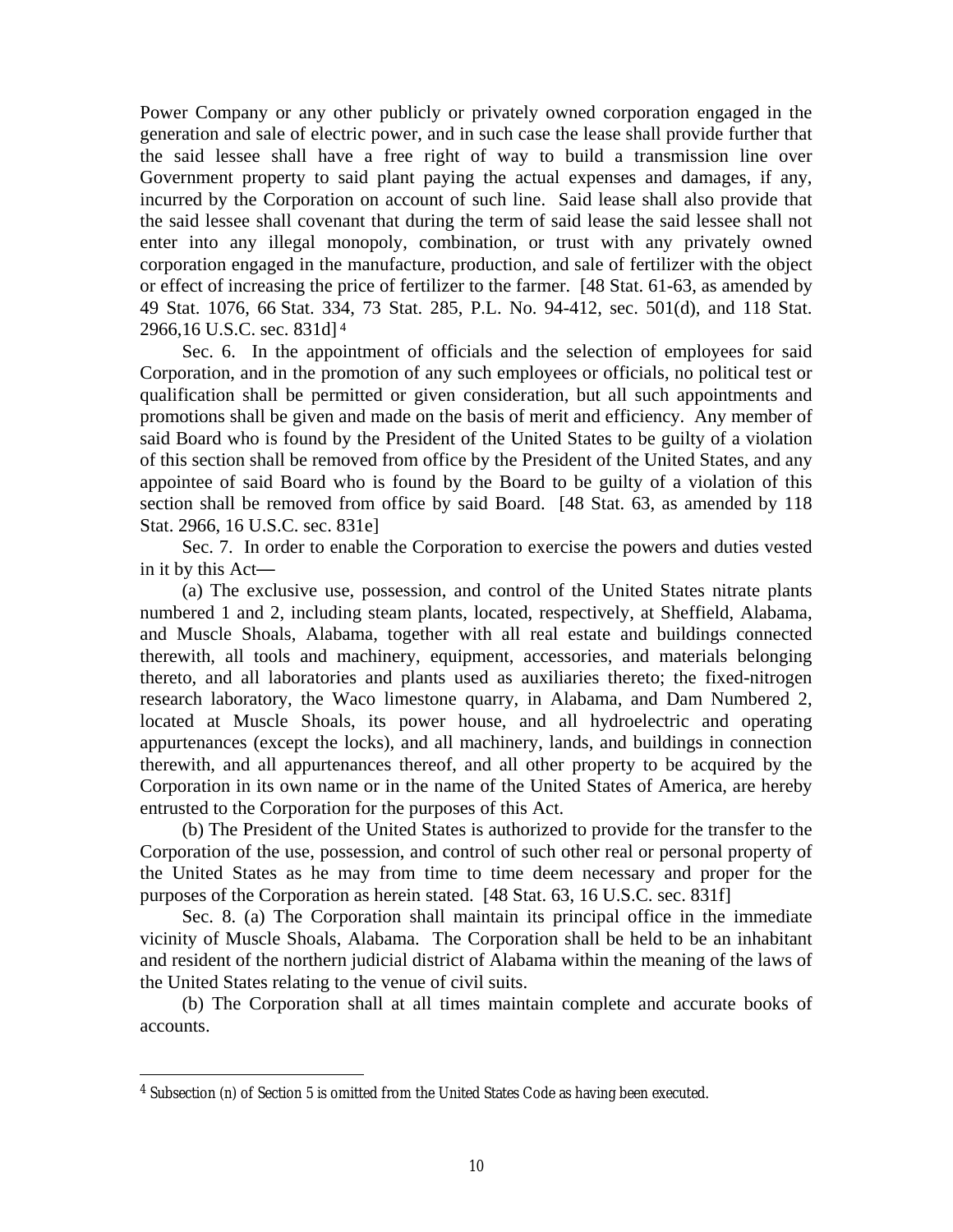(c) Each member of the Board, before entering upon the duties of his office, shall subscribe to an oath (or affirmation) to support the Constitution of the United States and to faithfully and impartially perform the duties imposed upon him by this Act. [48 Stat. 63, as amended by 118 Stat. 2966, 16 U.S.C. sec. 831g]

 Sec. 9. (a) The Board shall file with the President and with the Congress, in March of each year, a financial statement and a complete report as to the business of the Corporation covering the preceding governmental fiscal year. This report shall include an itemized statement of the cost of power at each power station, the total number of employees and the names, salaries, and duties of those receiving compensation at the rate of more than \$1,500 a year.

 (b) All purchases and contracts for supplies or services, except for personal services, made by the Corporation, shall be made after advertising, in such manner and at such times sufficiently in advance of opening bids, as the Board shall determine to be adequate to insure notice and opportunity for competition: *Provided*, That advertisement shall not be required when, (1) an emergency requires immediate delivery of the supplies or performance of the services; or (2) repair parts, accessories, supplemental equipment, or services are required for supplies or services previously furnished or contracted for; or (3) the aggregate amount involved in any purchase of supplies or procurement of services does not exceed \$25,000; in which cases such purchases of supplies or procurement of services may be made in the open market in the manner common among businessmen: *Provided further*, That in comparing bids and in making awards the Board may consider such factors as relative quality and adaptability of supplies or services, the bidder's financial responsibility, skill, experience, record of integrity in dealing, ability to furnish repairs and maintenance services, the time of delivery or performance offered, and whether the bidder has complied with the specifications.

 (c) AUDITS.--The Comptroller General of the United States shall audit the transactions of the Corporation at such times as he shall determine, but not less frequently than once each governmental fiscal year, with personnel of his selection. In such connection he and his representatives shall have free and open access to all papers, books, records, files, accounts, plants, warehouse, offices, and all other things, property, and places belonging to or under the control of or used or employed by the Corporation, and shall be afforded full facilities for counting all cash and verifying transactions with and balances in depositories. He shall make report of each such audit in quadruplicate, one copy for the President of the United States, one for the chairman of the Board, one for public inspection at the principal office of the Corporation, and the other to be retained by him for the uses of the Congress: *Provided*, That such report shall not be made until the Corporation shall have had reasonable opportunity to examine the exceptions and criticisms of the Comptroller General or the General Accounting Office, to point out errors therein, explain or answer the same, and to file a statement which shall be submitted by the Comptroller General with his report. The expenses for each such audit shall be paid from any appropriation or appropriations for the General Accounting Office, and such part of such expenses as may be allocated to the cost of generating, transmitting, and distributing electric energy shall be reimbursed promptly by the Corporation as billed by the Comptroller General.5

 $\overline{a}$ 

<sup>&</sup>lt;sup>5</sup> While not expressly repealed, the provisions of the second paragraph of section 9(b) were superseded by 59 Stat. 599 (31 U.S.C. secs. 9105-9106).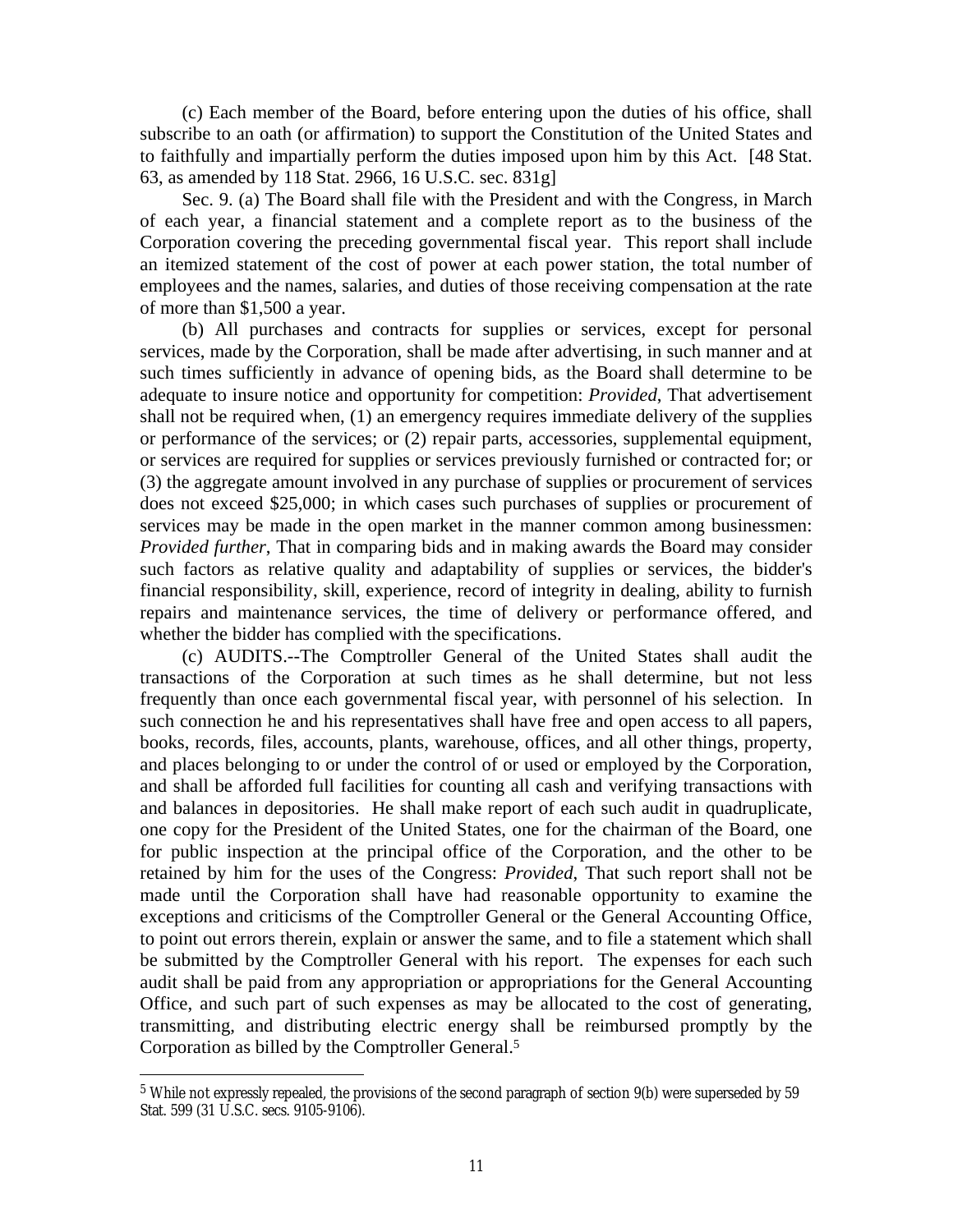Nothing in this Act shall be construed to relieve the Treasurer or other accountable officers or employees of the Corporation from compliance with the provisions of existing law requiring the rendition of accounts for adjustment and settlement pursuant to section 236, Revised Statutes, as amended by section 305 of the Budget and Accounting Act, 1921 (42 Stat. 24), and accounts for all receipts and disbursements by or for the Corporation shall be rendered accordingly: *Provided*, That, subject only to the provisions of the Tennessee Valley Authority Act of 1933, as amended, the Corporation is authorized to make such expenditures and to enter into such contracts, agreements, and arrangements, upon such terms and conditions and in such manner as it may deem necessary, including the final settlement of all claims and litigation by or against the Corporation; and, notwithstanding the provisions of any other law governing the expenditure of public funds, the General Accounting Office, in the settlement of the accounts of the Treasurer or other accountable officer or employee of the Corporation, shall not disallow credit for, nor withhold funds because of, any expenditure which the Board shall determine to have been necessary to carry out the provisions of said Act.

 (d) ADMINISTRATIVE ACCOUNTS AND BUSINESS DOCUMENTS.--The Corporation shall determine its own system of administrative accounts and the forms and contents of its contracts and other business documents except as otherwise provided in the Tennessee Valley Authority Act of 1933, as amended. [48 Stat. 63-64, as amended by 49 Stat. 1080, 55 Stat. 775, 68 Stat. 968, 88 Stat. 390, 90 Stat. 377, 97 Stat. 1332, and 118 Stat. 2966-2967, 16 U.S.C. sec. 831h]

 Sec. 9a. The Board is hereby directed in the operation of any dam or reservoir in its possession and control to regulate the stream flow primarily for the purposes of promoting navigation and controlling floods. So far as may be consistent with such purposes, the Board is authorized to provide and operate facilities for the generation of electric energy at any such dam for the use of the Corporation and for the use of the United States or any agency thereof, and the Board is further authorized, whenever an opportunity is afforded, to provide and operate facilities for the generation of electric energy in order to avoid the waste of water power, to transmit and market such power as in this Act provided, and thereby, so far as may be practicable, to assist in liquidating the cost or aid in the maintenance of the projects of the Authority. [49 Stat. 1076, as amended by 118 Stat. 2966,16 U.S.C. sec. 831h-1]

 Sec. 10. The Board is hereby empowered and authorized to sell the surplus power not used in its operations, and for operation of locks and other works generated by it, to States, counties, municipalities, corporations, partnerships, or individuals, according to the policies hereinafter set forth; and to carry out said authority, the Board is authorized to enter into contracts for such sale for a term not exceeding twenty years, and in the sale of such current by the Board it shall give preference to States, counties, municipalities, and cooperative organizations of citizens or farmers, not organized or doing business for profit, but primarily for the purpose of supplying electricity to its own citizens or members; *Provided*, That all contracts made with private companies or individuals for the sale of power, which power is to be resold for a profit, shall contain a provision authorizing the Board to cancel said contract upon five years' notice in writing, if the Board needs said power to supply the demands of States, counties, or municipalities. In order to promote and encourage the fullest possible use of electric light and power on

1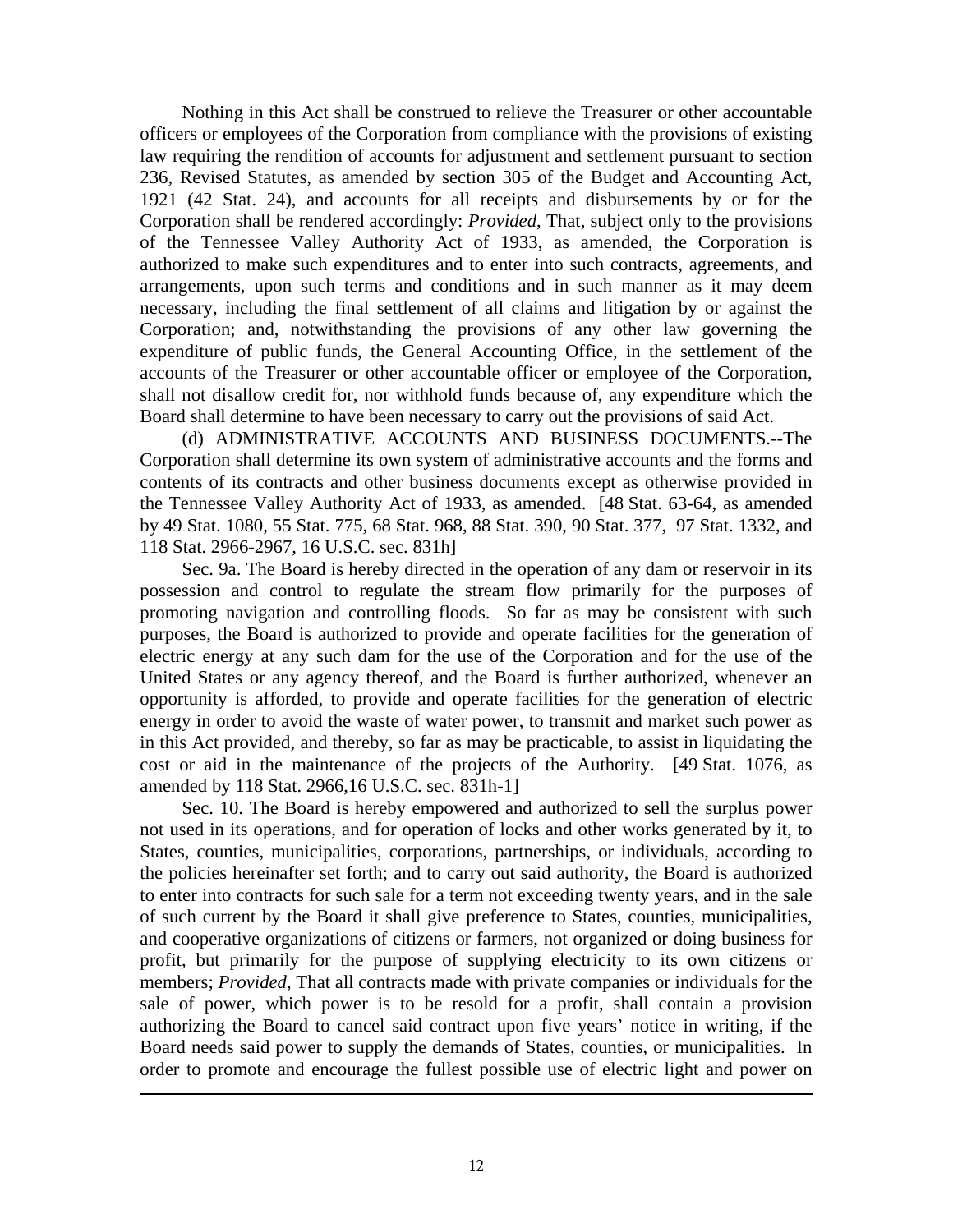farms within reasonable distance of any of its transmission lines the Board in its discretion shall have power to construct transmission lines to farms and small villages that are not otherwise supplied with electricity at reasonable rates, and to make such rules and regulations governing such sale and distribution of such electric power as in its judgment may be just and equitable: *Provided further*, That the Board is hereby authorized and directed to make studies, experiments, and determinations to promote the wider and better use of electric power for agricultural and domestic use, or for small or local industries, and it may cooperate with State governments, or their subdivisions or agencies, with educational or research institutions, and with cooperatives or other organizations, in the application of electric power to the fuller and better balanced development of the resources of the region: *Provided further*, That the Board is authorized to include in any contract for the sale of power such terms and conditions, including resale rate schedules, and to provide for such rules and regulations as in its judgment may be necessary or desirable for carrying out the purposes of this Act, and in case the purchaser shall fail to comply with any such terms and conditions, or violate any such rules and regulations, said contract may provide that it shall be voidable at the election of the Board: *Provided further*, That in order to supply farms and small villages with electric power directly as contemplated by this section, the Board in its discretion shall have power to acquire existing electric facilities used in serving such farms and small villages: *And provided further*, That the terms "States," "counties," and "municipalities" as used in this Act shall be construed to include the public agencies of any of them unless the context requires a different construction. [48 Stat. 64, as amended by 49 Stat. 1076 and 118 Stat. 2966, 16 U.S.C. sec. 831i]

 Sec. 11. It is hereby declared to be the policy of the Government so far as practical to distribute and sell the surplus power generated at Muscle Shoals equitably among the States, counties, and municipalities within transmission distance. This policy is further declared to be that the projects herein provided for shall be considered primarily as for the benefit of the people of the section as a whole and particularly the domestic and rural consumers to whom the power can economically be made available, and accordingly that sale to and use by industry shall be a secondary purpose, to be utilized principally to secure a sufficiently high load factor and revenue returns which will permit domestic and rural use at the lowest possible rates and in such manner as to encourage increased domestic and rural use of electricity. It is further hereby declared to be the policy of the Government to utilize the Muscle Shoals properties so far as may be necessary to improve, increase, and cheapen the production of fertilizer ingredients by carrying out the provisions of this Act. [48 Stat. 65, 16 U.S.C. sec. 831j]

 Sec. 12. In order to place the Board upon a fair basis for making such contracts and for receiving bids for the sale of such power, it is hereby expressly authorized, either from appropriations made by Congress or from funds secured from the sale of such power, or from funds secured by the sale of bonds hereafter provided for, to construct, lease, purchase, or authorize the construction of transmission lines within transmission distance from the place where generated, and to interconnect with other systems. The Board is also authorized to lease to any person, persons, or corporation the use of any transmission line owned by the Government and operated by the Board, but no such lease shall be made that in any way interferes with the use of such transmission lines by the Board: *Provided*, That if any State, county, municipality, or other public or cooperative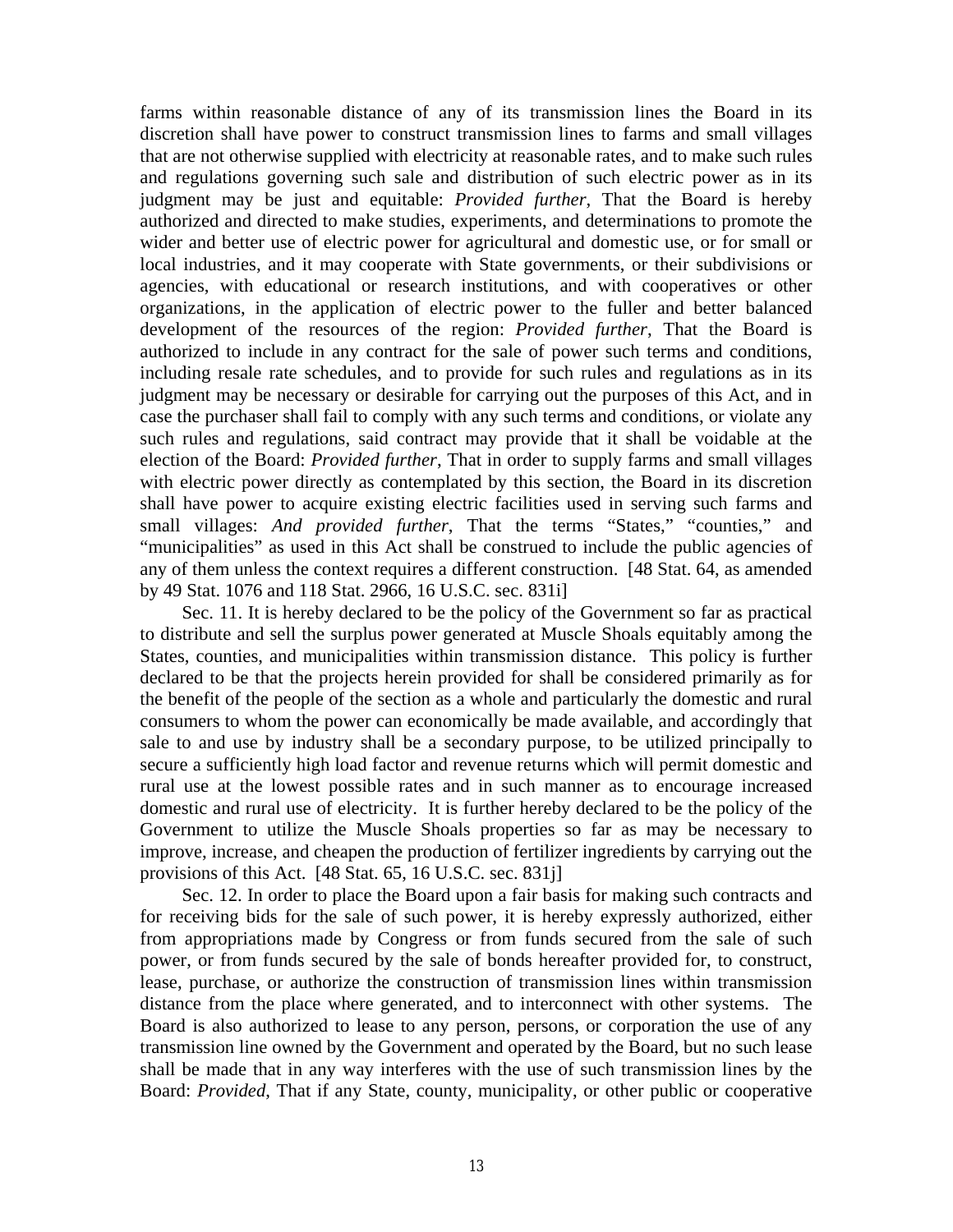organization of citizens or farmers, not organized or doing business for profit but primarily for the purpose of supplying electricity to its own citizens or members, or any two or more of such municipalities or organizations, shall construct or agree to construct and maintain a properly designed and built transmission line to the Government reservation upon which is located a Government generating plant, or to a main transmission line owned by the Government or leased by the Board and under the control of the Board, the Board is hereby authorized and directed to contract with such State, county, municipality, or other organization, or two or more of them, for the sale of electricity for a term not exceeding thirty years; and in any such case the Board shall give to such State, county, municipality, or other organization ample time to fully comply with any local law now in existence or hereafter enacted providing for the necessary legal authority for such State, county, municipality, or other organization to contract with the Board for such power. *Provided further*, That all contracts entered into between the Corporation and any municipality or other political subdivision or cooperative organization shall provide that the electric power shall be sold and distributed to the ultimate consumer without discrimination as between consumers of the same class, and such contract shall be voidable at the election of the Board if a discriminatory rate, rebate, or other special concession is made or given to any consumer or user by the municipality or other political subdivision or cooperative organization: *And provided further*, That as to any surplus power not so sold as above provided to States, counties, municipalities, or other said organizations, before the Board shall sell the same to any person or corporation engaged in the distribution and resale of electricity for profit, it shall require said person or corporation to agree that any resale of such electric power by said person or corporation shall be made to the ultimate consumer of such electric power at prices that shall not exceed a schedule fixed by the Board from time to time as reasonable, just, and fair; and in case of any such sale, if an amount is charged the ultimate consumer which is in excess of the price so deemed to be just, reasonable, and fair by the Board, the contract for such sale between the Board and such distributor of electricity shall be voidable at the election of the Board: *And provided further,* That the Board is hereby authorized to enter into contracts with other power systems for the mutual exchange of unused excess power upon suitable terms, for the conservation of stored water, and as an emergency or breakdown relief. [48 Stat. 65-66, as amended by 118 Stat. 2966, 16 U.S.C. sec. 831k]

 Sec. 12a. In order (1) to facilitate the disposition of the surplus power of the Corporation according to the policies set forth in this Act; (2) to give effect to the priority herein accorded to States, counties, municipalities, and nonprofit organizations in the purchase of such power by enabling them to acquire facilities for the distribution of such power; and (3) at the same time to preserve existing distribution facilities as going concerns and avoid duplication of such facilities, the Board is authorized to advise and cooperate with and assist, by extending credit for a period of not exceeding five years to States, counties, municipalities and non-profit organizations situated within transmission distance from any dam where such power is generated by the Corporation in acquiring, improving, and operating (a) existing distribution facilities and incidental works, including generating plants; and (b) interconnecting transmission lines; or in acquiring any interest in such facilities, incidental works, and lines. [49 Stat. 1076-1077, as amended by 118 Stat. 2966, 16 U.S.C. sec. 831k-1]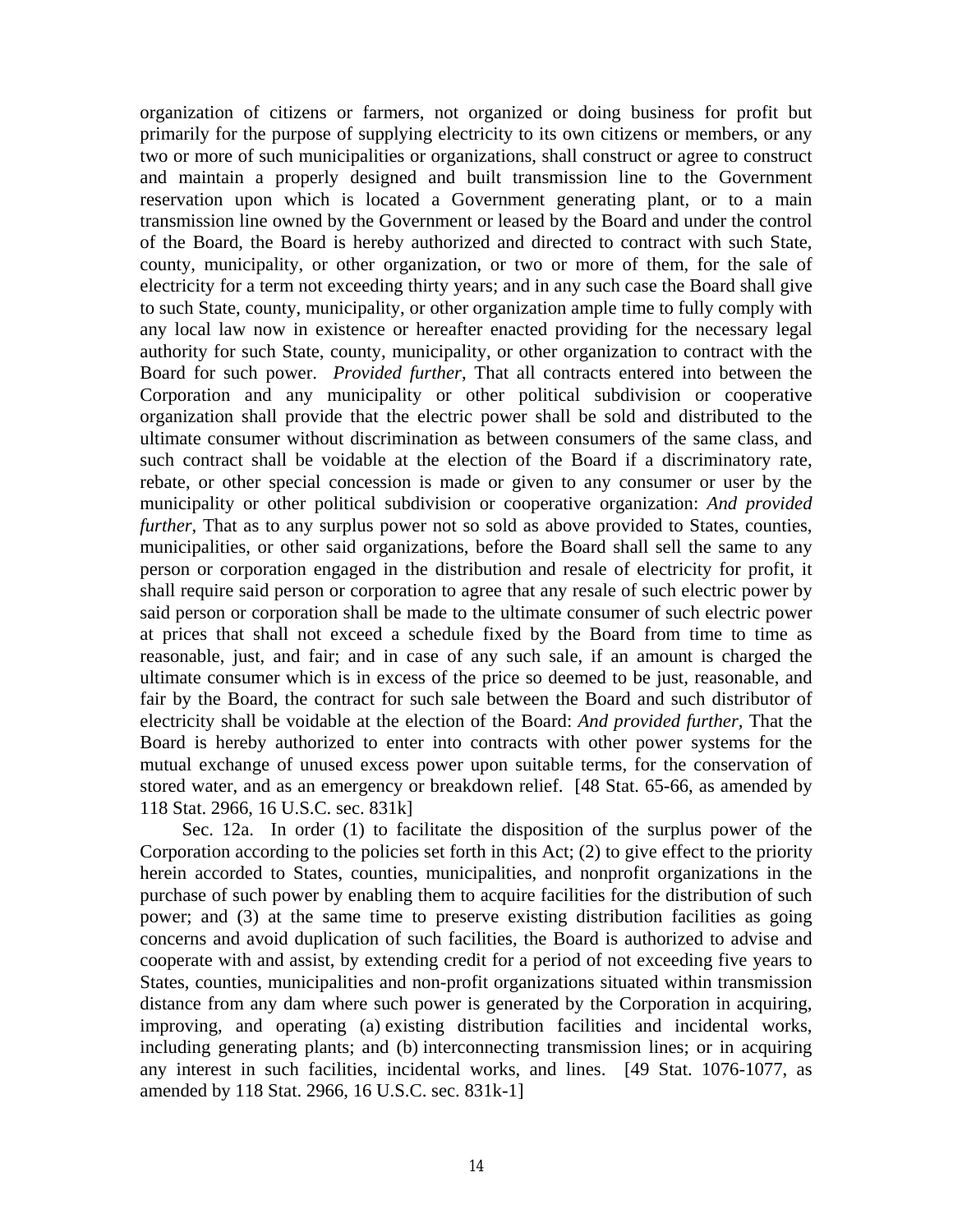Sec. 13. In order to render financial assistance to those States and local governments in which the power operations of the Corporation are carried on and in which the Corporation has acquired properties previously subject to State and local taxation, the Board is authorized and directed to pay to said States, and the counties therein, for each fiscal year, beginning July 1, 1940, the following percentages of the gross proceeds derived from the sale of power by the Corporation for the preceding fiscal year as hereinafter provided, together with such additional amounts as may be payable pursuant to the provisions hereinafter set forth, said payments to constitute a charge against the power operations of the Corporation: For the fiscal year (beginning July 1, 1940, 10 per centum; 1941, 9 per centum; 1942, 8 per centum; 1943, 7-1/2 per centum; 1944, 7 per centum; 1945, 6-1/2 per centum; 1946, 6 per centum; 1947,

5-1/2 per centum; 1948 and each fiscal year thereafter, 5 per centum.6 "Gross proceeds," as used in this section, is defined as the total gross proceeds derived by the Corporation from the sale of power for the preceding fiscal year, excluding power used by the Corporation or sold or delivered to any other department or agency of the Government of the United States for any purpose other than the resale thereof. The payments herein authorized are in lieu of taxation, and the Corporation, its property, franchises and income, are hereby expressly exempted from taxation in any manner or form by any State, county, municipality, or any subdivision or district thereof.

The payment for each fiscal year shall be apportioned among said States in the following manner: One-half of said payment shall be apportioned by paying to each State the percentage thereof which the gross proceeds of the power sales by the Corporation within said State during the preceding fiscal year bears to the total gross proceeds from all power sales by the Corporation during the preceding fiscal year; the remaining onehalf of said payment shall be apportioned by paying to each State the percentage thereof which the book value of the power property held by the Corporation within said State at the end of the preceding fiscal year bears to the total book value of all such property held by the Corporation on the same date. The book value of power property shall include that portion of the investment allocated or estimated to be allocable to power: *Provided*, That the minimum annual payment to each State (including payments to counties therein) shall not be less than an amount equal to the two-year average of the State and local ad valorem property taxes levied against power property purchased and operated by the Corporation in said State and against that portion of reservoir lands related to dams constructed by or an behalf of the United States Government and held or operated by the Corporation and allocated or estimated to be allocable to power. The said two-year average shall be calculated for the last two years during which said property was privately owned and operated or said land was privately owned: *Provided further*, That the minimum annual payment to each State in which the Corporation owns and operates power property (including payments to counties therein) shall not be less than \$10,000 in any case: *Provided further*, That the corporation shall pay directly to the respective counties the two-year average of county ad valorem property taxes (including taxes levied by taxing districts within the respective counties) upon power property and

 $\overline{a}$ 

 $6$  Section 114(a) of P.L. No. 94-274 directed TVA to make payments in lieu of taxes for the fiscal year transition period from July 1, 1976, through September 30, 1976, in a manner that was consistent with the payments made for the immediately preceding fiscal year.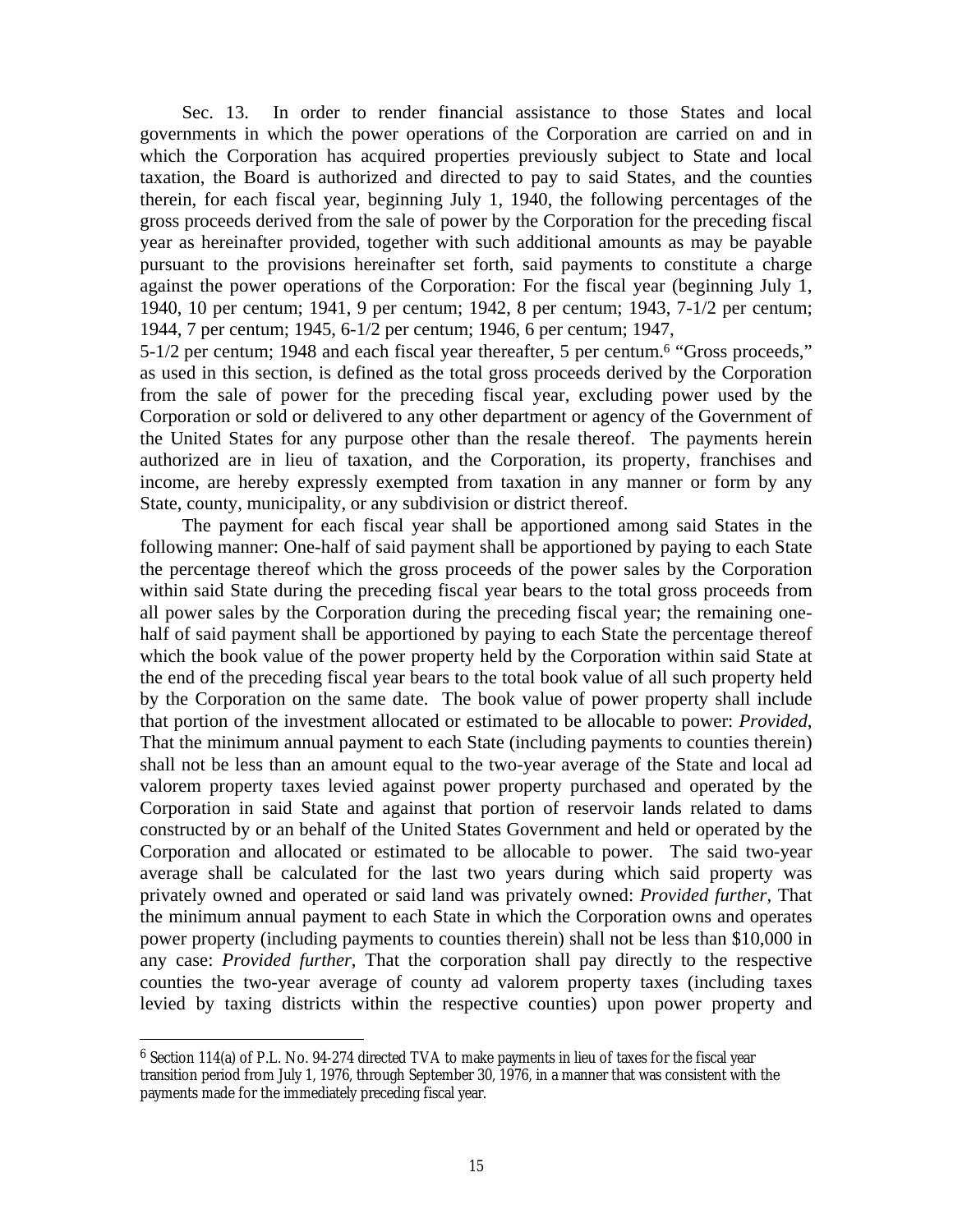reservoir lands allocable to power, determined as above provided, and all payments to any such county within a State shall be deducted from the payment otherwise due to such State under the provisions of this section. The determination of the Board of the amounts due hereunder to the respective States and counties shall be final.

The payments above provided shall in each case be made to the State or county in equal monthly installments beginning not later than July 31, 1940.

Nothing herein shall be construed to limit the authority of the Corporation in its contracts for the sale of power to municipalities, to permit or provide for the resale of power at rates which may include an amount to cover tax-equivalent payments to the municipality in lieu of State, county, and municipal taxes upon any distribution system or property owned by the municipality, or any agency thereof, conditioned upon a proper distribution by the municipality of any amounts collected by it in lieu of State or county taxes upon any such distribution system or property; it being the intention of Congress that either the municipality or the State in which the municipality is situated shall provide for the proper distribution to the State and county of any portion of tax equivalent so collected by the municipality in lieu of State or county taxes upon any such distribution system or property.

The Corporation shall, not later than January 1, 1945, submit to the Congress a report on the operation of the provisions of this section, including a statement of the distribution to the various States and counties hereunder; the effect of the operation of the provisions of this section on State and local finances; an appraisal of the benefits of the program of the Corporation to the States and counties receiving payments hereunder, and the effect of such benefits in increasing taxable values within such States and counties; and such other date, information, and recommendations as may be pertinent to future legislation. [48 Stat. 66, as amended by 54 Stat. 626-627 and 118 Stat. 2966, 16 U.S.C. sec. 831l]

Sec. 14. The Board shall make a thorough investigation as to the present value of Dam Numbered 2, and the steam plants at nitrate plant numbered 1, and nitrate plant numbered 2, and as to the cost of Cove Creek Dam, for the purpose of ascertaining how much of the value or the cost of said properties shall be allocated and charged up to (1) flood control, (2) navigation, (3) fertilizer, (4) national defense, and (5) the development of power. The findings thus made by the Board, when approved by the President of the United States, shall be final, and such findings shall thereafter be used in all allocation of value for the purpose of keeping the book value of said properties. In like manner, the cost and book value of any dams, steam plants, or other similar improvements hereafter constructed and turned over to said Board for the purpose of control and management shall be ascertained and allocated.

The Board shall on or before January 1, 1937, file with Congress a statement of its allocation of the value of all such properties turned over to said Board, and which have been completed prior to the end of the preceding fiscal year, and shall thereafter in its annual report to Congress file a statement of its allocation of the value of such properties as have been complete during the preceding fiscal year.

For the purpose of accumulating data useful to the Congress in the formulation of legislative policy in matters relating to the generation, transmission, and distribution of electric energy and the production of chemicals necessary to national defense and useful in agriculture, and to the Federal Power Commission and other Federal and State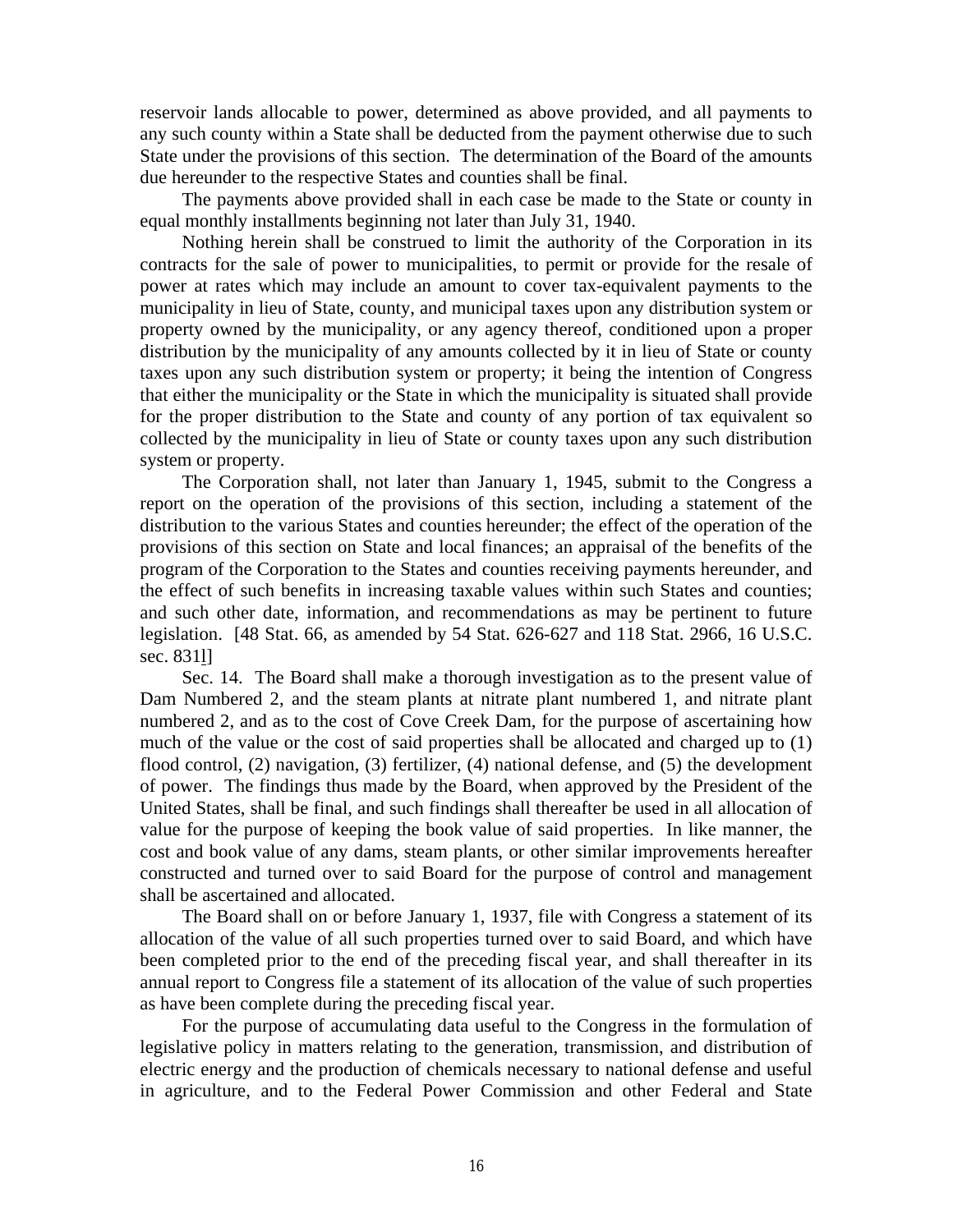agencies, and to the public, the Board shall keep complete accounts of its costs of generation, transmission, and distribution of electric energy and shall keep a complete account of the total cost of generating and transmission facilities constructed or otherwise acquired by the Corporation, and of producing such chemicals, and a description of the major components of such costs according to such uniform system of accounting for public utilities as the Federal Power Commission has, and if it has none, then it is hereby empowered and directed to prescribe such uniform system of accounting, together with records of such other physical data and operating statistics of the Authority as may be helpful in determining the actual cost and value of services, and the practices, methods, facilities, equipment, appliances, and standards and sizes, types, location, and geographical and economic integration of plants and systems best suited to promote the public interest, efficiency, and the wider and more economical use of electric energy. Such data shall be reported to the Congress by the Board from time to time with appropriate analyses and recommendations, and, so far as practicable, shall be made available to the Federal Power Commission and other Federal and State agencies which may be concerned with the administration of legislation relating to the generation, transmission, or distribution of electric energy and chemicals useful to agriculture. It is hereby declared to be the policy of this Act that, in order, as soon as practicable, to make the power projects self-supporting and self-liquidating, the surplus power shall be sold at rates which, in the opinion of the Board, when applied to the normal capacity of the Authority's power facilities, will produce gross revenues in excess of the cost of production of said power and in addition to the statement of the cost of power at each power station as required by section 9(a) of the "Tennessee Valley Act of 1933," the Board shall file with each annual report, a statement of the total cost of all power generated by it at all power stations during each year, the average cost of such power per kilowatt hour, the rates at which sold, and to whom sold, and copies of all contracts for the sale of power. [48 Stat. 66, as amended by 49 Stat. 1077 and 118 Stat. 2966, 16 U.S.C. sec. 831m]

Sec. 15. In the construction of any future dam, steam plant, or other facility, to be used in whole or in part for the generation or transmission of electric power the Board is hereby authorized and empowered to issue on the credit of the United States and to sell serial bonds not exceeding \$50,000,000 in amount, having a maturity not more than fifty years from the date of issue thereof, and bearing interest not exceeding 3-1/2 per centum per annum. Said bonds shall be issued and sold in amounts and prices approved by the Secretary of the Treasury, but all such bonds as may be so issued and sold shall have equal rank. None of said bonds shall be sold below par, and no fee, commission, or compensation whatever shall be paid to any person, firm, or corporation for handling, negotiating the sale, or selling the said bonds. All of such bonds so issued and sold shall have all the rights and privileges accorded by law to Panama Canal bonds, authorized by section 8 of the Act of June 28, 1902, chapter 1302, as amended by the Act of December 21, 1905 (ch. 3, sec. 1, 34 Stat. 5), as now compiled in section 743 of title 31 of the United States Code. All funds derived from the sale of such bonds shall be paid over to the Corporation. [48 Stat. 66-67, as amended by 118 Stat. 2966,16 U.S.C. sec. 831n]

Sec. 15a. With the approval of the Secretary of the Treasury, the Corporation is authorized to issue bonds not to exceed in the aggregate \$50,000,000 outstanding at any one time, which bonds may be sold by the Corporation to obtain funds to carry out the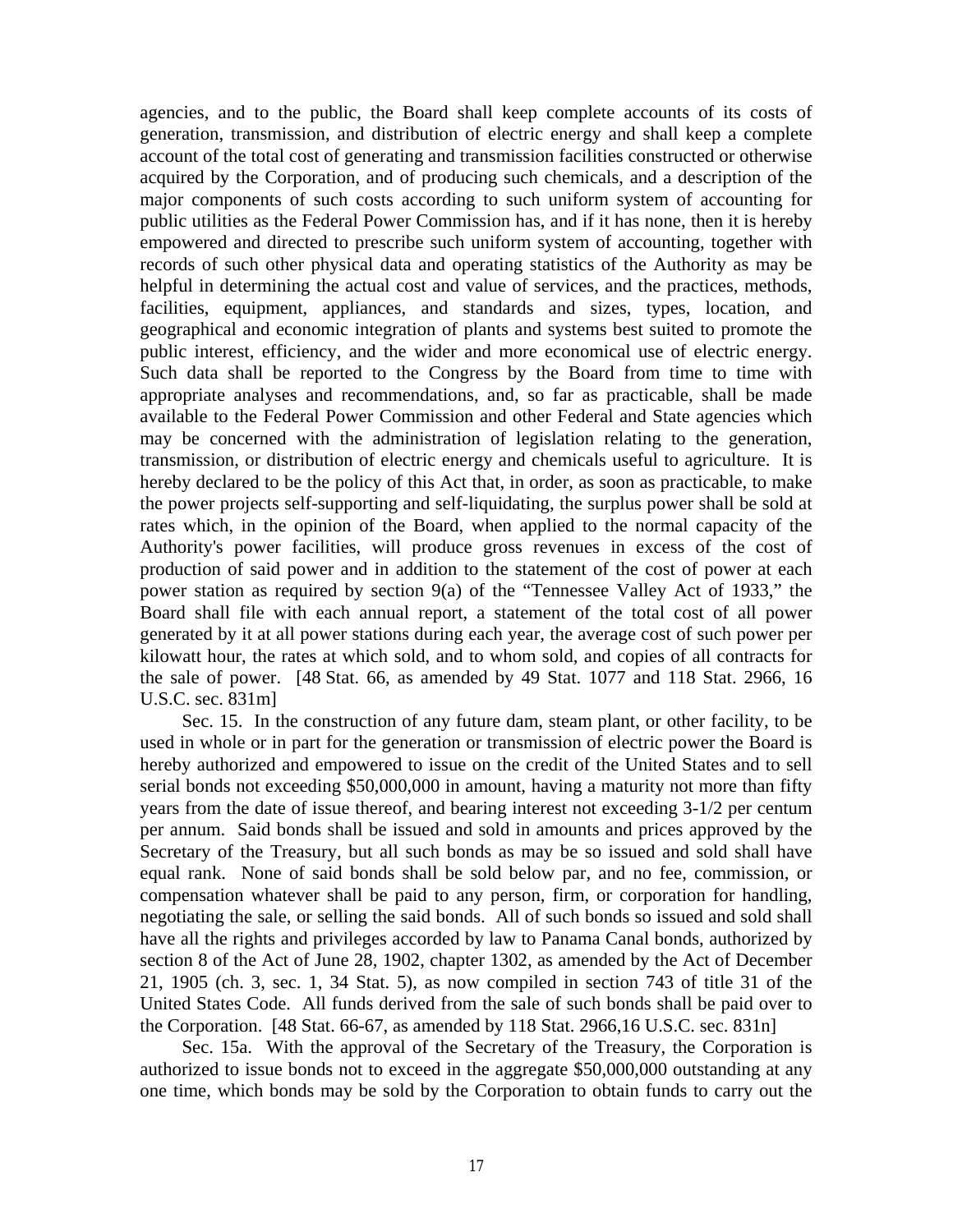provisions of section 12a of this Act. Such bonds shall be in such forms and denominations, shall mature within such periods not more than fifty years from the date of their issue, may be redeemable at the option of the Corporation before maturity in such manner as may be stipulated therein, shall bear such rates of interest not exceeding 3-1/2 per centum per annum, shall be subject to such terms and conditions, shall be issued in such manner and amount, and sold at such prices, as may be prescribed by the Corporation, with the approval of the Secretary of the Treasury: *Provided*, That such bonds shall not be sold at such prices or on such terms as to afford an investment yield to the holders in excess of 3-1/2 per centum per annum. Such bonds shall be fully and unconditionally guaranteed both as to interest and principal by the United States, and such guaranty shall be expressed on the face thereof, and such bonds shall be lawful investments, and may be accepted as security for all fiduciary, trust, and public funds, the investment or deposit of which shall be under the authority or control of the United States or any officer or officers thereof. In the event that the Corporation should not pay upon demand, when due, the principal of, or interest on, such bonds, the Secretary of the Treasury shall pay to the holder the amount thereof, which is hereby authorized to be appropriated out of any moneys in the Treasury not otherwise appropriated, and thereupon to the extent of the amount so paid the Secretary of the Treasury shall succeed to all the rights of the holders of such bonds. The Secretary of the Treasury, in his discretion, is authorized to purchase any bonds issued hereunder, and for such purpose the Secretary of the Treasury is authorized to use as a public-debt transaction the proceeds from the sale of any securities hereafter issued under the Second Liberty Bond Act, as amended, and the purposes for which securities may be issued under such Act, as amended, are extended to include any purchases of the Corporation's bonds hereunder. The Secretary of the Treasury may, at any time, sell any of the bonds of the Corporation acquired by him under this section. All redemptions, purchases, and sales by the Secretary of the Treasury of the bonds of the Corporation shall be treated as public-debt transactions of the United States. With the approval of the Secretary of the Treasury, the Corporation shall have power to purchase such bonds in the open market at any time and at any price. No bonds shall be issued hereunder to provide funds or bonds necessary for the performance of any proposed contract negotiated by the Corporation under the authority of section 12a of this Act until the proposed contract shall have been submitted to and approved by the Federal Power Commission. When any such proposed contract shall have been submitted to the said Commission, the matter shall be given precedence and shall be in every way expedited and the Commission's determination of the matter shall be final. The authority of the Corporation to issue bonds hereunder shall expire at the end of five years from the date when this section as amended herein becomes law, except that such bonds may be issued at any time after the expiration of said period to provide bonds or funds necessary for the performance of any contract entered into by the Corporation, prior to the expiration of said period, under the authority of section 12a of this Act. [49 Stat. 1078, 16 U.S.C. sec. 831n-1]

Sec. 15b. No bonds shall be issued by the Corporation after the date of enactment of this section under section 15 or section 15a. [53 Stat. 1083, 16 U.S.C. sec. 831n-2]

Sec. 15c. With the approval of the Secretary of the Treasury the Corporation is authorized, after the date of enactment of this section, to issue bonds not to exceed in the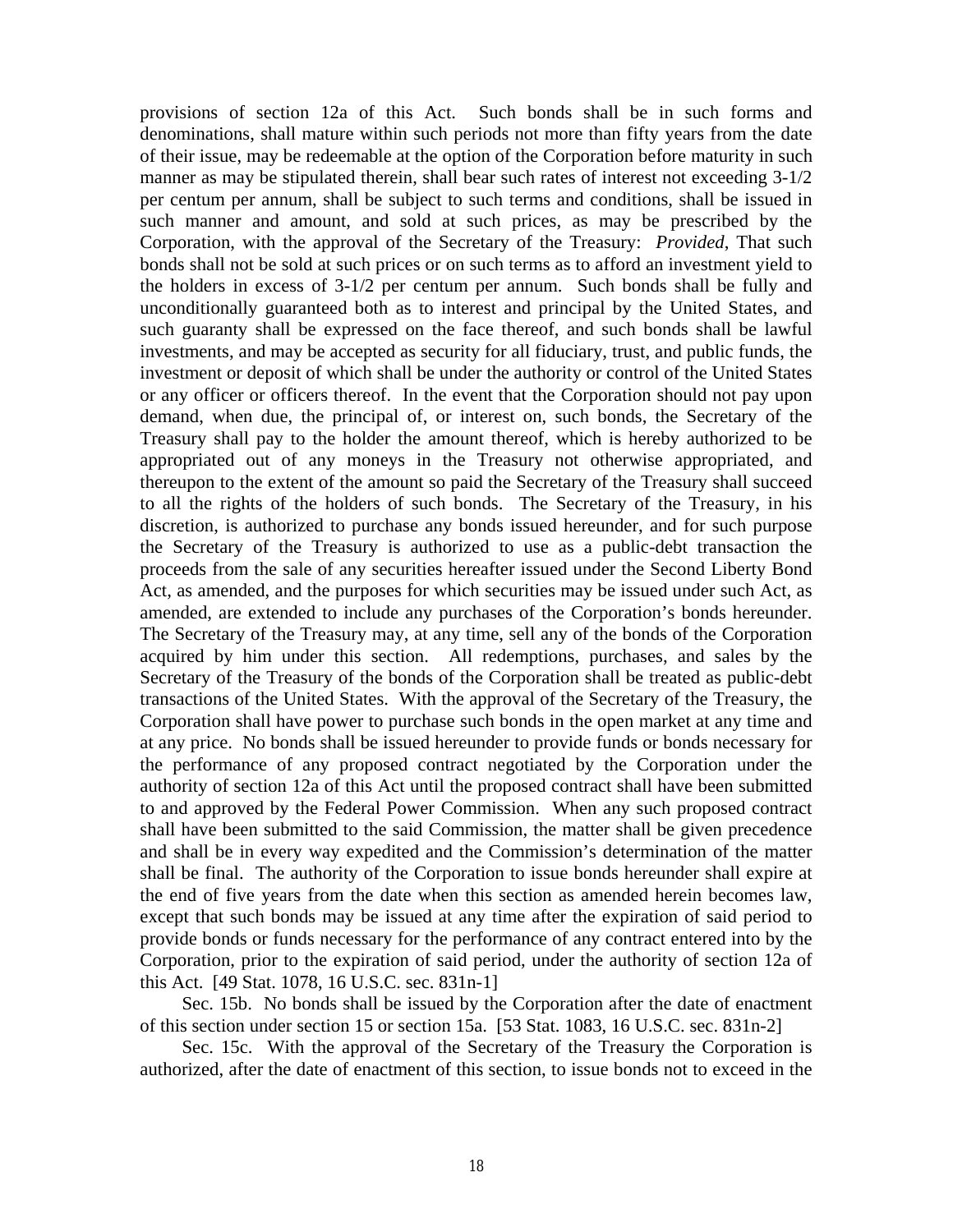aggregate \$61,500,000. Such bonds may be sold by the Corporation to obtain funds which may be used for the following purposes only:

(1) Not to exceed \$46,000,000 may be used for the purchase of electric utility properties of the Tennessee Electric Power Company and Southern Tennessee Power Company as contemplated in the contract between the Corporation and the Commonwealth and Southern Corporation and others, dated as of May 12, 1939.

 (2) Not to exceed \$6,500,000 may be used for the purchase and rehabilitation of electric utility properties of the Alabama Power Company and Mississippi Power Company in the following named counties in northern Alabama and northern Mississippi: The counties of Jackson, Madison, Limestone, Lauderdale, Colbert, Lawrence, Morgan, Marshall, DeKalb, Cherokee, Cullman, Winston, Franklin, Marion, and Lamar in northern Alabama, and the counties of Calhoun, Chickasaw, Monroe, Clay, Lowndes, Oktibbeha, Choctaw, Webster, Noxubee, Winston, Neshoba, and Kemper in northern Mississippi.

 (3) Not to exceed \$3,500,000 may be used for rebuilding, replacing, and repairing electric utility properties purchased by the Corporation in accordance with the foregoing provisions of this section.

 (4) Not to exceed \$3,500,000 may be used for constructing electric transmission lines, substations, and other electrical facilities necessary to connect the electric utility properties purchased by the Corporation in accordance with the foregoing provisions of this section with the electric power system of the Corporation.

 (5) Not to exceed \$2,000,000 may be used for making loans under section 12a to States, counties, municipalities, and nonprofit organizations to enable them to purchase any electric utility properties referred to in the contract between the Corporation and the Commonwealth and Southern Corporation and others, dated as of May 12, 1939, or any electric utility properties of the Alabama Power Company or Mississippi Power Company in any of the counties in northern Alabama or northern Mississippi named in paragraph (2).

 The Corporation shall file with the President and with the Congress in December of each year a financial statement and complete report as to the expenditure of funds derived from the sale of bonds under this section covering the period not covered by an such previous statement or report. Such bonds shall be in such forms and denominations, shall mature within such periods not more than fifty years from the date of their issue, may be redeemable at the option of the Corporation before maturity in such manner as may be stipulated therein, shall bear such rates of interest not exceeding 3-1/2 per centum per annum, shall be subject to such terms and conditions, shall be issued in such manner and amount, and sold at such prices, as may be prescribed by the Corporation with the approval of the Secretary of the Treasury: *Provided*, That such bonds shall not be sold at such prices or on such terms as to afford an investment yield to the holders in excess of 3-1/2 per centum per annum. Such bonds shall be fully and unconditionally guaranteed both as to interest and principal by the United States, and such guaranty shall be expressed on the face thereof, and such bonds shall be lawful investments, and may be accepted as security for fiduciary, trust, and public funds, the investment or deposit of which shall be under the authority or control of the United States or any officer or officers thereof. In the event that the Corporation should not pay upon demand when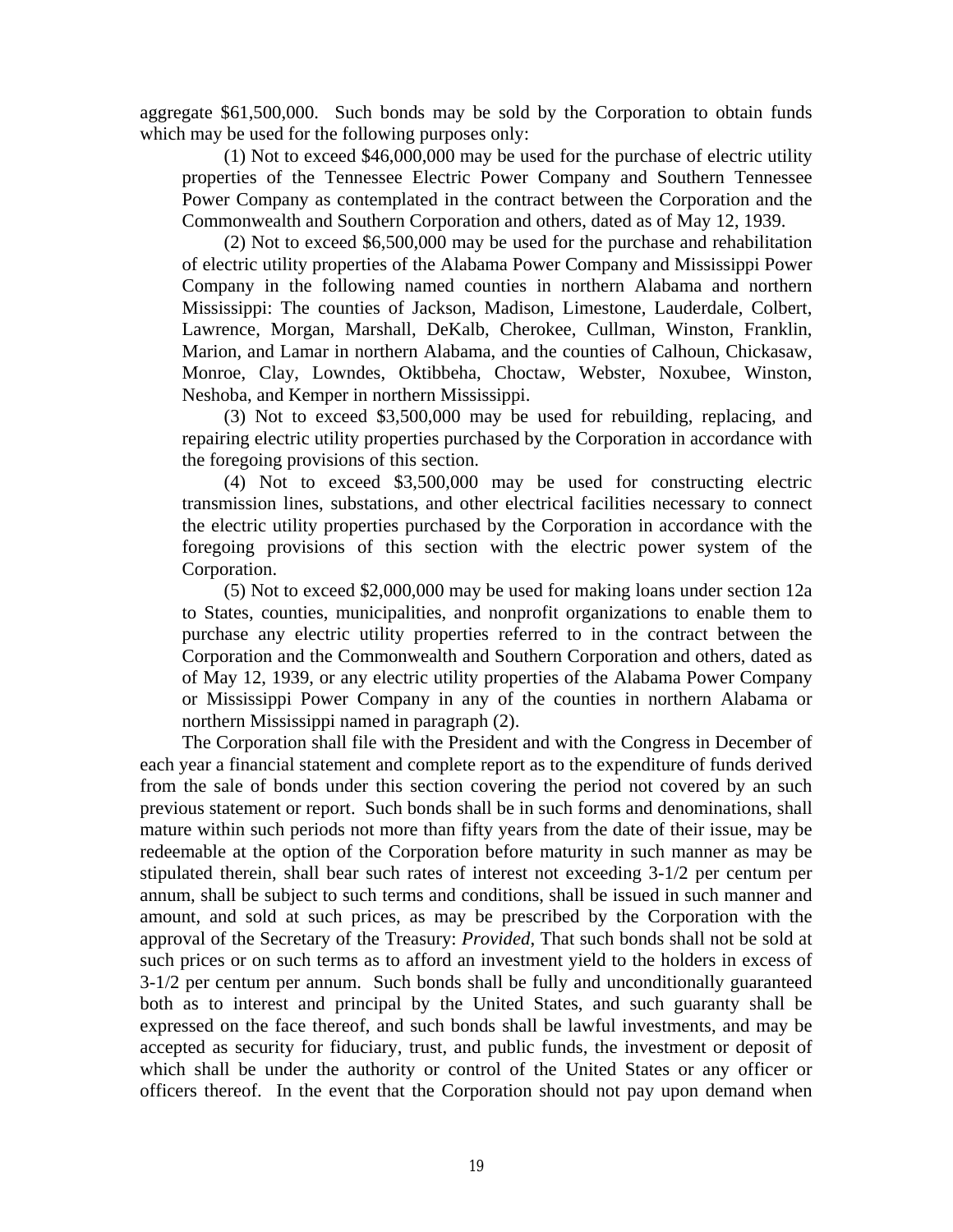due, the principal of, or interest on, such bonds, the Secretary of the Treasury shall pay to the holder the amount thereof, which is hereby authorized to be appropriated out of any moneys in the Treasury not otherwise appropriated, and thereupon to the extent of the amount so paid the Secretary of the Treasury shall succeed to all the rights of the holders of such bonds. The Secretary of the Treasury, in his discretion, is authorized to purchase any bonds issued hereunder, and for such purpose the Secretary of the Treasury is authorized to use as a public-debt transaction the proceeds from the sale of any securities hereafter issued under the Second Liberty Bond Act, as amended, and the purposes for which securities may be issued under such Act, as amended, are extended to include any purchases of the Corporation's bonds hereunder. The Secretary of the Treasury may, at any time, sell any of the bonds of the Corporation acquired by him under this section. All redemptions, purchases, and sales by the Secretary of the Treasury of the bonds of the Corporation shall be treated as public-debt transactions of the United States. With the approval of the Secretary of the Treasury, the Corporation shall have power to purchase such bonds in the open market at any time and at any price. None of the proceeds of the bonds shall be used for the performance of any proposed contract negotiated by the Corporation under the authority of section 12a of this Act until the proposed contract shall have been submitted to and approved by the Federal Power Commission. When any such proposed contract shall have been submitted to the said Commission, the matter shall be given precedence and shall be in every way expedited and the Commission's determination of the matter shall be final. The authority of the Corporation to issue bonds under this section shall expire January 1, 1941, except that if at the time such authority expires the amount of bonds issued by the Corporation under this section is less than \$61,500,000, the Corporation may, subject to the foregoing provisions of this section, issue, after the expiration of such period, bonds in an amount not in excess of the amount by which the bonds so issued prior to the expiration of such period is less than \$61,500,000 for refunding purposes, or, subject to the provisions of paragraph (5) of this section (limiting the purposes for which loans under section 12a of funds derived from bond proceeds may be made) to provide funds found necessary in the performance of any contract entered into by the Corporation prior to the expiration of such period, under the authority of section 12a. [53 Stat. 1083-1085, 16 U.S.C. sec. 831n-3]

Sec. 15d. (a) The Corporation is authorized to issue and sell bonds, notes and other evidences of indebtedness (hereinafter collectively referred to as "bonds") in an amount not exceeding \$30,000,000,000 outstanding at any one time to assist in financing its power program and to refund such bonds. The Corporation may, in performing functions authorized by this Act, use the proceeds of such bonds for the construction, acquisition, enlargement, improvement, or replacement of any plant or other facility used or to be used for the generation or transmission of electric power (including the portion of any multiple-purpose structure used or to be used for power generation); as may be required in connection with the lease, lease-purchase, or any contract for the power output of any such plant or other facility; and for other purposes incidental thereto. Unless otherwise specifically authorized by Act of Congress the Corporation shall make no contracts for the sale or delivery of power which would have the effect of making the Corporation or its distributors, directly or indirectly, a source of power supply outside the area for which the Corporation or its distributors were the primary source of power supply on July 1, 1957, and such additional area extending not more than five miles around the periphery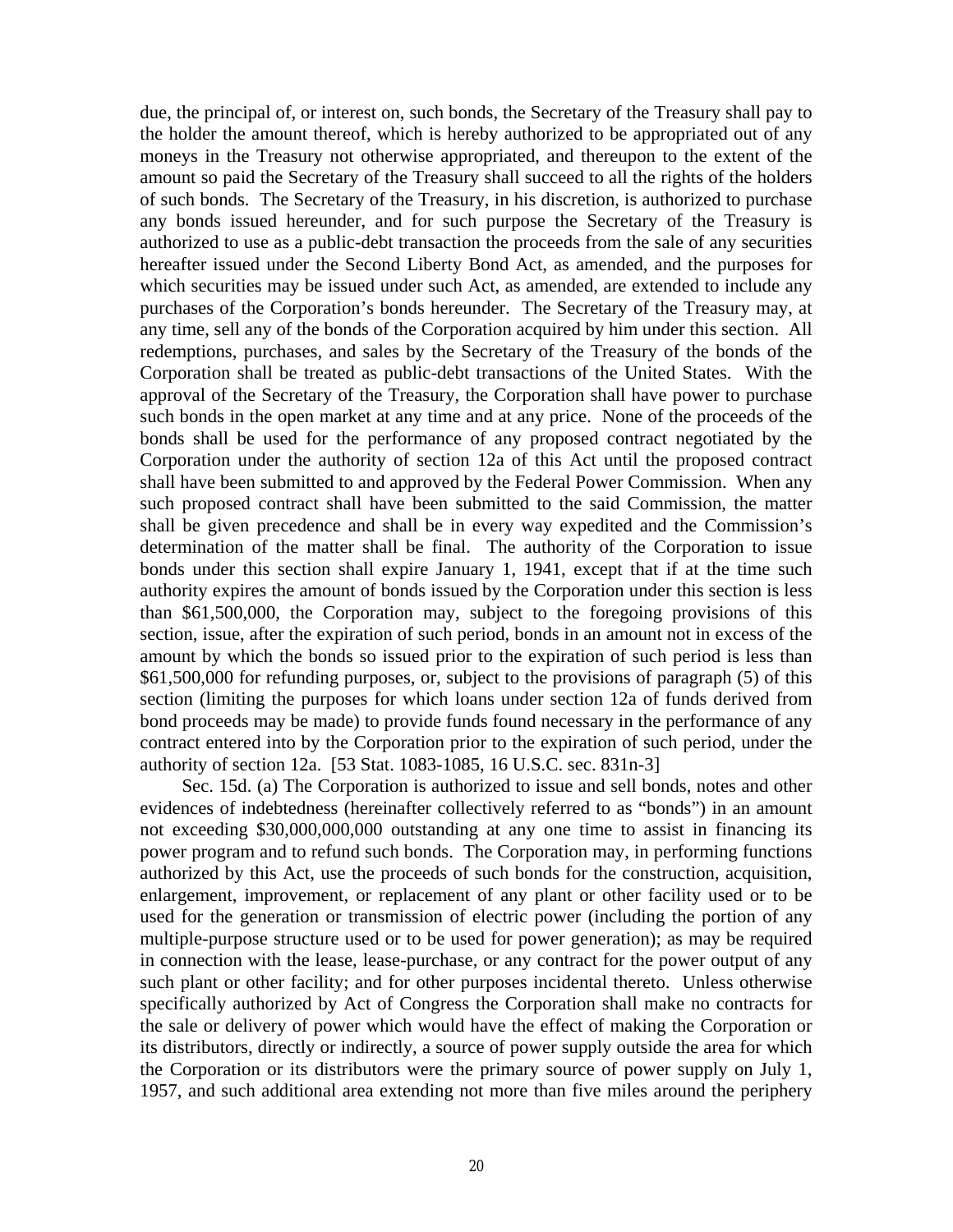of such area as may be necessary to care for the growth of the Corporation and its distributors within said area: *Provided, however,* That such additional area shall not in any event increase by more than 2-1/2 per centum (or two thousand square miles, whichever is the lesser) the area for which the Corporation and its distributors were the primary source of power supply on July 1, 1957; *And provided further*, That no part of such additional area may be in a State not now served by the Corporation or its distributors or in a municipality receiving electric service from another source on or after July 1, 1957, and no more than five hundred square miles of such additional area may be in any one State now served by the Corporation or its distributors.

Nothing in this subsection shall prevent the Corporation or its distributors from supplying electric power to any customer within any area in which the Corporation or its distributors had generally established electric service on July 1, 1957, and to which electric service was not being supplied from any other source on the effective date of this Act.

Nothing in this subsection shall prevent the Corporation, when economically feasible, from making exchange power arrangements with other power-generating organizations with which the Corporation had such arrangements on July 1, 1957, nor prevent the Corporation from continuing to supply power to Dyersburg, Tennessee, and Covington, Tennessee, or from entering into contracts to supply or from supplying power to the cities of Paducah, Kentucky; Princeton, Kentucky; Glasgow, Kentucky; Fulton, Kentucky; Monticello, Kentucky; Hickman, Kentucky; Chickamauga, Georgia; Ringgold, Georgia; Oak Ridge, Tennessee; and South Fulton, Tennessee; or agencies thereof; or from entering into contracts to supply or from supplying power for the Naval Auxiliary Air Station in Lauderdale and Kemper Counties, Mississippi, through the facilities of the East Mississippi Electric Power Association: *Provided further,* That nothing herein contained shall prevent the transmission of TVA power to the Atomic Energy Commission or the Department of Defense or any agency thereof, on certification by the President of the United States that an emergency defense need for such power exists. Nothing in this Act shall affect the present rights of the parties in any existing lawsuits involving efforts of towns in the same general area where TVA power is supplied to obtain TVA power.

The principal of and interest on said bonds shall be payable solely from the Corporation's net power proceeds as hereinafter defined. Net power proceeds are defined for purposes of this section as the remainder of the Corporation's gross power revenues after deducting the costs of operating, maintaining, and administering its power properties (including costs applicable to that portion of its multiple-purpose properties allocated to power) and payments to States and counties in lieu of taxes but before deducting depreciation accruals or other charges representing the amortization of capital expenditures, plus the net proceeds of the sale or other disposition of any power facility or interest therein, and shall include reserve or other funds created from such sources. Notwithstanding the provisions of section 26 of this Act or any other provision of law, the Corporation may pledge and use its net power proceeds for payment of the principal of and interest on said bonds, for purchase or redemption thereof, and for other purposes incidental thereto, including creation of reserve funds and other funds which may be similarly pledged and used, to such extent and in such manner as it may deem necessary or desirable. The Corporation is authorized to enter into binding covenants with the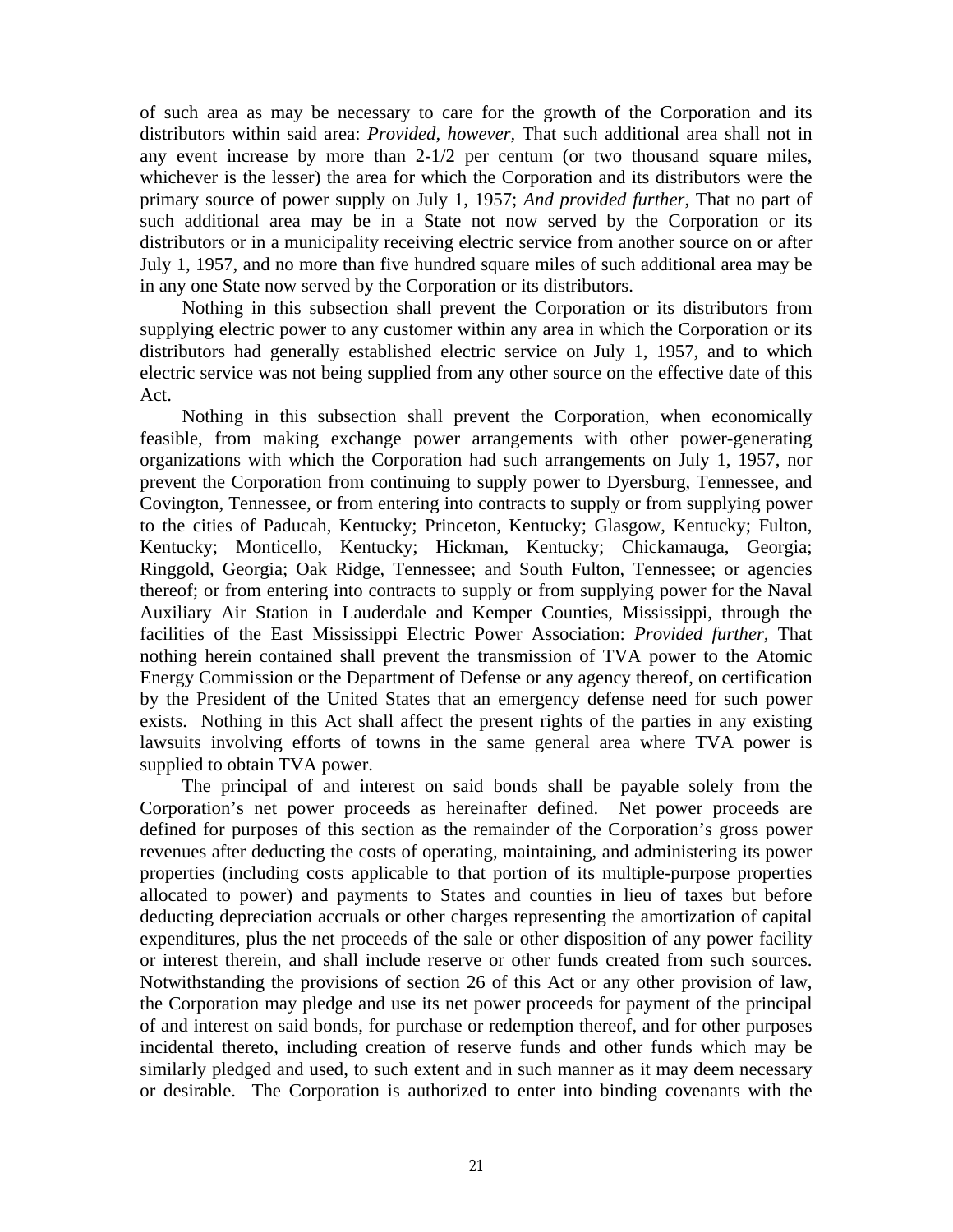holders of said bonds--and with the trustee, if any--under any indenture, resolution, or other agreement entered into in connection with the issuance thereof (any such agreement being hereinafter referred to as a "bond contract") with respect to the establishment of reserve funds and other funds, adequacy of charges for supply of power, application and use of net power proceeds, stipulations concerning the subsequent issuance of bonds or the execution of leases or lease-purchase agreements relating to power properties, and such other matters, not inconsistent with this Act, as the Corporation may deem necessary or desirable to enhance the marketability of said bonds. The issuance and sale of bonds by the Corporation and the expenditure of bond proceeds for the purposes specified herein, including the addition of generating units to existing power-producing projects and the construction of additional power-producing projects, shall not be subject to the requirements or limitations of any other law.

(b) Bonds issued by the Corporation hereunder shall not be obligations of, nor shall payment of the principal thereof or interest thereon be guaranteed by, the United States. Proceeds realized by the Corporation from issuance of such bonds and from power operations and the expenditure of such proceeds shall not be subject to apportionment under the provisions of Revised Statutes 3679, as amended (31 U.S.C. 665).<sup>7</sup>

(c) Bonds issued by the Corporation under this section shall be negotiable instruments unless otherwise specified therein, shall be in such forms and denominations, shall be sold at such times and in such amounts, shall mature at such time or times not more than fifty years from their respective dates, shall be sold at such prices, shall bear such rates of interest, may be redeemable before maturity at the option of the Corporation in such manner and at such times and redemption premiums, may be entitled to such relative priorities of claim on the Corporation's net power proceeds with respect to principal and interest payments, and shall be subject to such other terms and conditions, as the Corporation may determine: *Provided,* That at least fifteen days before selling each issue of bonds hereunder (exclusive of any commitment shorter than one year) the Corporation shall advise the Secretary of the Treasury as to the amount, proposed date of sale, maturities, terms and conditions and expected rates of interest of the proposed issue in the fullest detail possible and, if the Secretary shall so request, shall consult with him or his designee thereon, but the sale and issuance of bonds shall not be subject to approval by the Secretary of the Treasury except as to the time of issuance, and the maximum rates of interest to be borne by the bonds: *Provided further*, That if the Secretary of the Treasury does not approve a proposed issue of bonds hereunder within seven working days following the date on which he is advised of the proposed sale, the Corporation may issue to the Secretary interim obligations in the amount of the proposed issue, which the Secretary is directed to purchase. In case the Corporation determines that a proposed issue of bonds hereunder cannot be sold on reasonable terms, it may issue to the Secretary interim obligations which the Secretary is authorized to purchase. Notwithstanding the foregoing provisions of this subsection, obligations issued by the Corporation to the Secretary shall not exceed \$150,000,000 outstanding at any one time, shall mature on or before one year from date of issue, and shall bear interest equal to the average rate (rounded to the nearest one-eighth of a percent) on outstanding marketable

 $\overline{a}$ 

<sup>7</sup> With the codification of title 31, U.S.C., by 96 Stat. 990, these provisions of Revised Statutes 3679 were included in 31 U.S.C. secs. 1511-1519.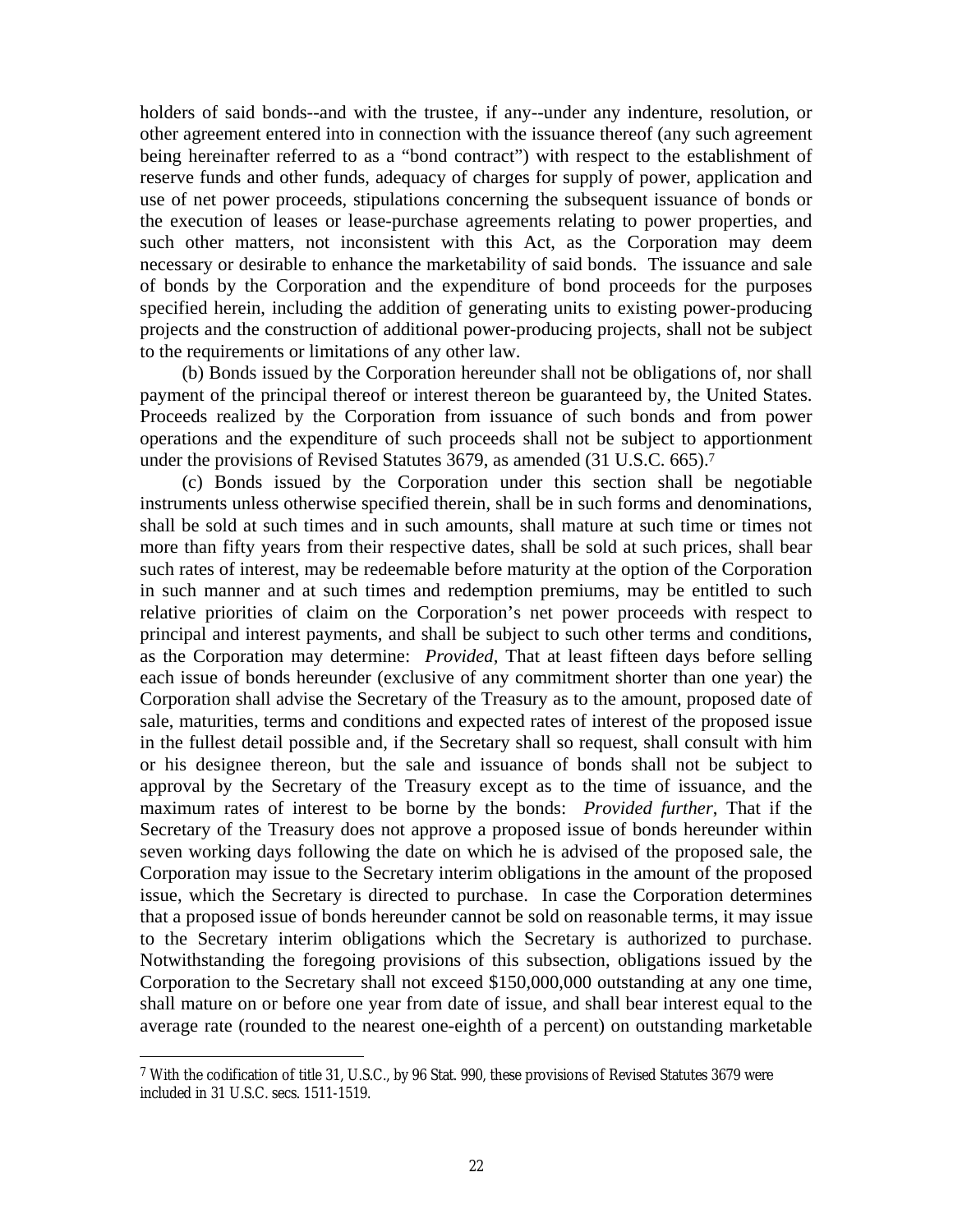obligations of the United States with maturities from dates of issue of one year or less as of the close of the month preceding the issuance of the obligations of the Corporation. If agreement is not reached within eight months concerning the issuance of any bonds which the Secretary has failed to approve, the Corporation may nevertheless proceed to sell such bonds on any date thereafter without approval by the Secretary in amount sufficient to retire the interim obligations issued to the Treasury and such interim obligations shall be retired from the proceeds of such bonds. For the purpose of any purchase of the Corporation's obligations the Secretary of the Treasury is authorized to use as a public debt transaction the proceeds from the sale of any securities issued under the Second Liberty Bond Act, as amended, and the purposes for which securities may be issued under the Second Liberty Bond Act, as amended, are extended to include any purchases of the Corporation's obligations hereunder. The Corporation may sell its bonds by negotiation or on the basis of competitive bids, subject to the right, if reserved, to reject all bids; may designate trustees, registrars, and paying agents in connection with said bonds and the issuance thereof; may arrange for audits of its accounts and for reports concerning its financial condition and operations by certified public accounting firms (which audits and reports shall be in addition to those required by sections 105 and 106 of the Act of December 6, 1945 (59 Stat. 599; 31 U.S.C. 850-851),8 may, subject to any covenants contained in any bond contract, invest the proceeds of any bonds and other funds under its control which derive from or pertain to its power program in any securities approved for investment of national bank funds and deposit said proceeds and other funds, subject to withdrawal by check or otherwise, in any Federal Reserve Bank or bank having membership in the Federal Reserve System; and may perform such other acts not prohibited by law as it deems necessary or desirable to accomplish the purposes of this section. Bonds issued by the Corporation hereunder shall contain a recital that they are issued pursuant to this section, and such recital shall be conclusive evidence of the regularity of the issuance and sale of such bonds and of their validity. The annual report of the Board filed pursuant to section 9 of this Act shall contain a detailed statement of the operation of the provisions of this section during the year.

(d) Bonds issued by the Corporation hereunder shall be lawful investments and may be accepted as security for all fiduciary, trust, and public funds, the investment or deposit of which shall be under the authority or control of any officer or agency of the United States. The Secretary of the Treasury or any other officer or agency having authority over or control of any such fiduciary, trust, or public funds, may at any time sell any of the bonds of the Corporation acquired by them under this section. Bonds issued by the Corporation hereunder shall be exempt both as to principal and interest from all taxation now or hereafter imposed by any State or local taxing authority except estate, inheritance, and gift taxes.

(e) From net power proceeds in excess of those required to meet the Corporation's obligations under the provisions of any bond or bond contract, the Corporation shall, beginning with fiscal year 1961, make payments into the Treasury as miscellaneous receipts on or before September 30, of each fiscal year as a return on the appropriation investment in the Corporation's power facilities, plus a repayment sum of not less than

 $\overline{a}$ 

<sup>8</sup> With the codification of title 31, U.S.C., by 96 Stat. 990, the provisions of sections 105 and 106 of the Act of December 6, 1945, were included in 31 U.S.C. secs. 9105-9106.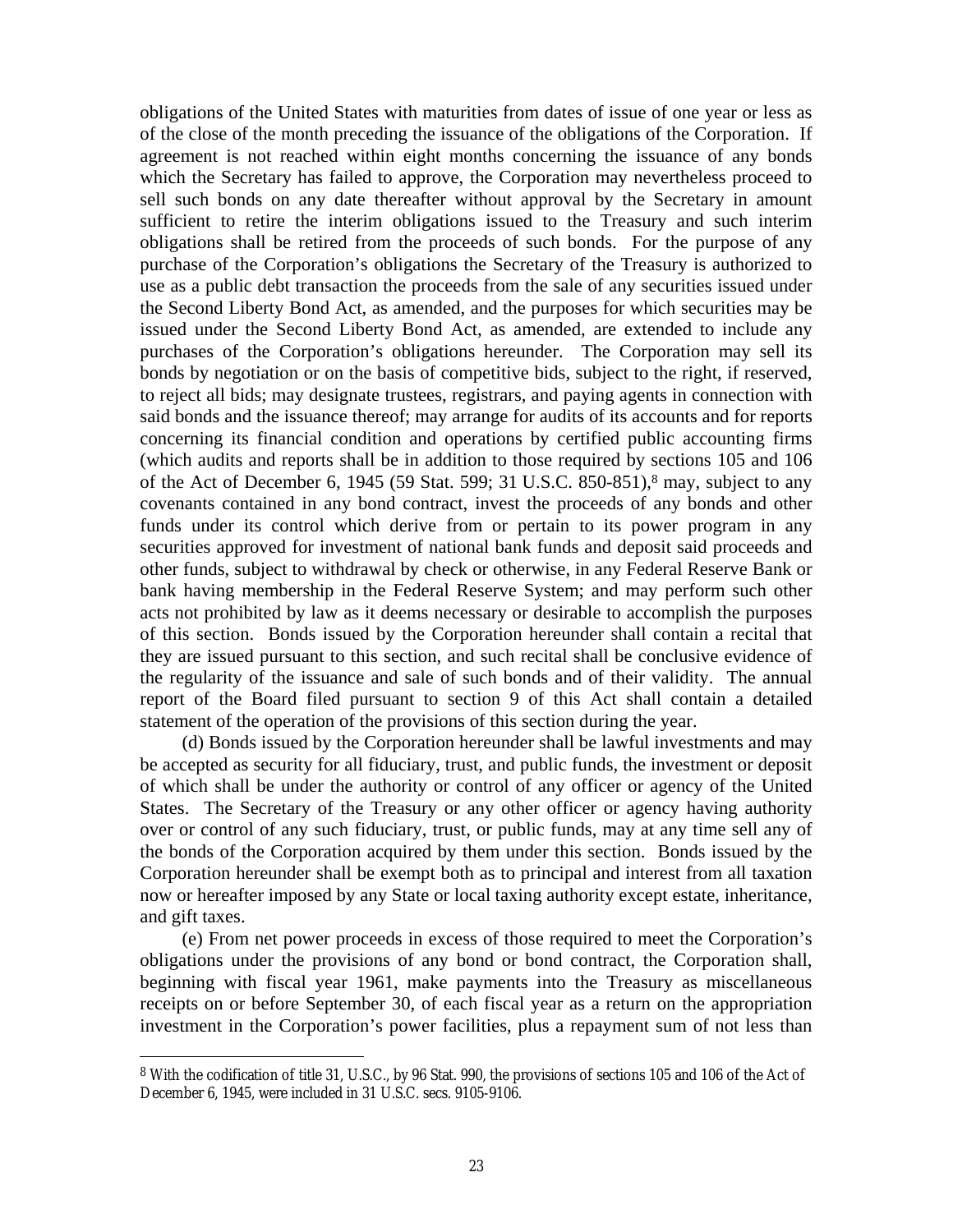\$10,000,000 for each of the first five fiscal years, \$15,000,000 for each of the next five fiscal years, and \$20,000,000 for each fiscal year thereafter, which repayment sum shall be applied to reduction of said appropriation investment until a total of \$1,000,000,000 of said appropriation investment shall have been repaid.<sup>9</sup> The said appropriation investment shall consist, in any fiscal year, of that part of the Corporation's total investment assigned to power as of the beginning of the fiscal year (including both completed plant and construction in progress) which has been provided from appropriations or by transfers of property from other Government agencies without reimbursement by the Corporation, less repayments of such appropriation investment made under title II of the Government Corporations Appropriation Act, 1948, this Act, or other applicable legislation. The payment as a return on the appropriation investment in each fiscal year shall be equal to the computed average interest rate payable by the Treasury upon its total marketable public obligations as of the beginning of said fiscal year applied to said appropriation investment. Payments due hereunder may be deferred for not more than two years when, in the judgment of the Board of Directors of the Corporation, such payments cannot feasibly be made because of inadequacy of funds occasioned by drought, poor business conditions, emergency replacements, or other factors beyond the control of the Corporation.

 (f) The Corporation shall charge rates for power which will produce gross revenues sufficient to provide funds for operation, maintenance, and administration of its power system; payments to States and counties in lieu of taxes; debt service on outstanding bonds, including provision and maintenance of reserve funds and other funds established in connection therewith; payments to the Treasury as a return on the appropriation investment pursuant to subsection (e) hereof; payment to the Treasury of the repayment sums specified in subsection (e) hereof; and such additional margin as the Board may consider desirable for investment in power system assets, retirement of outstanding bonds in advance of maturity, additional reduction of appropriation investment, and other purposes connected with the Corporation's power business having due regard for the primary objectives of the Act, including the objective that power shall be sold at rates as low as are feasible. In order to protect the investment of holders of the Corporation's securities and the appropriation investment as defined in subsection (e) hereof, the Corporation, during each successive five-year period beginning with the five-year period which commences on July 1 of the first full fiscal year after the effective date of this section, shall apply net power proceeds either in reduction (directly or through payments into reserve or sinking funds) of its capital obligations, including bonds and the appropriation investment, or to reinvestment in power assets, at least to the extent of the combined amount of the aggregate of the depreciation accruals and other charges representing the amortization of capital expenditures applicable to its power properties plus the net proceeds realized from any disposition of power facilities in said period. As

1

<sup>9</sup> Section 114(b) of P.L. No. 94-274 directed TVA to make a payment of \$5,000,000 on September 30, 1976, as repayment of the appropriation investment plus a payment as a return on the appropriation investment for the fiscal year transition period from July 1, 1976, through September 30, 1976, computed at the average interest rate payable by the Treasury upon its total marketable public obligations as of July 1, 1976, applied to the balance of appropriations as of July 1, 1976.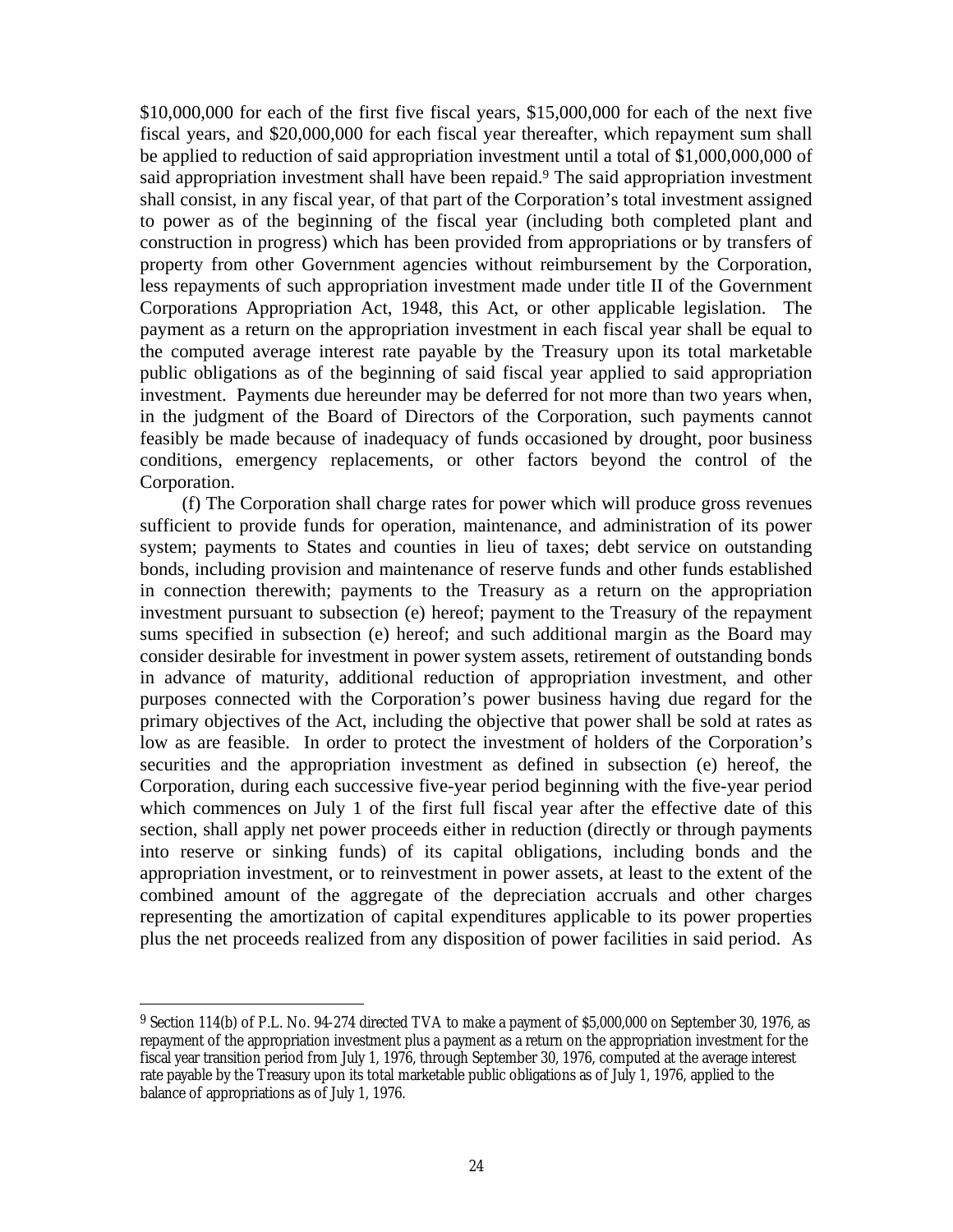of October 1, 1975, the five-year periods described herein shall be computed as beginning on October 1 of that year and of each fifth year thereafter.

 (g) Power generating and related facilities operated by the Corporation under lease and lease-purchase agreements shall constitute power property held by the Corporation within the meaning of section 13 of this Act, but that portion of the payment due for any fiscal year under said section 13 to a State where such facilities are located which is determined or estimated by the Board to result from holding such facilities or selling electric energy generated thereby shall be reduced by the amount of any taxes or tax equivalents applicable to such fiscal year paid by the owners or others on account of said facilities to said State and to local taxing jurisdictions therein. In connection with the construction of a generating plant or other facilities under an agreement providing for lease or purchase of said facilities or any interest therein by or on behalf of the Corporation, or for the purchase of the output thereof, the Corporation may convey, in the name of the United States by deed, lease, or otherwise, any real property in its possession or control, may perform necessary engineering and construction work and other services, and may enter into any necessary contractual arrangements.

 (h) It is hereby declared to be the intent of this section to aid the Corporation in discharging its responsibility for the advancement of the national defense and the physical, social and economic development of the area in which it conducts its operations by providing it with adequate authority and administrative flexibility to obtain the necessary funds with which to assure an ample supply of electric power for such purposes by issuance of bonds and as otherwise provided herein, and this section shall be construed to effectuate such intent. [73 Stat. 280 as amended by 73 Stat. 338, 80 Stat. 346, 84 Stat. 915, 89 Stat. 750, and 90 Stat. 376, and P.L. No. 96-97 (Oct. 31, 1979), 16 U.S.C. sec. 831n-4]

 Sec. 16. The Board, whenever the President deems it advisable, is hereby empowered and directed to complete Dam Numbered 2 at Muscle Shoals, Alabama, and the steam plant at nitrate plant numbered 2, in the vicinity of Muscle Shoals, by installing in Dam Numbered 2 the additional power units according to the plans and specifications of said dam, and the additional power unit in the steam plant at nitrate plant numbered 2. [48 Stat. 67, as amended by 118 Stat. 2966, 16 U.S.C. sec. 831o]

Sec. 17. The Secretary of War, or the Secretary of the Interior, is hereby authorized to construct, either directly or by contract to the lowest responsible bidder, after due advertisement, a dam in and across Clinch River in the State of Tennessee, which has by long custom become known and designated as the Cove Creek Dam, together with a transmission line from Muscle Shoals, according to the latest and most approved designs, including power house and hydroelectric installations and equipment for the generation of power, in order that the waters of the said Clinch River may be impounded and stored above said dam for the purpose of increasing and regulating the flow of the Clinch River and the Tennessee River below, so that the maximum amount of primary power may be developed at Dam Numbered 2 and at any and all other dams below the said Cove Creek Dam: *Provided*, *however*, That the President is hereby authorized by appropriate order to direct the employment by the Secretary of War, or by the Secretary of the Interior, of such engineer or engineers as he may designate, to perform such duties and obligations as he may deem proper, either in the drawing of plans and specifications for said dam, or to perform any other work in the building or construction of the same. The President may,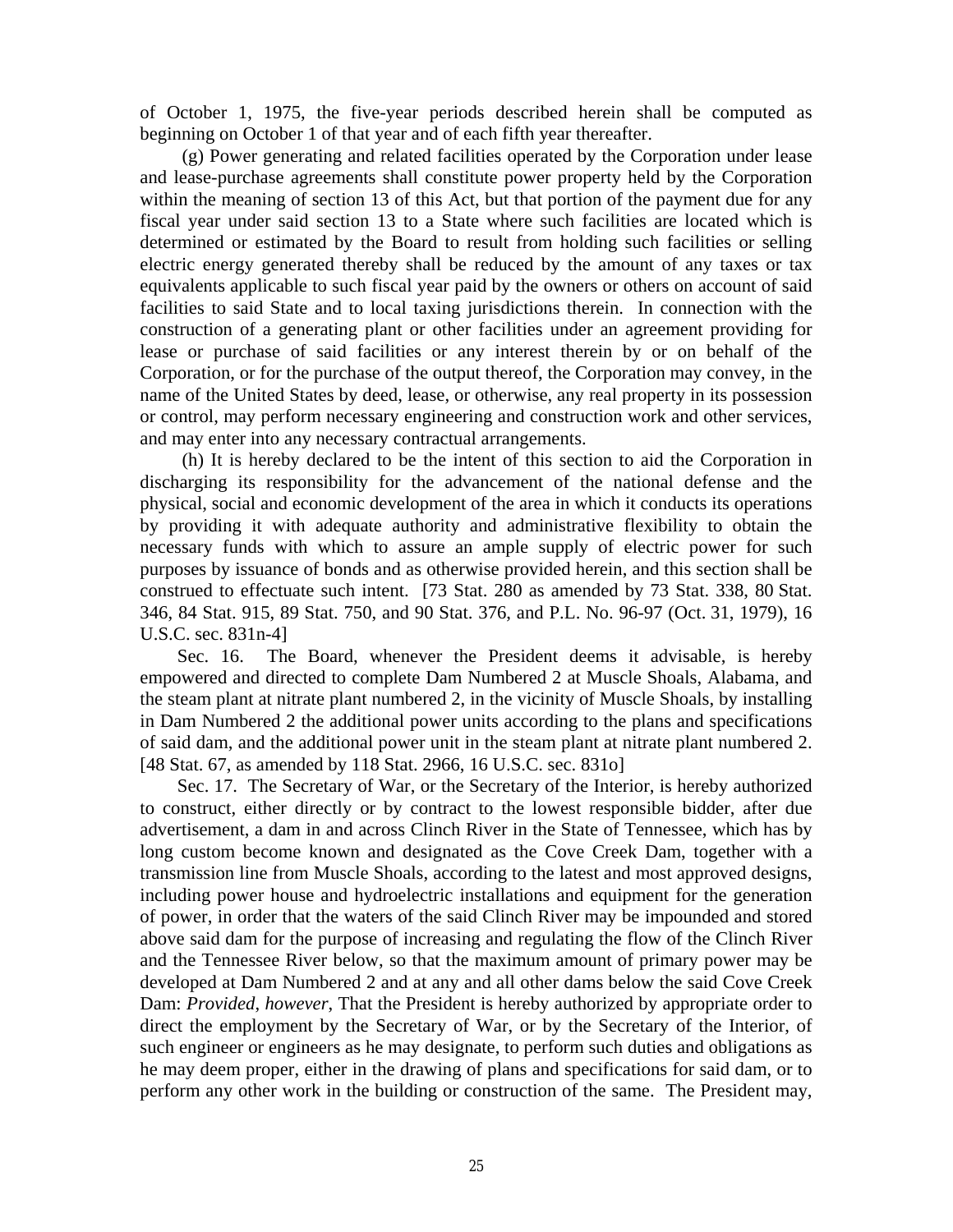by such order, place the control of the construction of said dam in the hands of such engineer or engineers taken from private life as he may desire: *And provided further*, That the President is hereby expressly authorized, without regard to the restriction or limitation of any other statute, to select attorneys and assistants for the purpose of making any investigation he may deem proper to ascertain whether, in the control and management of Dam Numbered 2, or any other dam or property owned by the Government in the Tennessee River Basin, or in the authorization of any improvement therein, there has been any undue or unfair advantage given to private persons, partnerships, or corporations, by any officials or employees of the Government, or whether in any such matters the Government has been injured or unjustly deprived of any of its rights. [48 Stat. 67, 16 U.S.C. sec. 831p] 10

Sec. 18. In order to enable and empower the Secretary of War, the Secretary of the Interior, or the Board to carry out the authority hereby conferred, in the most economical and efficient manner, he or it is hereby authorized and empowered in the exercise of the powers of national defense in aid of navigation, and in the control of the flood waters of the Tennessee and Mississippi Rivers, constituting channels of interstate commerce, to exercise the right of eminent domain for all purposes of this Act, and to condemn all lands, easements, rights of way, and other area necessary in order to obtain a site for said Cove Creek Dam, and the flowage rights for the reservoir of water above said dam, and to negotiate and conclude contracts with States, counties, municipalities, and all State agencies and with railroads, railroad corporations, common carriers, and all public utility commissions and any other person, firm, or corporation, for the relocation of railroad tracks, highways, highway bridges, mills, ferries, electric-light plants, and any and all other properties, enterprises, and projects whose removal may be necessary in order to carry out the provisions of this Act. When said Cove Creek Dam, transmission line, and power house shall have been completed, the possession, use, and control thereof shall be entrusted to the Corporation for use and operation in connection with the general Tennessee Valley project, and to promote flood control and navigation in the Tennessee River. [48 Stat. 67-68, as amended by 118 Stat. 2966, 16 U.S.C. sec. 831q]

Sec. 19. The Corporation, as an instrumentality and agency of the Government of the United States for the purpose of executing its constitutional powers, shall have access to the United States Patent and Trademark Office for the purpose of studying, ascertaining, and copying all methods, formula, and scientific information (not including access to pending applications for patents) necessary to enable the Corporation to use and employ the most efficacious and economical process for the production of fixed nitrogen, or any essential ingredient of fertilizer, or any method of improving and cheapening the production of hydroelectric power, and any owner of a patent whose patent rights may have been thus in any way copied, used, infringed, or employed by the exercise of this authority by the Corporation shall have as the exclusive remedy a cause of action against the Corporation to be instituted and prosecuted on the equity side of the appropriate district court of the United States, for the recovery of reasonable compensation for such infringement. The Under Secretary of Commerce for Intellectual Property and Director of the United States Patent and Trademark Office shall furnish to the Corporation, at its request and without payment of fees, copies of documents on file in his office: *Provided*,

1

<sup>10</sup> Text of section 17 is omitted from the United States Code as having been executed.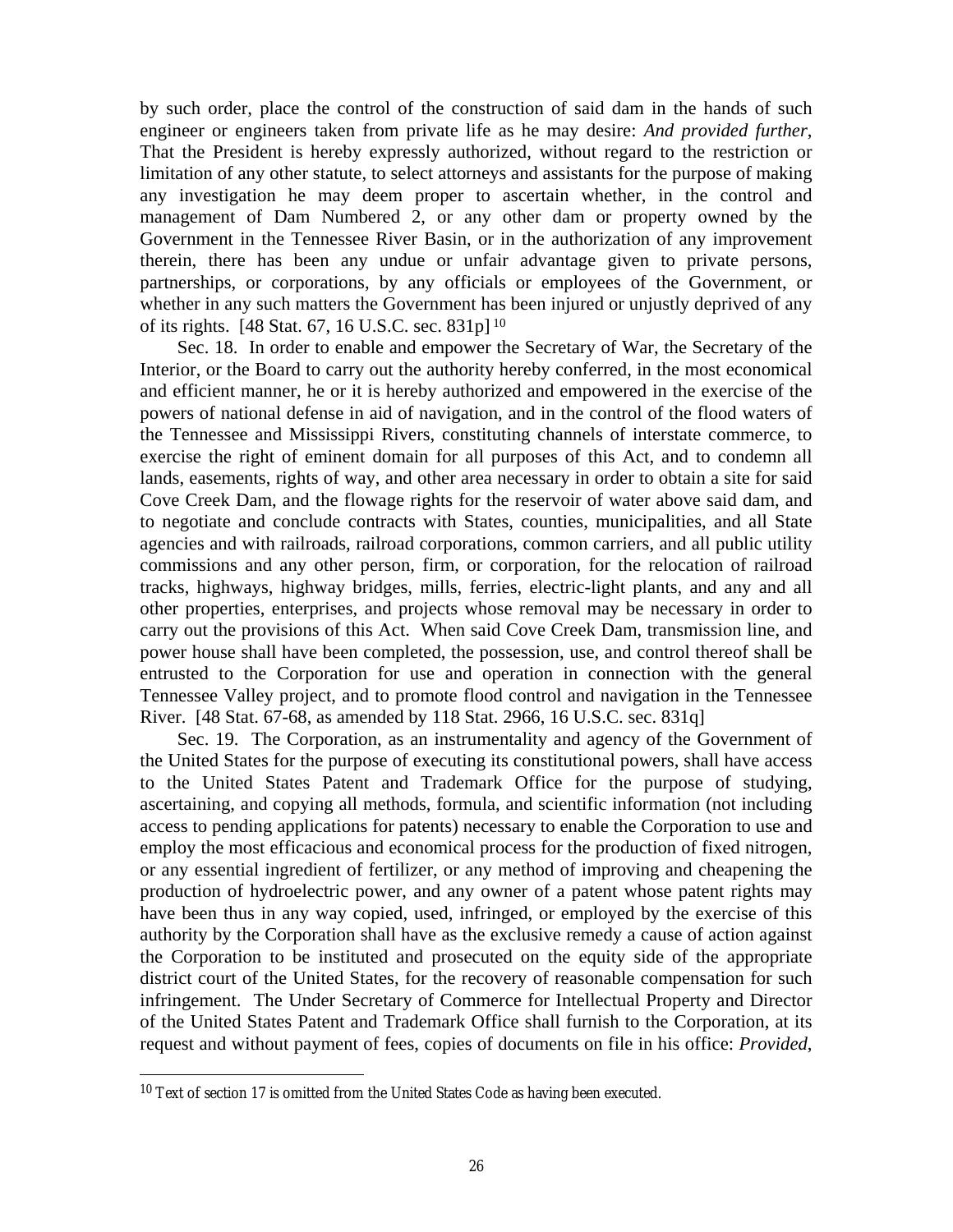That the benefits of this section shall not apply to any art, machine, method of manufacture, or composition of matter, discovered or invented by such employee during the time of his employment or service with the Corporation or with the Government of the United States. [48 Stat. 68, as amended by 113 Stat. 1536, 1501A-583, 16 U.S.C. sec. 831r]

Sec. 20. The Government of the United States hereby reserves the right, in case of war or national emergency declared by Congress, to take possession of all or any part of the property described or referred to in this Act for the purpose of manufacturing explosives or for other war purposes; but, if this right is exercised by the Government, it shall pay the reasonable and fair damages that may be suffered by any party whose contract for the purchase of electric power or fixed nitrogen or fertilizer ingredients is hereby violated, after the amount of the damages has been fixed by the United States Claims Court in proceedings instituted and conducted for that purpose under rules prescribed by the court. [48 Stat. 68, as amended by 96 Stat. 49, 16 U.S.C. sec. 831s]

Sec. 21. (a) All general penal statutes relating to the larceny, embezzlement, conversion, or to the improper handling, retention, use, or disposal of public moneys or property of the United States, shall apply to the moneys and property of the Corporation and to moneys and properties of the United States entrusted to the Corporation.

(b) Any person who, with intent to defraud the Corporation, or to deceive any director, officer, or employee of the Corporation or any officer or employee of the United States (1) makes any false entry in any book of the Corporation, or (2) makes any false report or statement for the Corporation, shall, upon conviction thereof, be fined not more than \$10,000 or imprisoned not more than five years, or both.

(c) Any person who shall receive any compensation, rebate, or reward, or shall enter into any conspiracy, collusion, or agreement, express or implied, with intent to defraud the Corporation or wrongfully and unlawfully to defeat its purposes, shall, on conviction thereof, be fined not more than \$5,000 or imprisoned not more than five years, or both. [48 Stat. 68-69, 16 U.S.C. sec. 831t]

Sec. 22. To aid further the proper use, conservation, and development of the natural resources of the Tennessee River drainage basin and of such adjoining territory as may be related to or materially affected by the development consequent to this Act, and to provide for the general welfare of the citizens of said areas, the President is hereby authorized, by such means or methods as he may deem proper within the limits of appropriations made therefor by Congress, to make such surveys of and general plans for said Tennessee basin and adjoining territory as may be useful to the Congress and to the several States in guiding and controlling the extent, sequence, and nature of development that may be equitably and economically advanced through the expenditure of public funds, or through the guidance or control of public authority, all for the general purpose of fostering an orderly and proper physical, economic, and social development of said areas; and the President is further authorized in making said surveys and plans to cooperate with the States affected thereby, or subdivisions or agencies of such States, or with cooperative or other organizations, and to make such studies, experiments, or demonstrations as may be necessary and suitable to that end. [48 Stat. 69, 16 U.S.C. sec. 831u]

Sec. 23. The President shall, from time to time, as the work provided for in the preceding section progresses, recommend to Congress such legislation as he deems proper to carry out the general purposes stated in said section, and for the especial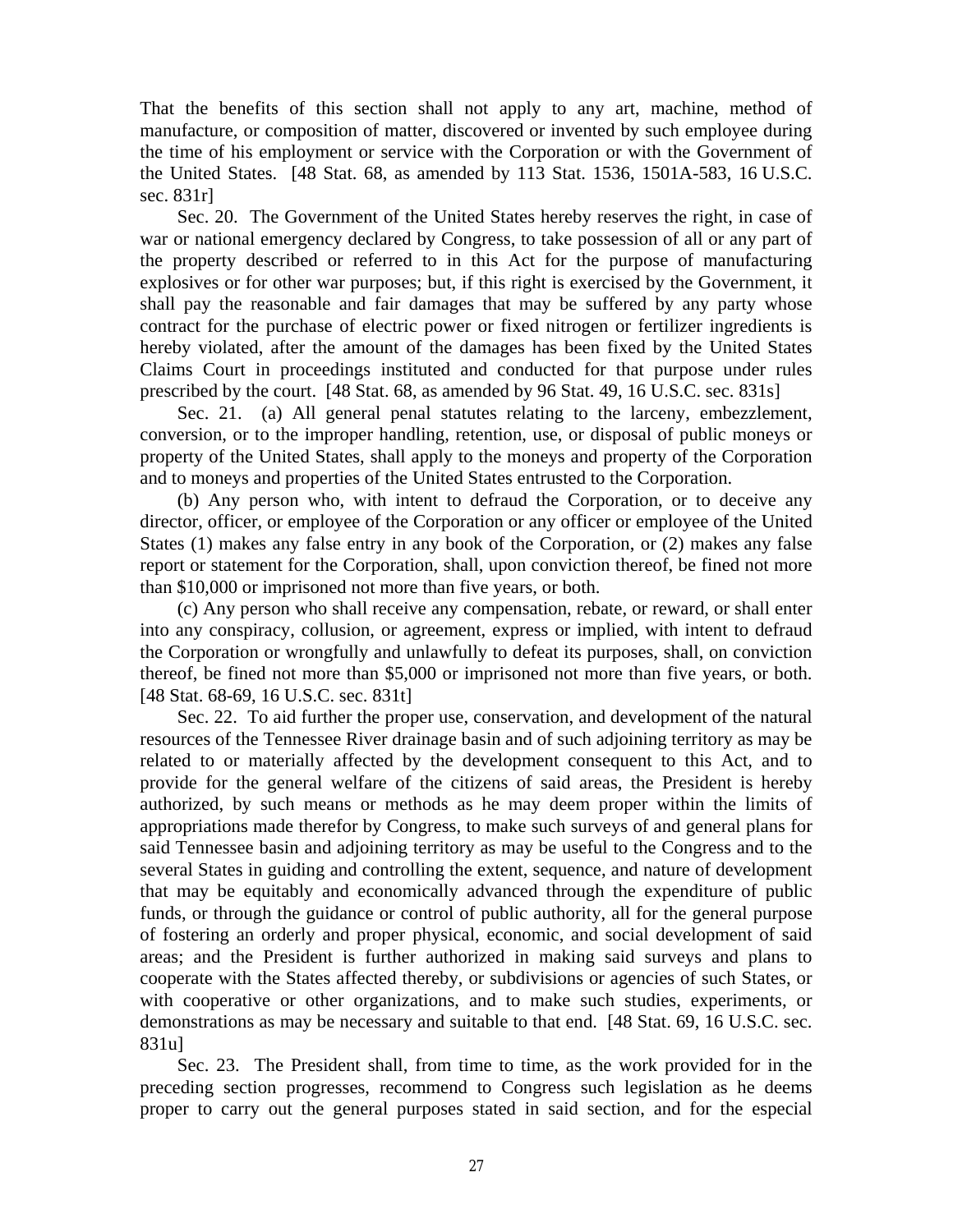purpose of bringing about in said Tennessee drainage basin and adjoining territory in conformity with said general purposes (1) the maximum amount of flood control; (2) the maximum development of said Tennessee River for navigation purposes; (3) the maximum generation of electric power consistent with flood control and navigation; (4) the proper use of marginal lands; (5) the proper method of reforestation of all lands in said drainage basin suitable for reforestation; and (6) the economic and social well-being of the people living in said river basin. [48 Stat. 69, 16 U.S.C. sec. 831v]

Sec. 24. For the purpose of securing any rights of flowage, or obtaining title to or possession of any property, real or personal, that may be necessary or may become necessary, in the carrying out of any of the provisions of this Act, the President of the United States for a period of three years from the date of the enactment of this Act, is hereby authorized to acquire title in the name of the United States to such rights or such property, and to provide for the payment for same by directing the Board to contract to deliver power generated at any of the plants now owned or hereafter owned or constructed by the Government or by said Corporation, such future delivery of power to continue for a period not exceeding thirty years. Likewise, for one year after the enactment of this Act, the President is further authorized to sell or lease any parcel or part of any vacant real estate now owned by the Government in said Tennessee River Basin, to persons, firms, or corporations who shall contract to erect thereon factories or manufacturing establishments, and who shall contract to purchase of said Corporation electric power for the operation of any such factory or manufacturing establishment. No contract shall be made by the President for the sale of any of such real estate as may be necessary for present or future use on the part of the Government for any of the purposes of this Act. Any such contract made by the President of the United States shall be carried out by the Board: *Provided*, That no such contract shall be made that will in any way abridge or take away the preference right to purchase power given in this Act to States, counties, municipalities, or farm organizations: *Provided further*, That no lease shall be for a term to exceed fifty years: *Provided further*, That any sale shall be on condition that said land shall be used for industrial purposes only. [48 Stat. 69-70, as amended by 118 Stat. 2966, 16 U.S.C. sec. 831w]

 Sec. 25. The Corporation may cause proceedings to be instituted for the acquisition by condemnation of any lands, easements, or rights of way, which, in the opinion of the Corporation, are necessary to carry out the provisions of this Act. The proceedings shall be instituted in the United States district court for the district in which the land, easement, right of way, or other interest, or any part thereof, is located, and such court shall have full jurisdiction to divest the complete title to the property sought to be acquired out of all persons or claimants and vest the same in the United States in fee simple, and to enter a decree quieting the title hereto in the United States of America. [48 Stat. 70, as amended by 62 Stat. 991, 63 Stat. 107, 66 Stat. 591, and 82 Stat. 885, 16 U.S.C. sec. 831x]

Sec. 26. Commencing July 1, 1936, the proceeds for each fiscal year derived by the Board from the sale of power or any other products manufactured by the Corporation, and from any other activities of the Corporation including the disposition of any real or personal property, shall be paid into the Treasury of the United States on March 31 of each year, save and except such part of such proceeds as in the opinion of the Board shall be necessary for the Corporation in the operation of dams and reservoirs, in conducting its business in generating, transmitting, and distributing electric energy and in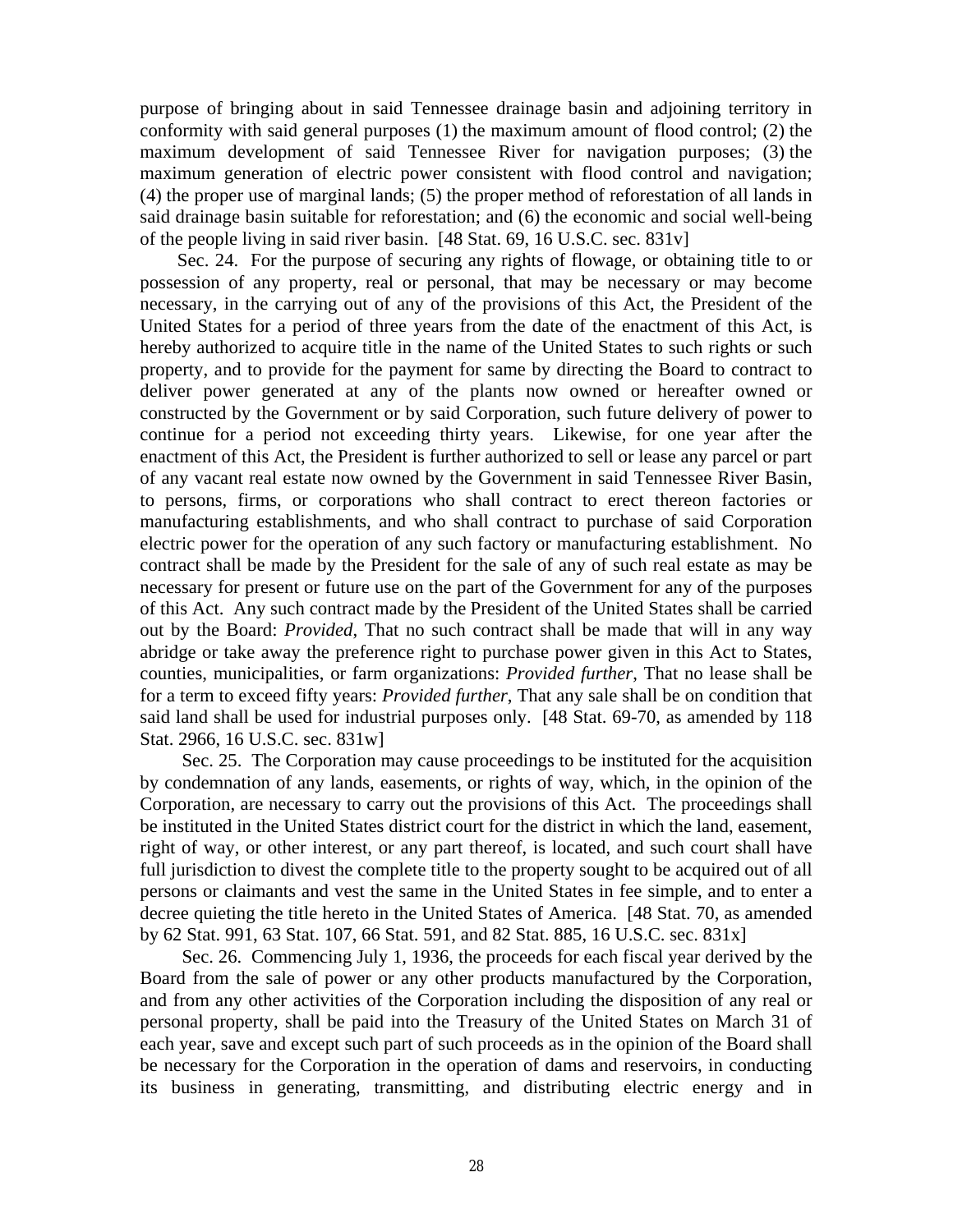manufacturing, selling, and distributing fertilizer and fertilizer ingredients.<sup>11</sup> A continuing fund of \$1,000,000 is also excepted from the requirements of this section and may be withheld by the Board to defray emergency expenses and to insure continuous operation: *Provided*, That nothing in this section shall be construed to prevent the use by the Board, after June 30, 1936, of proceeds accruing prior to July 1, 1936, for the payment of obligations lawfully incurred prior to such latter date. [48 Stat. 71, as amended by 49 Stat. 1079, 90 Stat. 380, and 118 Stat. 2966, 16 U.S.C. sec. 831y]

 Sec. 26a. The unified development and regulation of the Tennessee River system requires that no dam, appurtenant works, or other obstruction, affecting navigation, flood control, or public lands or reservations shall be constructed, and thereafter operated or maintained across, along, or in the said river or any of its tributaries until plans for such construction, operation, and maintenance shall have been submitted to and approved by the Board; and the construction, commencement of construction, operation, or maintenance of such structures without such approval is hereby prohibited. When such plans shall have been approved, deviation therefrom either before or after completion of such structures is prohibited unless the modification of such plans has previously been submitted to and approved by the Board.

In the event the Board shall, within sixty days after their formal submission to the Board, fail to approve any plans or modifications, as the case may be, for construction, operation, or maintenance of any such structures on the Little Tennessee River, the above requirements shall be deemed satisfied, if upon application to the Secretary of War, with due notice to the Corporation, and hearing thereon, such plans or modifications are approved by the said Secretary of War as reasonably adequate and effective for the unified development and regulation of the Tennessee River system.

Such construction, commencement of construction, operation, or maintenance of any structure or parts thereof in violation of the provisions of this section may be prevented, and the removal or discontinuation thereof required by the injunction or order of any district court exercising jurisdiction in any district in which such structures or parts thereof may be situated, and the Corporation is hereby authorized to bring appropriate proceedings to this end.

The requirements of this section shall not be construed to be a substitute for the requirements of any other law of the United States or of any State, now in effect or hereafter enacted, but shall be in addition thereto, so that any approval, license, permit or other sanction now or hereafter required by the provisions of any such law for the construction, operation, or maintenance of any structures whatever, except such as may be constructed, operated or maintained by the Corporation shall be required, notwithstanding the provisions of this section. [49 Stat. 1079, as amended by 118 Stat. 2966, 16 U.S.C. sec. 831y-1]

Sec. 27. All appropriations necessary to carry out the provisions of this Act are hereby authorized. [48 Stat. 71, 16 U.S.C. sec. 831z]

1

<sup>11</sup> Section 205(5) of P.L. No. 94-274 provided that for the purposes of section 26 of the TVA Act the fiscal year transition period from July 1, 1976, through September 30, 1976, shall be treated as part of the fiscal year beginning October 1, 1976.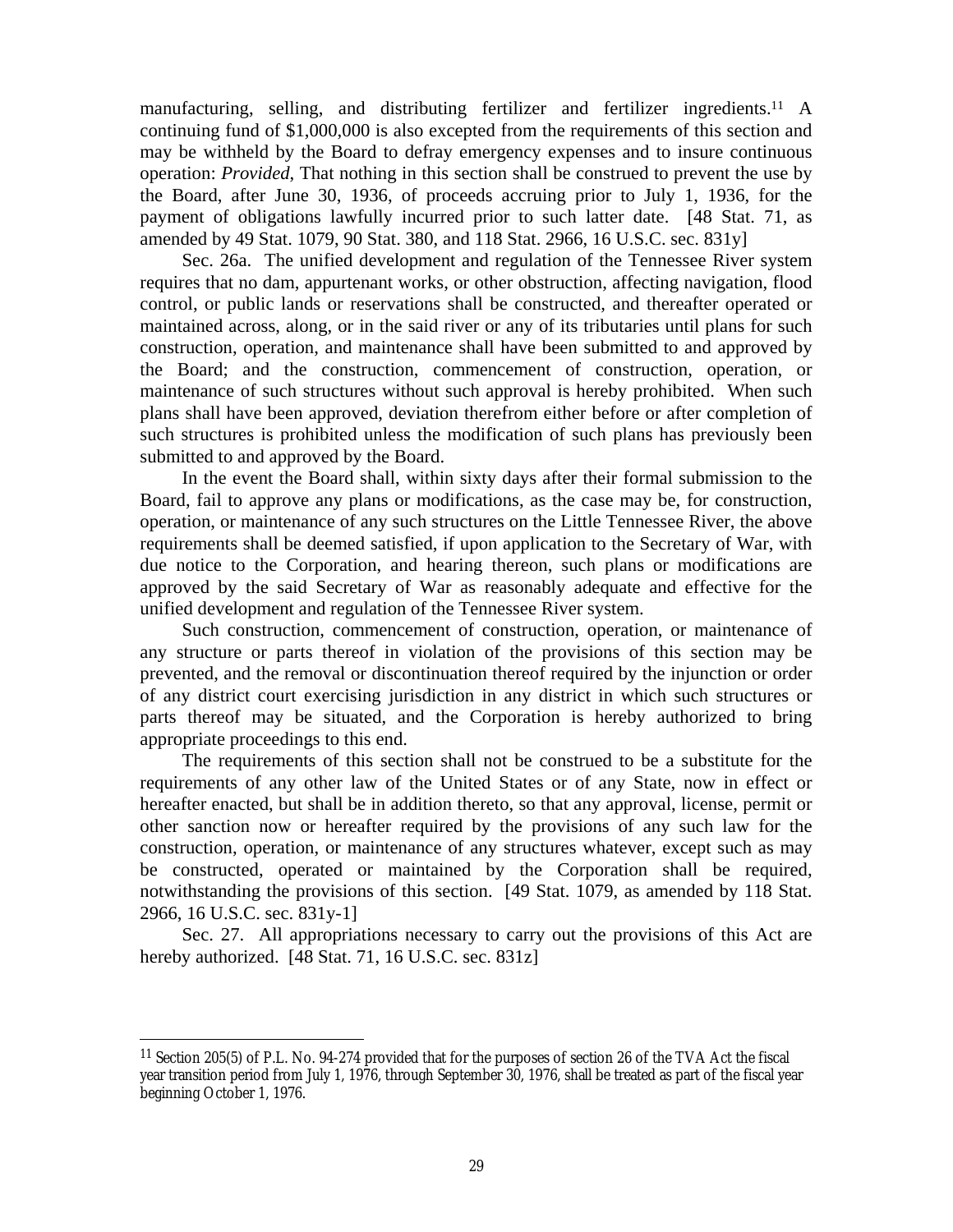Sec. 28. That all Acts or parts of Acts in conflict herewith are hereby repealed, so far as they affect the operations contemplated by this Act. [48 Stat. 71, 16 U.S.C. sec. 831aa]

Sec. 29. The right to alter, amend, or repeal this Act is hereby expressly declared and reserved, but no such amendment or repeal shall operate to impair the obligation of any contract made by said Corporation under any power conferred by this Act. [48 Stat. 72, 16 U.S.C. sec. 831bb]

 Sec. 30. The sections of this Act are hereby declared to be separable, and in the event any one or more sections of this Act be held to be unconstitutional, the same shall not affect the validity of other sections of this Act. [48 Stat. 72, 16 U.S.C. sec. 831cc]<sup>12</sup>

Sec. 31. This Act shall be liberally construed to carry out the purposes of Congress to provide for the disposition of and make needful rules and regulations respecting Government properties entrusted to the Authority, provide for the national defense, improve navigation, control destructive floods, and promote interstate commerce and the general welfare, but no real estate shall be held except what is necessary in the opinion of the Board to carry out plans and projects actually decided upon requiring the use of such land: *Provided*, That any land purchased by the Authority and not necessary to carry out plans and projects actually decided upon shall be sold by the Authority as agent of the United States, after due advertisement, at public auction to the highest bidder, or at private sale as provided in section 4(k) of this Act. [49 Stat. 1080, as amended by 118 Stat. 2966, 16 U.S.C. sec. 831dd]

[48 Stat. 58 (May 18, 1933), as amended by 49 Stat. 1075 (Aug. 31, 1935), 53 Stat. 1083 (July 26, 1939), 54 Stat. 611 (June 26, 1940), 55 Stat. 599 (July 18, 1941), 55 Stat. 775 (Nov. 21, 1941), 63 Stat. 107 (May 24, 1949), 66 Stat. 330 (July 3, 1952), 66 Stat. 591 (July 12, 1952), 68 Stat. 968 (Aug. 30, 1954), 73 Stat. 280, 285 (Aug. 6, 1959), 73 Stat. 338 (Aug. 14, 1959), 80 Stat. 346 (Aug. 12, 1966), 82 Stat. 885 (Sept. 28, 1968), 84 Stat. 915 (Oct. 14, 1970), 86 Stat. 206 (June 6, 1972), 88 Stat. 390 (July 25, 1974), 89 Stat. 750 (Nov. 28, 1975), 90 Stat. 376, 377, 380 (Apr. 21, 1976), 90 Stat. 1258 (Sept. 14, 1976), 93 Stat. 730 (Oct. 31, 1979), 96 Stat. 49 (Apr. 2, 1982), 97 Stat. 1332 (Dec. 1, 1983), 108 Stat. 2133 (Sept. 13, 1994); 118 Stat. 2963: 16 U.S.C. secs. 831-831dd]

 $\overline{a}$ 

<sup>&</sup>lt;sup>12</sup> Section 15 of the 1935 amendments to the TVA Act (49 Stat. 1081) contained similar language applicable to the provisions enacted by those amendments.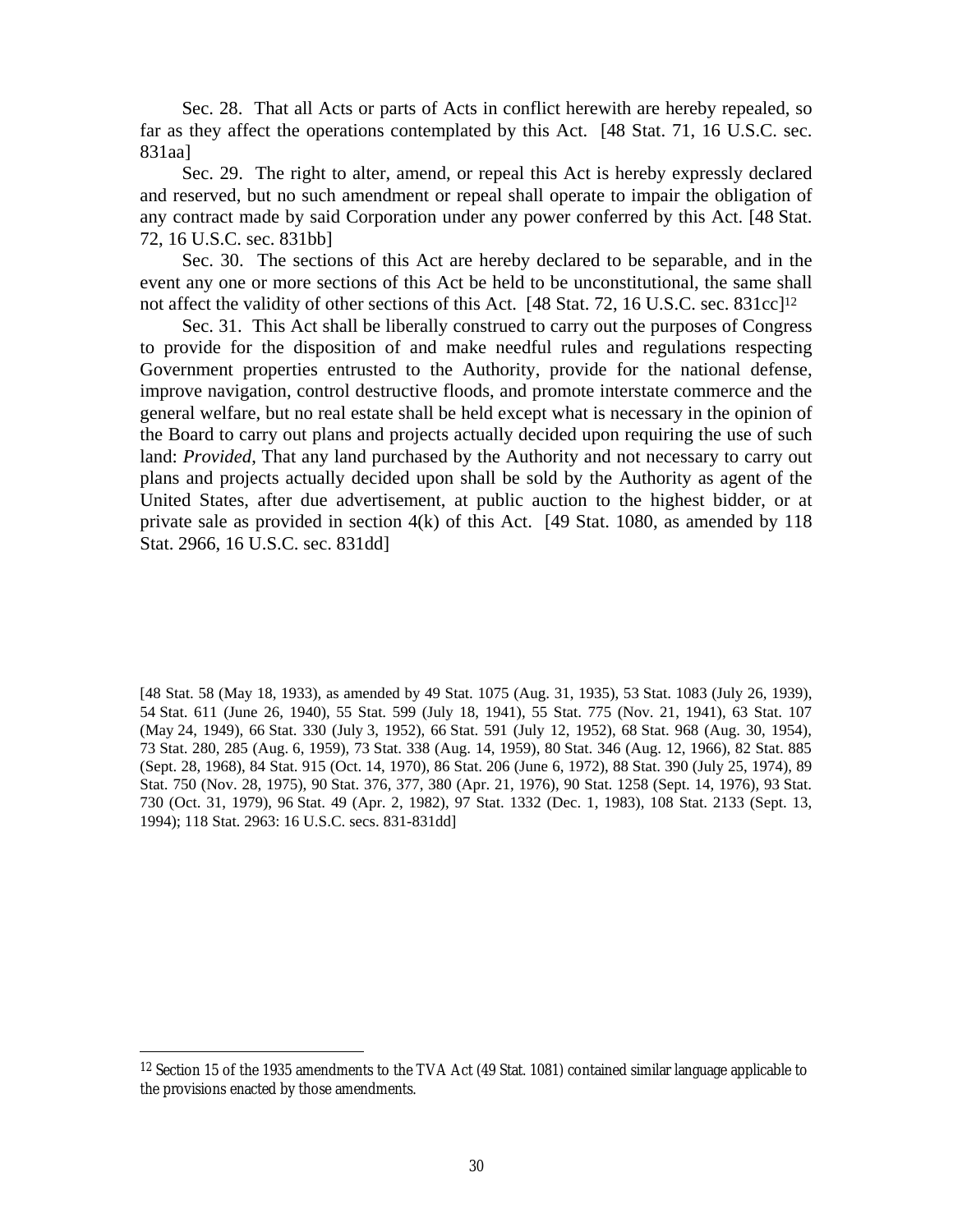### **THE FOLLOWING PROVISIONS OF LAW, ENACTED AS SECTION 604 OF THE ENERGY AND WATER DEVELOPMENT APPROPRIATIONS ACT, 2005 (DIVISION C OF PUBLIC LAW 108-447), WERE NOT AMENDMENTS TO THE TVA ACT AND ARE ONLY "TRANSITIONAL" PROVISIONS OF LAW WHICH HAVE BEEN CODIFIED AS A NOTE UNDER 16 USC 831a.**

#### **SEC. 604. APPOINTMENTS; EFFECTIVE DATE; TRANSITION**.

(a) APPOINTMENTS.--

 (1) IN GENERAL.--As soon as practicable after the date of enactment of this Act, the President shall submit to the Senate nominations of six persons to serve as members of the Board of Directors of the Tennessee Valley Authority in addition to the members serving on the date of enactment of this Act.

 (2) INITIAL TERMS.--Notwithstanding section 2(d) of the Tennessee Valley Authority Act of 1933 (as amended by this title), in making the appointments under paragraph (1), the President shall appoint--

(A) two members for a term to expire on May 18, 2007;

(B) two members for a term to expire on May 18, 2009; and

(C) two members for a term to expire on May 18, 2011.

 (b) EFFECTIVE DATE.--The amendments made by this title take effect on the later of--

 (1) the date on which at least three persons nominated under subsection (a) take office; or

(2) May 18, 2005.

 (c) SELECTION OF CHAIRMAN.--The Board of Directors of the Tennessee Valley Authority shall select one of the members to act as chairman of the Board not later than 30 days after the effective date specified in subsection (b).

 (d) CONFLICT-OF-INTEREST POLICY.--The Board of Directors of the Tennessee Valley Authority shall adopt and submit to Congress a conflict-of-interest policy, as required by section  $2(g)(1)(E)$  of the Tennessee Valley Authority Act of 1933 (as amended by this title), as soon as practicable after the effective date specified in subsection (b).

 (e) TRANSITION.--A person who is serving as a member of the board of directors of the Tennessee Valley Authority on the date of enactment of this Act--

(1) shall continue to serve until the end of the current term of the member; but

 (2) after the effective date specified in subsection (b), shall serve under the terms of the Tennessee Valley Authority Act of 1933 (as amended by this title).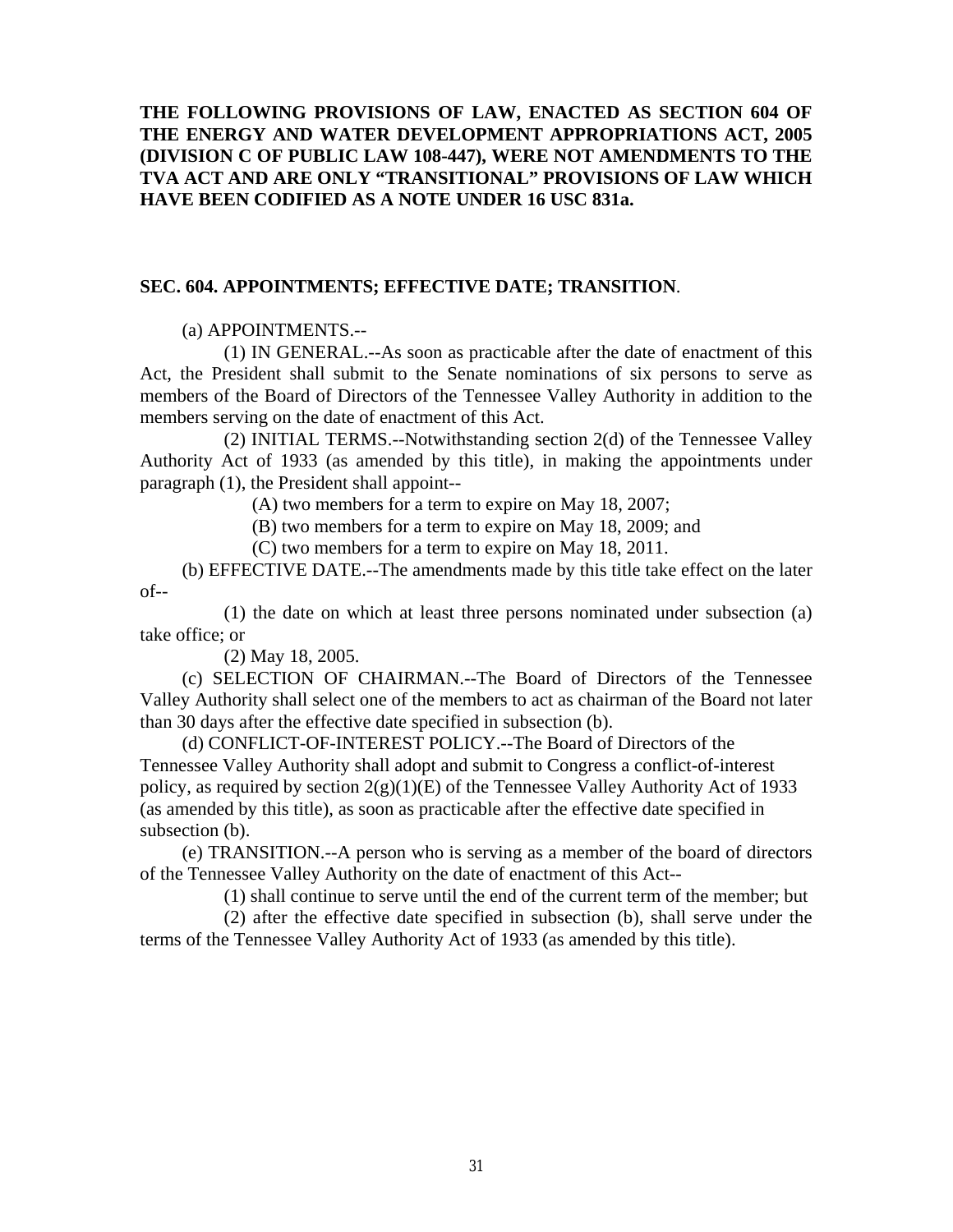#### INDEX

References are to sections of the TVA Act or, where noted, to a particular page of this pamphlet.

### A

Accounts, books of, 8(b) Act, right to amend or repeal reserved, 29 Agricultural development, as purpose of Act, 1 Agricultural use of power, 10 Alabama Power Company, Purchase of properties of, 15c Allocation of cost and book value of plants, dams and other properties to appropriate projects, 14 Annual reports, 9(a) Amendments to Act, 29 Appointment of directors, 2 Appointment of officers and employees, 3 Appointments, no political test or qualifications, 6 Appropriations, authority for, 27 Assistance and advice from other departments, 5(i) Attorneys to investigate past management, 17 Audit by Comptroller General, 9(b) Audit, expense of, 9(b)

## B

Board of directors, 2 Bonds, amount to be issued, 15c, 15d Bonds, authority to issue, 15, 15a, 15c, 15d Books, false entry in, penalty for, 21(b) Books of accounts, maintenance of, 8(b) Bridges, alterations, relocation, reconstruction, page 32

## $\overline{C}$

Chairman of the board, 2(a) Civil actions for injury, etc., page 33 Civil Service laws not applicable, 3 Claims and litigation, settlement of, 9(b) Clinch River, authority to build Cove Creek Dam across, 17 Commercial producers of fertilizers, 5(a) Commissioner of Patents shall furnish information, 19 Compensation, worker's (Federal Act) applicable to TVA employees, 3 Comptroller General, audit by, 9(b)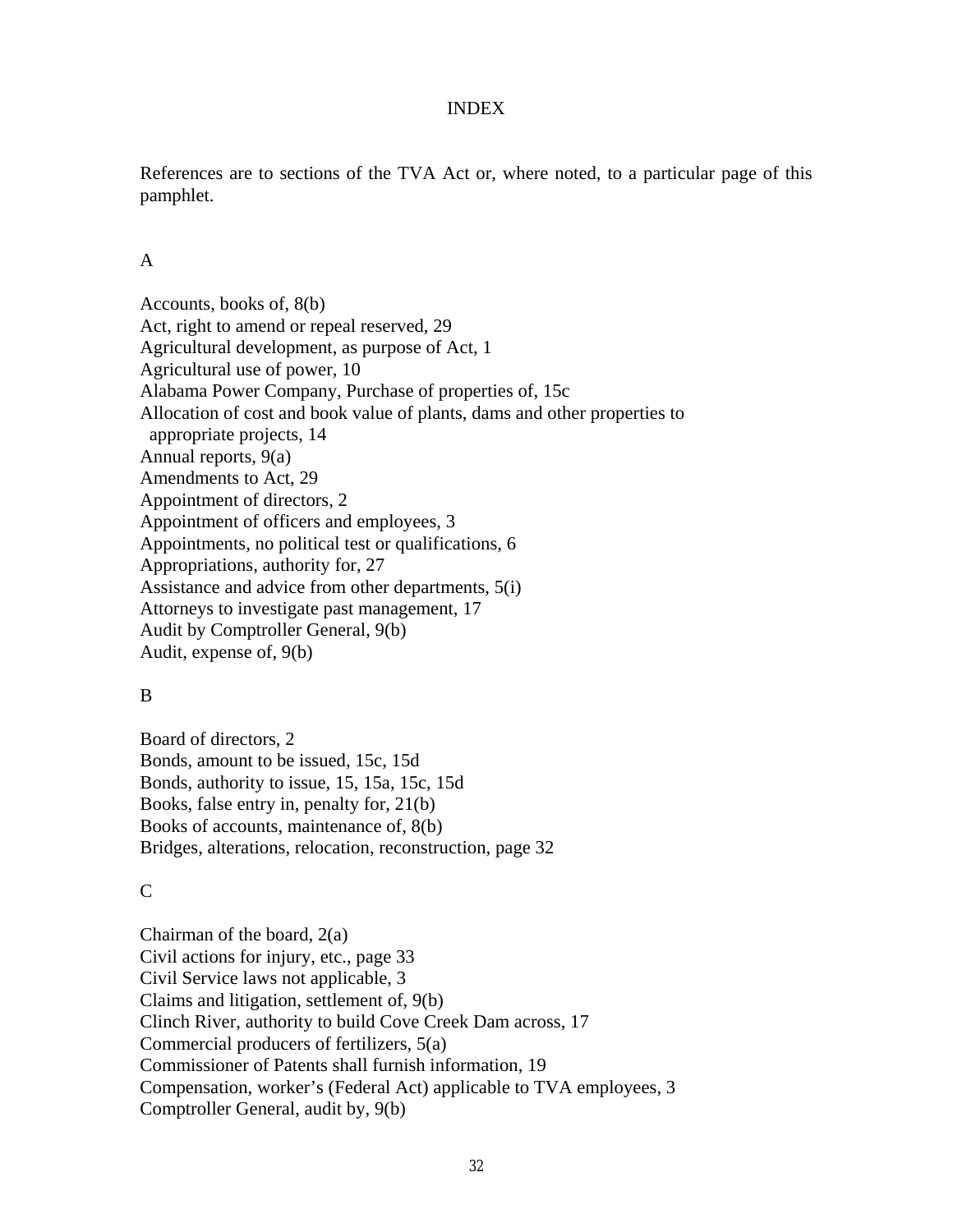Condemnation proceedings, 4(h), 4(i), 18, 25 Congress, filing reports with, 9(a) Conservation of natural resources, 22 Constitutionality of separate sections of Act, 30 Construction, list of works authorized, 4(j), 15d(a) Construction of fertilizer plants, authority for, 5(f) Construction of transmission lines, authority for, 4(j), 12 Construction of transmission lines to farms, etc., 10 Contracts for sale of revenue bonds, 15d(a) Contracts for sale of surplus power to corporations, etc. (20 year), 10 Contracts for sale of surplus power to states, etc. (30 year), 12 Contracts for sale or lease of unused lands (50 year), 24 Contracts, general, 9(b) Contracts, impairment of in case of repeal or amendment of Act, 29 Contracts, violation of by Government in case of national emergency for purchase of property at Cove Creek, remedy for, 20 Contracts (30 year limit), payment in power, 24 Control and possession of completed works, 18 Cooperation with States and institutions in use of power, 10 Cooperation with States for general welfare, 22 Corporation, powers of, listed, 4 Cost of works, allocation of, 14 Counties and municipalities, sale of surplus power to, 11 Court, Claims Court, remedy for violation of contracts by Government in case of war or national emergency, 20 Court, U. S. district, jurisdiction of in condemnation proceedings, 25 Cove Creek Dam, authority for construction, 17 Cove Creek Dam, possession and control of, 18

### D

Damages for violation of contracts by Government, remedies through U. S. Claims Court, 20 Dams, approval of TVA board necessary for construction on Tennessee River System, 26a. Dam No. 2, completion of, 16 Dams, power to construct, 4(j), 15 Date of incorporation, 1 Defense, national, as purpose of Act, 1 Defrauding the corporation, penalty for, 21(b)-(c) Demonstrations, authority to make, 22 Directors, board of, 2 Directors, compensation and expense, 2(f) Directors, oath of office, 8(c) Directors, qualifications of, 2(b) Directors, removal of, 4(f) Directors, successors to, 2(d)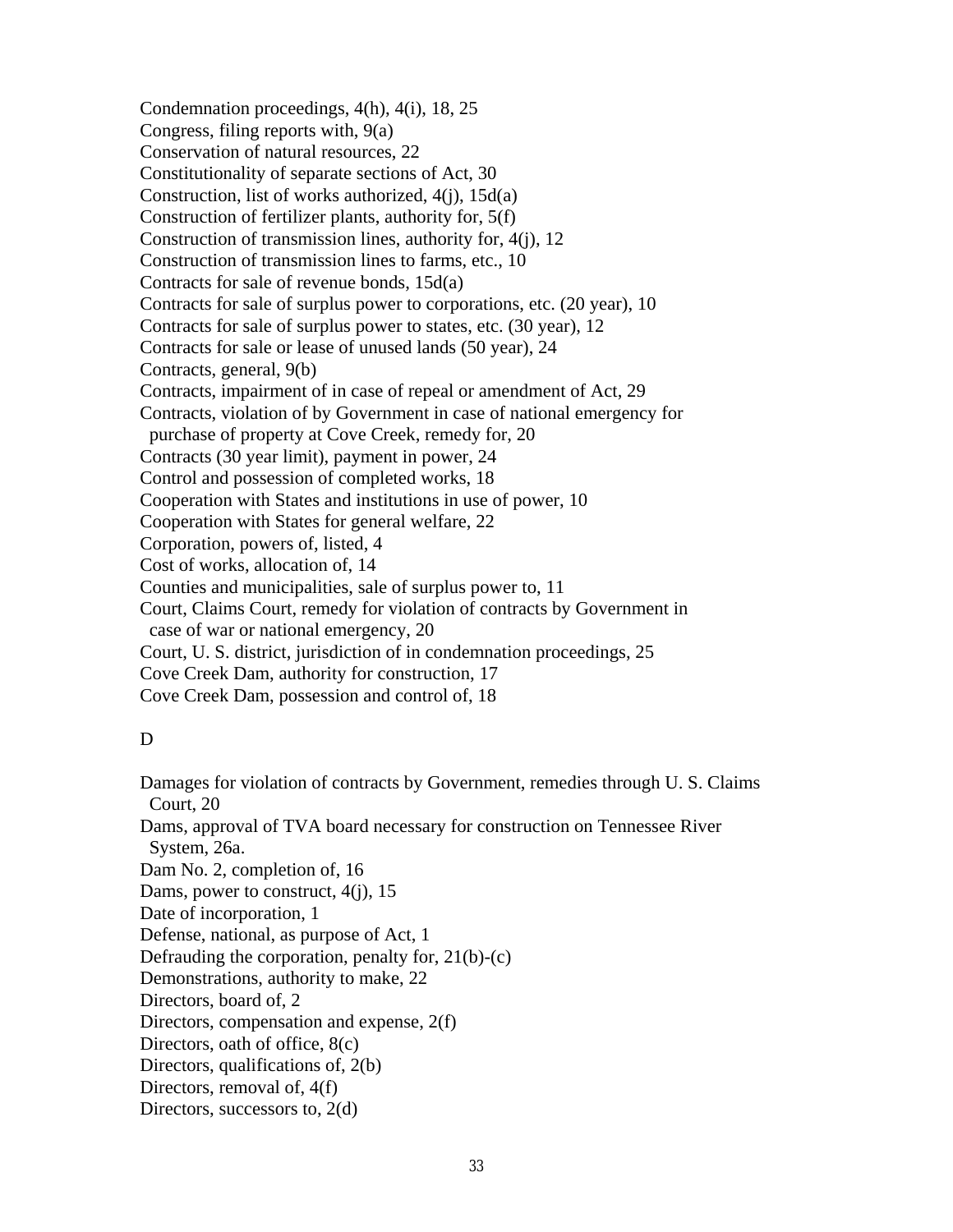Directors, term of office, 2(d) Discoveries or inventions by employees,  $5(i)$ Discrimination in rates for sale of power by purchasers from TVA prohibited, 12 Domestic consumer, sale of power to, 11 Donation of products of fertilizer plants for education and experiment, 5(e)

## E

Economic development, future legislation, 23 Economic development, plans authorized for, 22 Education, use or sale of fertilizer products for, 5(e) Educational experimentation, authority for, 22 Electric power, experiments for wider and better use of, 10 Electric power, future legislation to be recommended, 23 Electric power, sale of, 10, 12 Electric utilities, relocation of, 18 Eminent Domain, exercise of right, 4(h), 4(i), 18, 25 Employees, inventions by, 5(i), 19 Employees, not subject to political test or qualification, 6 Employees of other departments, use or transfer of, 5(i) Employers Liability Act (Federal), applicable to TVA employees, 3 Enacting, clause, 1 Erosion, prevention of soil, 22, 23 Exchange of power with other producers, 12 Existing fertilizer plant, improvement of, 5(f) Expenditures, 9(b) Expense of audit, 9(b) Expenses of directors, 2(f) Experimental plants, 5(h) Experimental surveys, authority for, 22 Experimentation, use or sale of products for, 5(e) Experiments for wider and better use of electric power, 10 Explosives, sale of, to War or Navy Departments, 5(j)

## F

False reports, entries, etc., penalty for, 21(b)-(c) Farm organizations, use of fertilizers by, 5(b)-(c) Farm, construction of transmission lines to, 10 Federal Power Commission, 15c Fertilizer, allocation of cost to, 14 Fertilizer, donations of, for educational and experimental purposes, 5(e) Fertilizer, patents in U. S. Patent Office to be accessible to Corporation, 19 Fertilizer plants, construction of new ones and improvement of present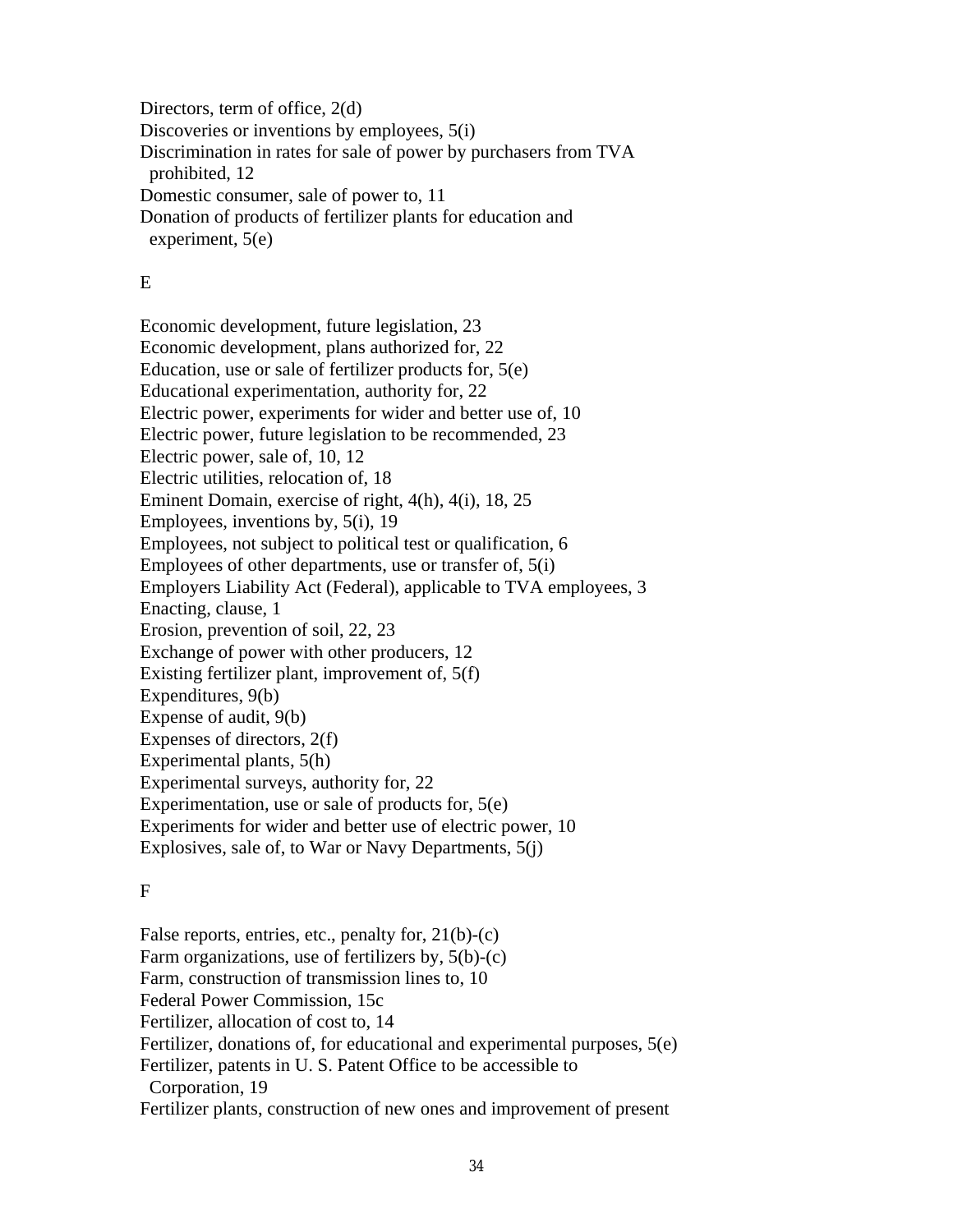plant, 5(f) Fertilizers, commercial producers of, 5(a) Fertilizers, production of, at Muscle Shoals, 5(d) Fertilizers, use of, by farms and farm organizations, 5(b)-(c) Filing of annual statements and reports, 9(a) Financial statements, annual filing, 9(a) Flood control, allocation of cost to, 14 Flood control, as purpose of Act, 1, 9(a) Flood, control, future legislation, 23 Fraud, penalty for, 21(b)-(c) Future legislation, 23

### G

Government assistance and advice from Government departments and agents available, 5(i) Government, property at Muscle Shoals entrusted to corporation, 7

## H

Highways, relocation of, 18

## I

Improvement of existing plants, 5(f) Income from patent licenses, inventors' compensation, 5(i) Incorporation and incorporators, 1 Industrial development, as purpose of Act, 1 Industrial plants, contracts for relocation, 18 Industrial purposes, sale or lease of lands for only, 24 Industry, sale of power to secondary, 11 Infringement of patents, 19 Ingredients, fertilizer, authority to manufacture, 5(d) Inventions by employees,  $5(k)$ , 19 Investigation of management of completed works, 17 Investment, repayment of, 15d(e) Investment, return on, 15d(e)

# J

Jurisdiction of Courts--condemnation proceedings, 25

L.

Labor, Secretary of, in fixing rate of wages, 3(b) Laboratories and experimental plants, 5(h) Land, acquisition of,  $4(h)-(i)$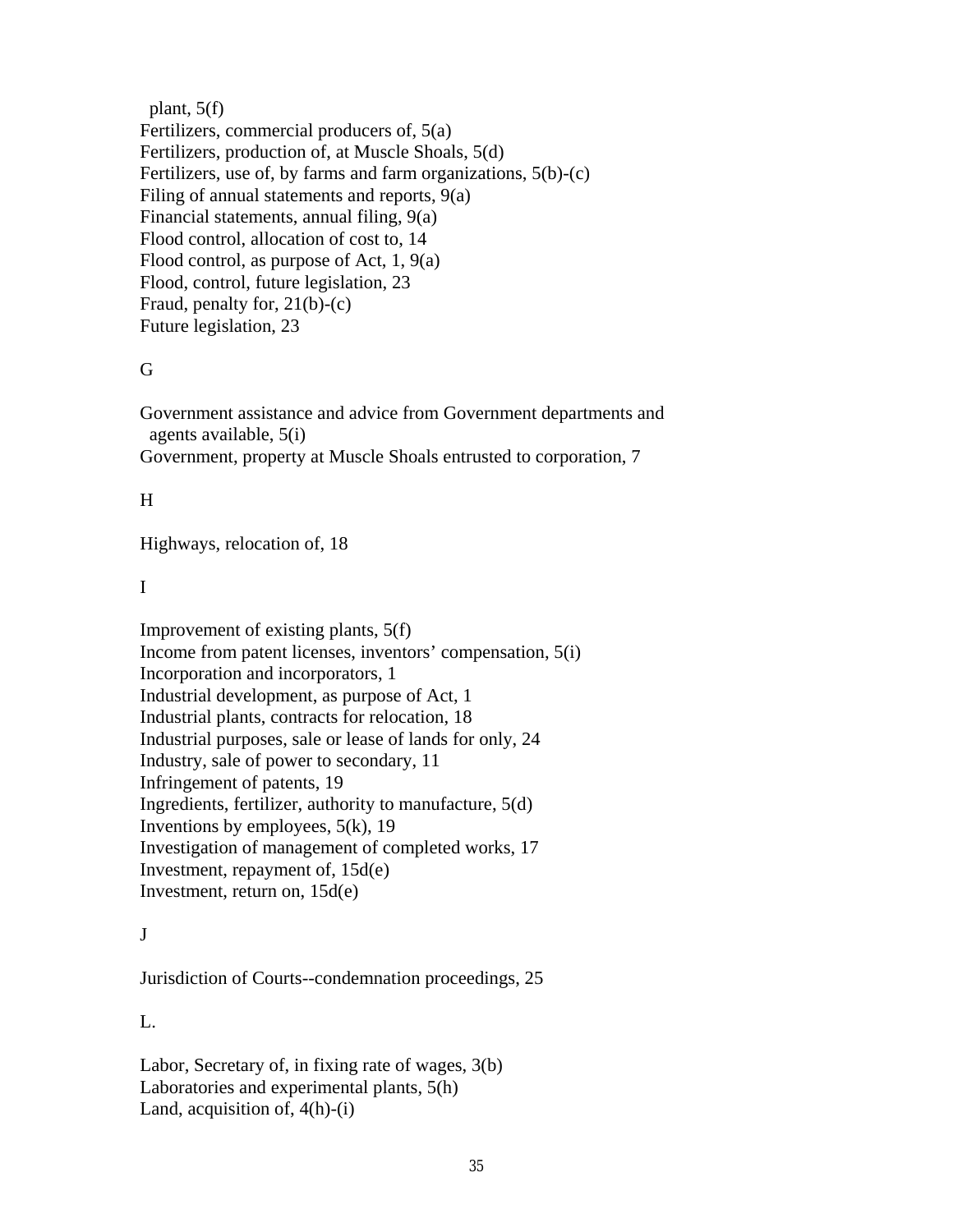Land planning, 18, 24, 25 Law enforcement, 4a Laws repealed, 28 Lease (50 year limit) of nitrate plant No. 2 and Waco Quarry, 5(n) Lease of power facilities, 12, 15d(a) Lease of unused lands for industrial purposes, etc. (within one year), 24 Legal residence of the corporation, 8(a) Legislation, future to be recommended by President, 23 Loans to purchase electric properties, 15c Location of the principal office of the Corporation, 8(a)

#### M

Management of completed works, investigation of, 17 Marginal lands, future legislation to be recommended by President for proper use of, 23 Marginal lands, proper use of as purpose of Act, 1 Mississippi Power Company, purchase of properties of, 15c Mississippi River Basins, flood control as purpose of Act, 1 Municipalities, sale of surplus power to, 11

### N

Name of Corporation, 1 National defense, allocation of cost to, 14 National emergency, rights of Government in case of, 20 Navigation, allocation of cost to, 14 Navigation, improvement of as purpose of Act, 1, 9a. Navigation projects, power to construct, 4(j) Net proceeds from sales to be paid in U.S. Treasury, 26 Nitrate Plant No. 2, lease of (50 year limit), 5(n) Nitrate Plant No. 2, to be maintained in stand-by condition if not used for fixation of nitrogen, 5(g) Nitrogen and products, production, authority for, 5(d)

## $\overline{O}$

Oath of office by the directors, 8(c) Offenses, fines and punishment, 21 Office of the Corporation, location of, 8(a)

## P

Patent office records, access to, 19 Patents granted to employees of TVA, 5(i) Patents, remedy of owners for infringement by TVA, 19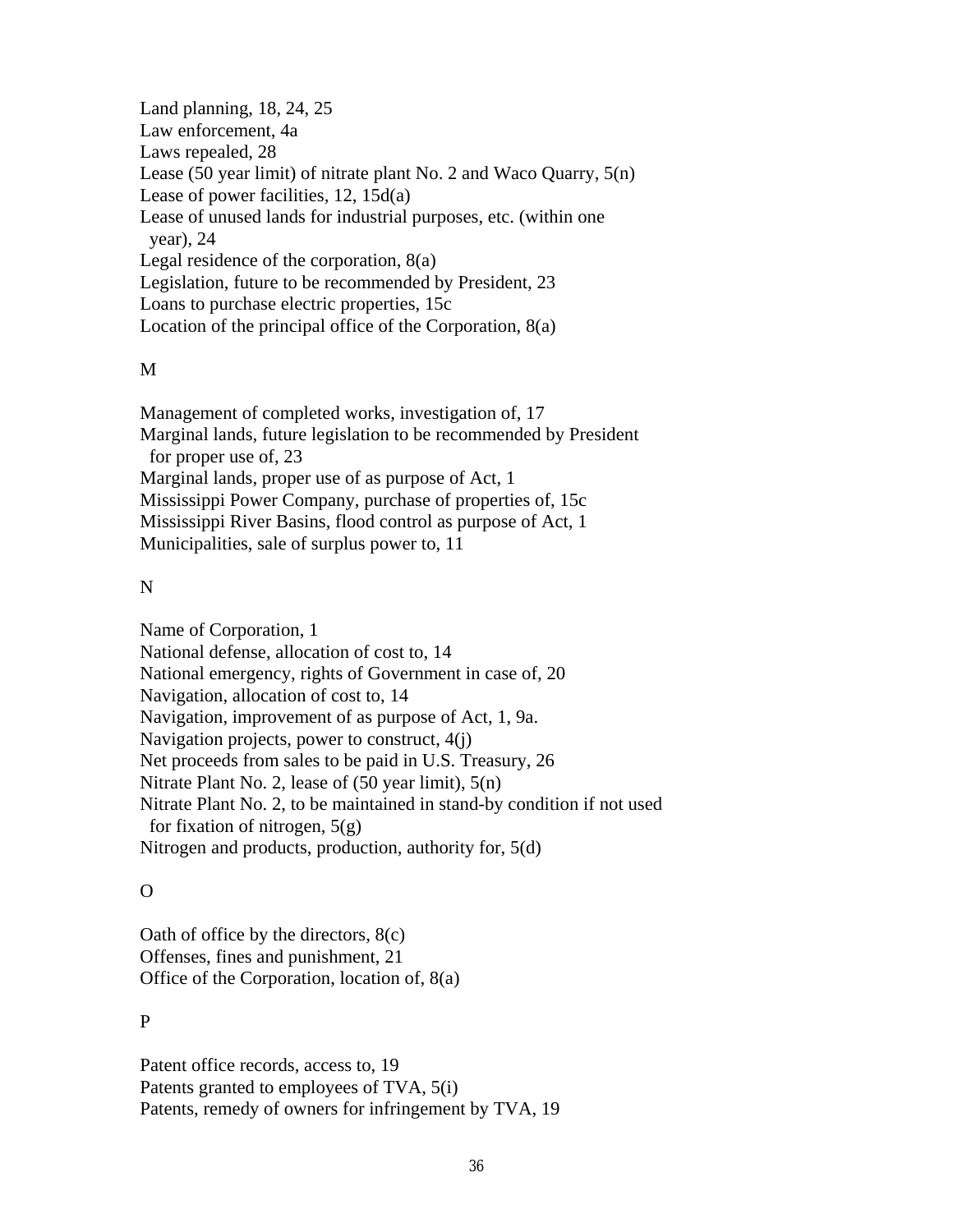Penal statutes, application to TVA, 21(a) Penalty for fraud or false entry, 21(b)-(c) Percentages of proceeds from sale of power payable to States and local governments, 13 Policy as to distribution of surplus power, 11 Political tests for employees prohibited, 6 Population, readjustment of, 4(l) Possession of completed works, 18 Power allotment to War Department, 5(k) Power contracts (30 year limit) exchange for property purchased by President, 24 Power development, allocation of cost to, 14 Power, exchange of with other producers, 12 Power houses and structures authorized to construct, 4(j) Power, proceeds from sale of, disposition, 26 Power rates on resale to be fixed by board, 12 Power rates, wholesale, establishment of, 15d(f) Power resold by contractor, rates for, 12 Power, sale to farm cooperatives and villages, 10 Power, sales to States, municipalities, etc., 12, 12a Power service area, limitation of, 15d(a) Power, surplus, sale of, 10 Power, use of for domestic and rural consumers, primary policy, 11 Power, use of for industry shall be only secondary purpose, 11 Powers of the Corporation listed, 4 Powers vested in board of directors, 2(g), 5 Preference to injured employees, 3 President, authorized to transfer property to Corporation, 7(b) President, filing annual statements with, 9(a) President, shall discharge violators of section 6, 6 President shall recommend future legislation, 23 Prices for resale of surplus power fixed by the board, 12 Principal office of the corporation, location of, 8(a) Production of nitrogen and products thereof, 5(d) Profits over expense payable into Treasury, 26 Projects, existing, relocation of, 18 Property, authority to President to acquire in name of United States and pay for by delivery of power, 24 Property, exchange of power for, 24 Property, Muscle Shoals entrusted to Corporation, 7(a)-(b) Property, power to acquire and sell, 4(f), 4(k), 31 Public utilities, relocation of, 18 Purchases, 9(b) Purposes of the Act, 1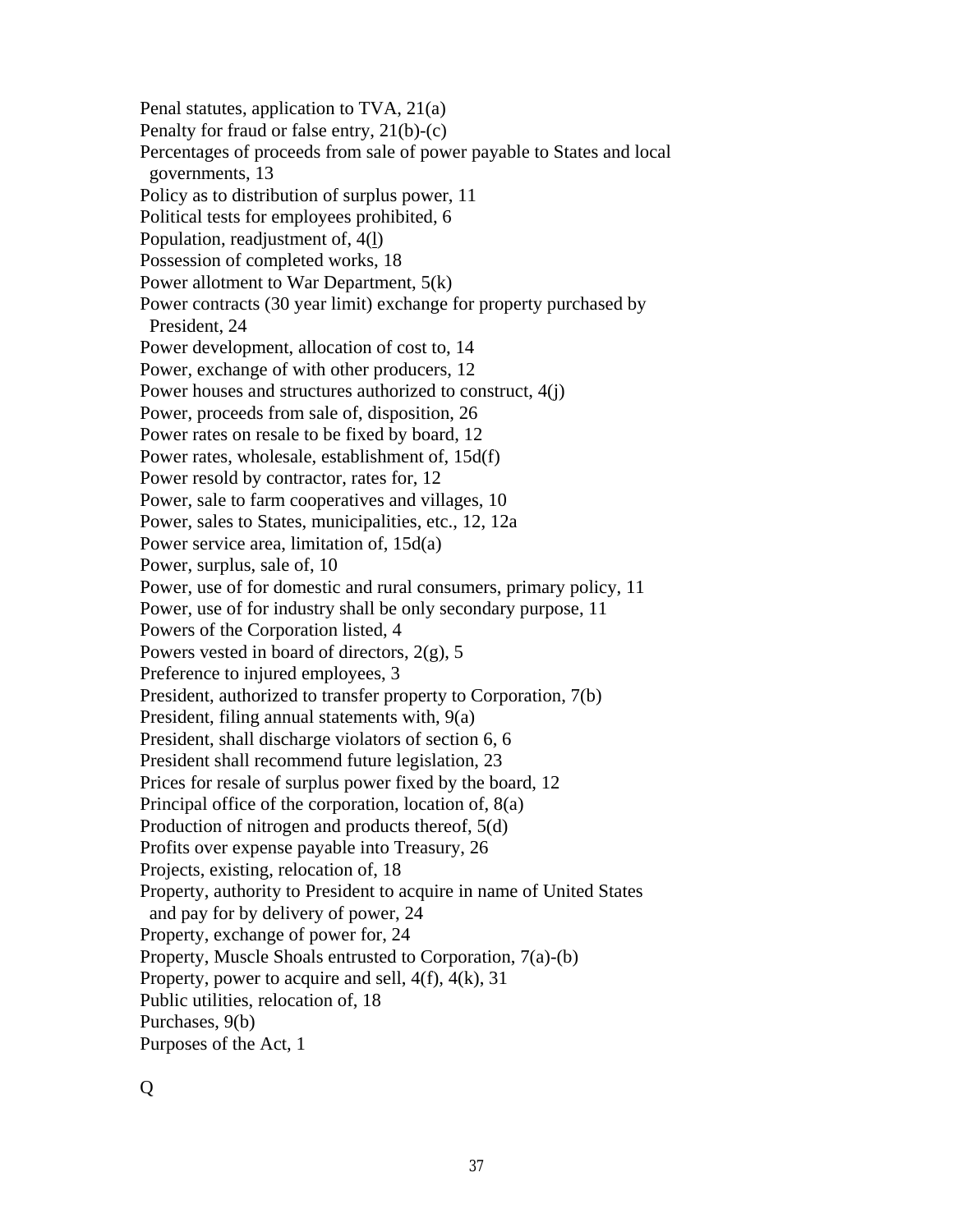Qualifications of directors, 2(b) Quarry, Waco, lease of (50 year limit), 5(n)

### R

Railroads, relocation of, 18 Rates for resale of power, discrimination prohibited, 12 Rates for resale of power fixed by the board, 12 Rates, wholesale power, 15d(f) Readjustment of population, 4(l) Real estate, acquisition of, 4(h), (i) Rebates, power sale contract, voidable by board if discriminatory rebates made, 12 Receipts from sales, States' portions, 13 Reforestation, 22, 23 Regional planning, physical development of area, 22 Relocation of existing utilities, 18 Repayment of power investment, 15d(e) Repeal of Act, right reserved, 29 Repeal of conflicting acts, 28 Reports, annual and financial statements, 9(a) Reports, financial report on funds derived from bonds, 15c Reservoirs, power to construct, 4(j) Retail of power, rates for, 12 Return on power investment, 15d(e) Revenue bonds, 15d Roads and highways, relocation of, 18 Rural consumers, sale of power to, 11

# S

Salaries, fixing of, 2(i) Sale of explosives to War or Navy department, 5(j) Sale of power over other than Government lines, 12 Sale of power to corporations and individuals (20 year limit), 10 Sale of power to States, municipalities, etc. (30 year limit), 12 Sale of power to War Department, 5(k) Sale of products for experimentation and education, 5(e) Sale of property,  $4(k)$ ,  $15d(g)$ , 31 Sale or lease of unused lands, etc. (within one year), 24 Sales, net proceeds from disposition of, 26 Schedule of prices for retail distribution, 12 Secretary of Labor, and rate of wages, 3(b) Separability clause, 30 Service area, limitation of, 15d(a) Social development of area, survey and plans, 22, 23 Soil, prevention of erosion of, 22, 23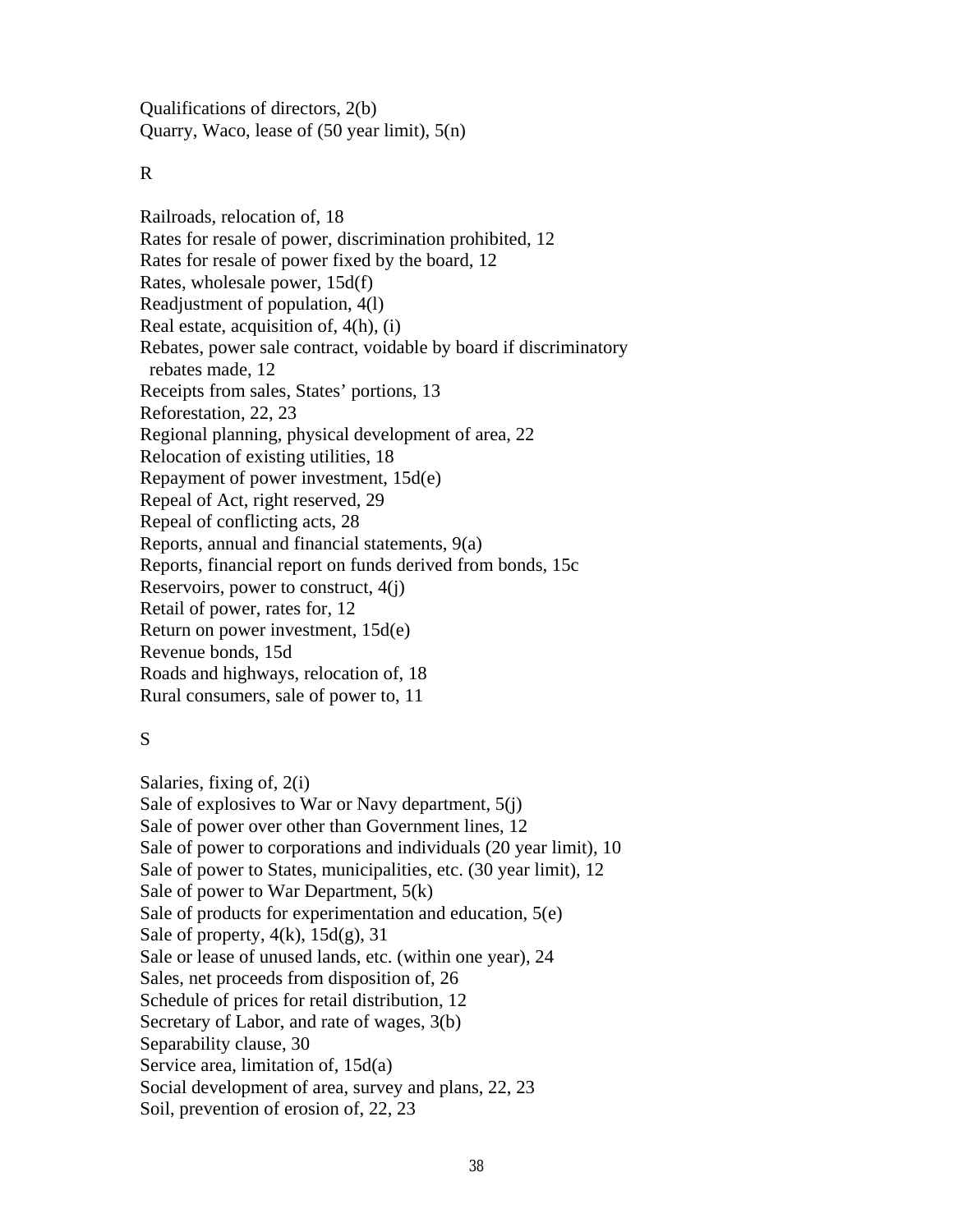Southern Tennessee Power Company, purchase of properties of, 15c State governments, cooperation with for use of power, 10 Statements, annual filing of, 9(a) States and municipalities to have priority in sale of power, 12a States and other public organizations, sale of power to, 11 States, cooperation with for general welfare, 22 States, percentage of gross receipts, 13 Statutes, penal application to TVA Act, 21(a) Steam plant at Nitrate Plant No. 2, completion of, 16 Surplus power, policy as to distribution, 11 Surplus power, sale of (20 year limit), 10 Surplus power, sale of (30 year limit), 12 Surveys for general betterment of Tennessee Basin, 22

## T

Tax payments, method of apportionment, 13 Tax payments, report on operation, 13 Tax replacement,  $13, 15d(g)$ Tennessee Electric Power Company, purchase of properties of, 15c(1) Term of office of directors, 2(d) Title of Act, 1 Transfer of employees from other Departments, 5(i) Transmission line from Muscle Shoals, authority for, 17 Transmission lines, authority for construction, 4(j), 12, 15c(4) Transmission lines for farms and villages, 10 Transmission lines, lease of, 12 Transmission lines, possession and control of, 18 Transmission lines, purchase of, 12 Treasurer and assistants, 4(f) Treasury of U. S., approval of bonds, 15d(c) Treasury of U. S., guarantee of bonds, 15c Treasury of U. S., purchase of bonds, 15d(c) Treasury of U. S. to receive net proceeds from sales of power, 26

## U

Unfinished plants, completion authorized, 16 U. S. Treasury, to receive net proceeds from sales of power, 26 Utilities, public, relocation of, 18

## V

Vacancies on the board, 2(d)-(e) Vacant lands, sale or lease for industrial purposes, 24 Validity of Act, sections separable, 30 Valuation of Government property for allocation to purposes of Act, 14